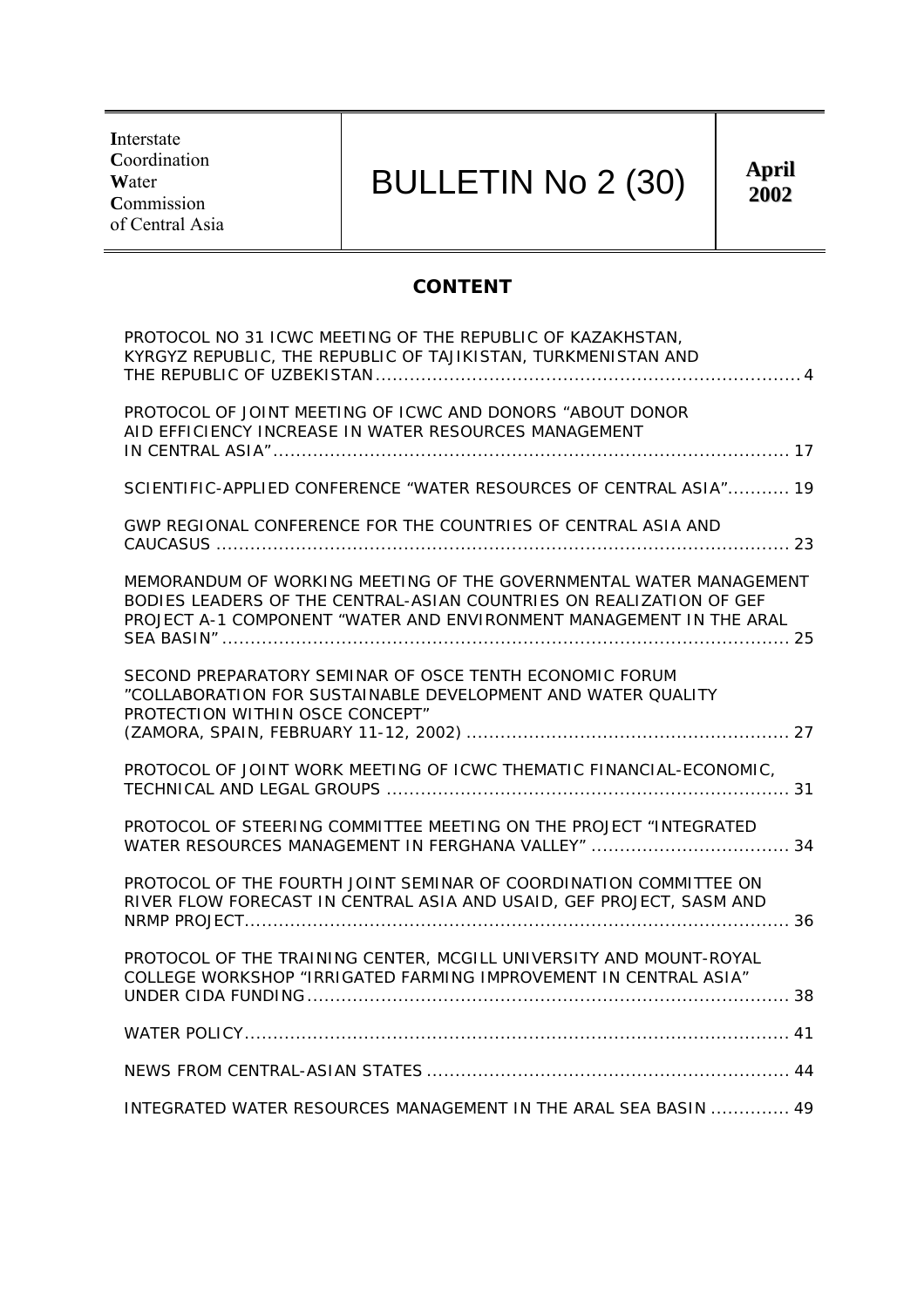

### **PROTOCOL No 31 ICWC MEETING OF THE REPUBLIC OF KAZAKHSTAN, KYRGYZ REPUBLIC, THE REPUBLIC OF TAJIKISTAN, TURKMENISTAN AND THE REPUBLIC OF UZBEKISTAN**

February 20, 2002 Almaty

Attendees:

## **ICWC members**

| Ryabtsev A.D.  | Chairman Committee of Water Resources of     |
|----------------|----------------------------------------------|
|                | the Republic of Kazakhstan                   |
| Koshmatov B.T. | Deputy Minister, Director General Water De-  |
|                | partment, the Kyrgyz Republic                |
| Nazirov A.A.   | Minister of Reclamation and Water Resources  |
|                | of the Republic of Tajikistan                |
| Altyev T.A.    | Chairman EC IFAS, ICWC member                |
| Jalalov A.A    | First Deputy Minister of Agriculture and Wa- |
|                | ter Resources, Head Water Department         |

#### **Honorable ICWC members**

Kipshakbayev N.K. Nurov A.N. Zulpuyev M.Z.

#### **From ICWC organizations**

Khudaiberganov Yu.Kh. Head BWO "AmuDarya" Khamidov M.Kh. Head BWO "SyrDarya" Dukhovny V.A. Director SIC ICWC Umarov P.D. Deputy Director SIC ICWC, Director ICWC Training Center Negmatov G.A. Head ICWC Secretariat Makarov O.S. Head ICWC Metrological Center **Invitees**  Bart Shultz President ICID Chandra Madramootoo Vice President ICID, Director Brace Center of McGill University Polad-Zade P.A. Director JV "Vodstroi", Russian Federation

Roschupkin V.P. First Deputy Minister of Natural Resources, Russian Federation Mikheyev N.N. Adviser to Minister of Natural Resources, Russian Federation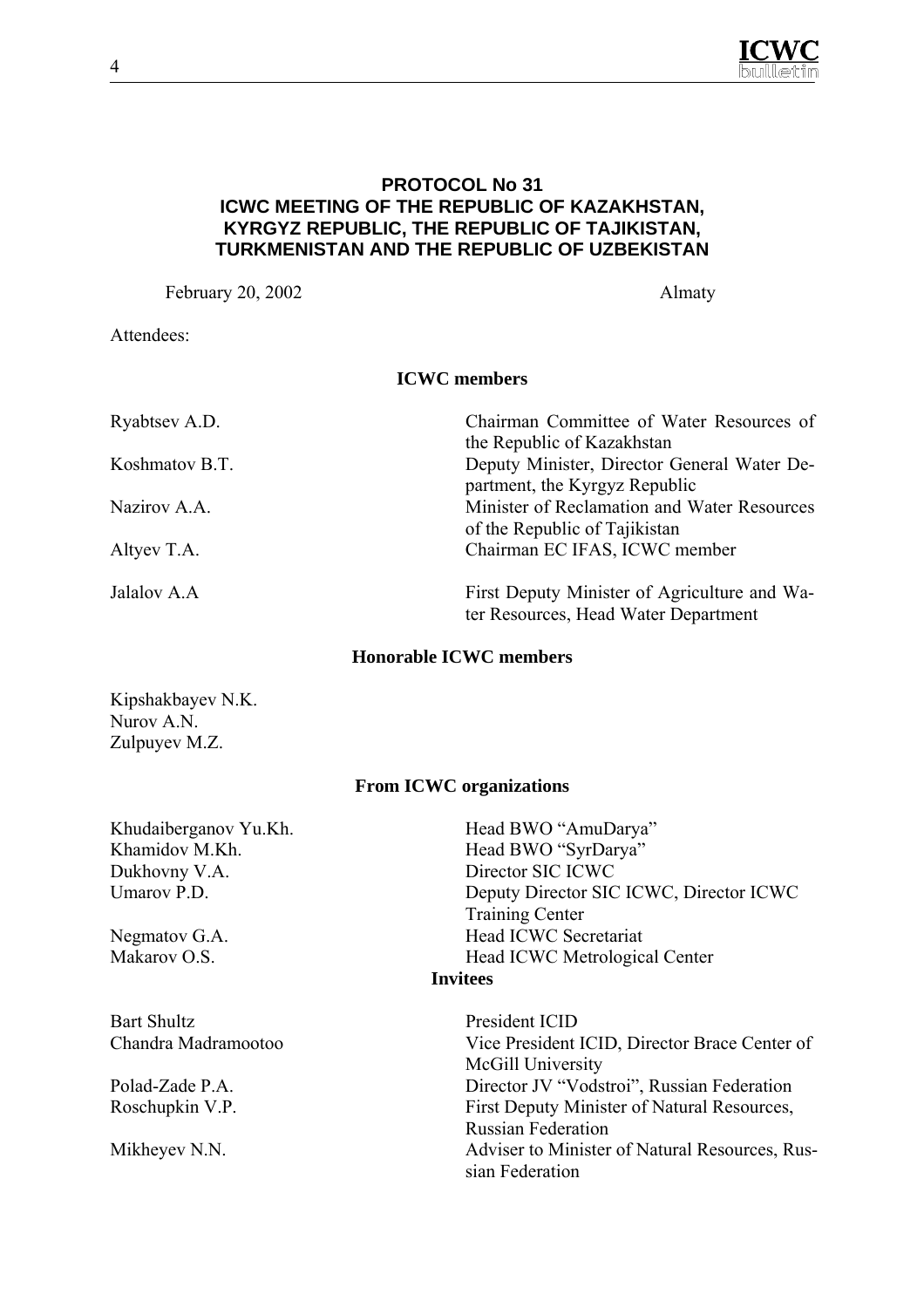

| Askarov Kh.A.    | Committee of Water Resources of Kazakhstan, |
|------------------|---------------------------------------------|
|                  | Department Chief                            |
| Pulatov Kh.P.    | Director "Yugvodkhoz"                       |
| Kuthanov A.K.    | Director "Kzylordavodkhoz"                  |
| Tolebayev K.     | Khakim Makhtaaral rayon, South-Kazakhstan   |
|                  | oblast                                      |
| Jalooboyev A.Sh. | Director SIC ICWC Kyrgyz branch             |
| Sarybayev A.Zh.  | Head Issyk-Kul Water Administration         |
| Nasirov N.K.     | Director SIC ICWC Tajik branch              |
| Sharipov J.Sh.   | First Deputy Head of Syrdarya oblselvodkhoz |
| Jurabekov Z.Kh   | Head BWO "Zerafshan"                        |

Chairman- Ryabtsev A.D.- Chairman Committee of Water Resources of Kazakhstan.

#### **AGENDA**

1. T.Altyev election as ICWC Honorable member.

2. Aly Shady, Chandra Madramootoo and Walter Furst decoration with memorable pectoral symbol "Honorable ICWC member".

3. Making more precise water reservoir cascade operation regime and water diversion limits in AmuDarya and SyrDarya basin on non-growing season of 2001-2002 (responsible: BWO "SyrDarya", BWO "AmuDarya").

4. Donors and ICWC members joint meeting.

5. ICWC next meeting agenda and place.

Having heard participants' speeches and exchanged opinions ICWC members have decided:

#### **On the first question** "T. Altyev election as ICWC Honorable Member"

To agree with suggestion of ICWC member A.Jalalov: taking into account role in ICWC establishing and organization, IFAS contribution in ICWC development as a body of interstate relations, to elect Tekebay Altyev Honorable ICWC member decorating him with memorable pectoral symbol "ICWC Honorable Member".

**On the second question** "Aly Shady, Chandra Madramootoo and Walter Furst decoration with memorable pectoral symbol "Honorable ICWC member"

To agree with suggestion of ICWC member A. Jalalov:

a) taking into account CIDA contribution in training and other water related activities in Central Asia to award with memorable pectoral symbol "ICWC Honorable Member"

- Aly Shady, CIDA senior political adviser

- Chandra Madramootoo, Director Brace Centre of McGill University

b) taking into account SDC contribution in water resources management in Central Asia, initiation of the range of projects implemented by ICWC organizations to award

- Walter Furst, Director SDC

with memorable pectoral symbol "ICWC Honorable Member".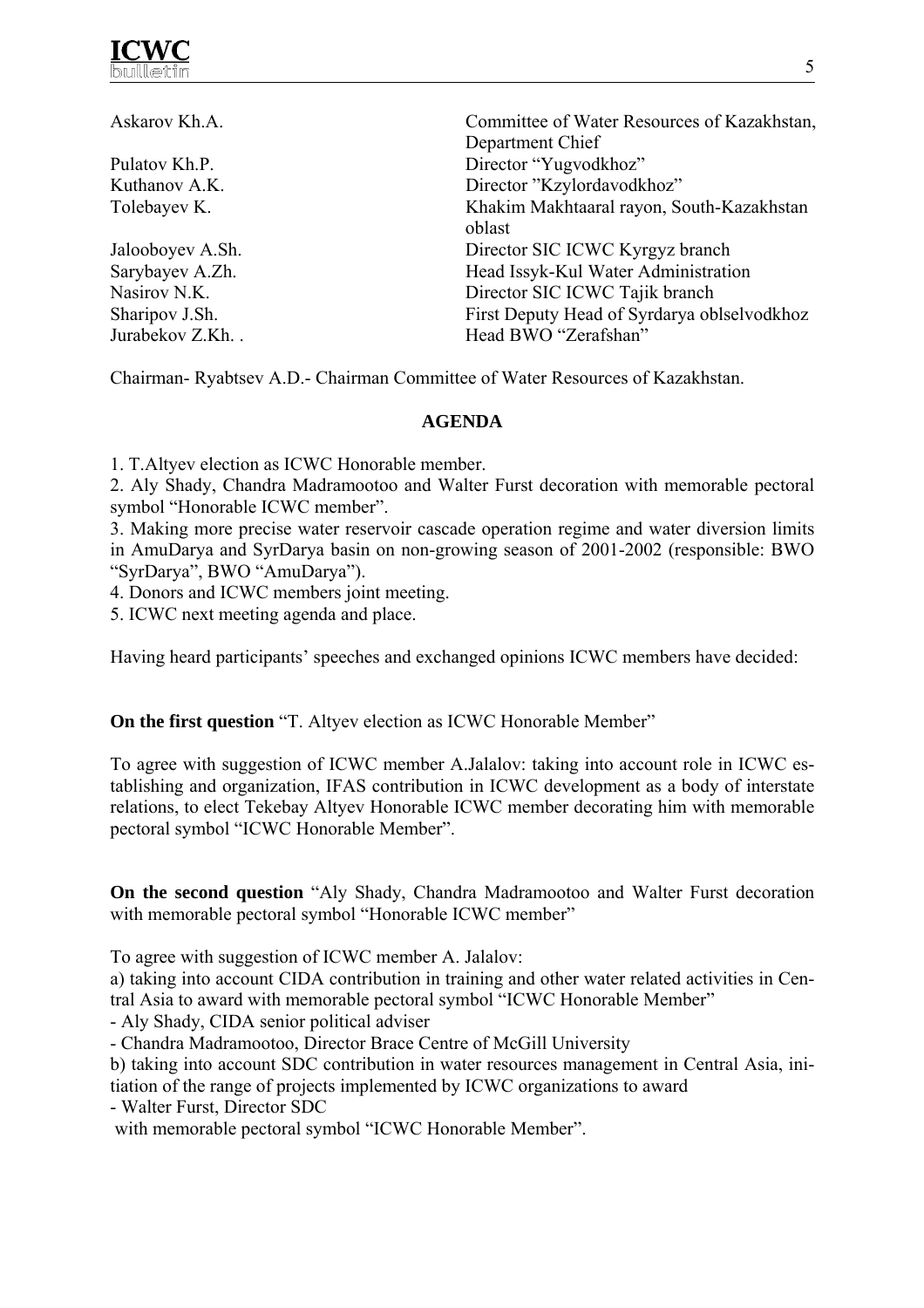

**On the third question** "Making more precise water reservoir cascade operation regime and water diversion limits in AmuDarya and SyrDarya basin on non-growing season of 2001- 2002":

1. To accept BWO "AmuDarya" and BWO "SyrDarya" information on water diversion limits realization and reservoirs regime.

2. Recommend to correct Naryn-SyrDarya cascade of interstate water reservoirs operational regime up to April 1, 2002 according to Annex 1.

3. ICWC members from Kazakhstan Kyrgyzstan, Tajikistan and Uzbekistan to facilitate interstate agreement conclusion on power-water resources rational use in SyrDarya basin for growing period of 2002.

4. ICWC members to organize work on making more precise draught subsequences for relevant decision preparation.

**On the fourth question** "Donors and ICWC members joint meeting":

1. To conduct meeting of donors with ICWC members on February 22, 2002 to work out measures on joint work effectiveness increase.

2. To charge Mr. A.D. Ryabtsev to be Co-Chairman on behalf of ICWC. To accept information that Mr. D. Pearce will be Co-Chairman from donors.

3. Ask Mr. T. Altyev to make presentation on behalf of ICWC and IFAS.

**On the fifth question** "Next ICWC meeting agenda and place":

To conduct the next 33rd ICWC meeting at the end of April in Tashkent

#### **Agenda**

1. Results of water resources use in non-growing period, water diversion limits and interstate water reservoirs cascade operational regime for growing season of 2002 (responsible: BWO "SyrDarya", BWO "AmuDarya").

2. Implementation of recommendations and decisions of ICWC Jubilee Scientific-Applied Conference (responsible: SIC ICWC).

3. Scientific-research activity within ICWC program (responsible: SIC ICWC and ICWC MC).

4. ICWC 34th meeting agenda.

ICWC members

For the Republic of Kazakhstan Ryabtsev A.D. For the Kyrgyz Republic Koshmatov B.T. For the Republic of Tajikistan Nazirov A.A. For Turkmenistan Altyev T.A. For the Republic of Uzbekistan Jalalov A.A.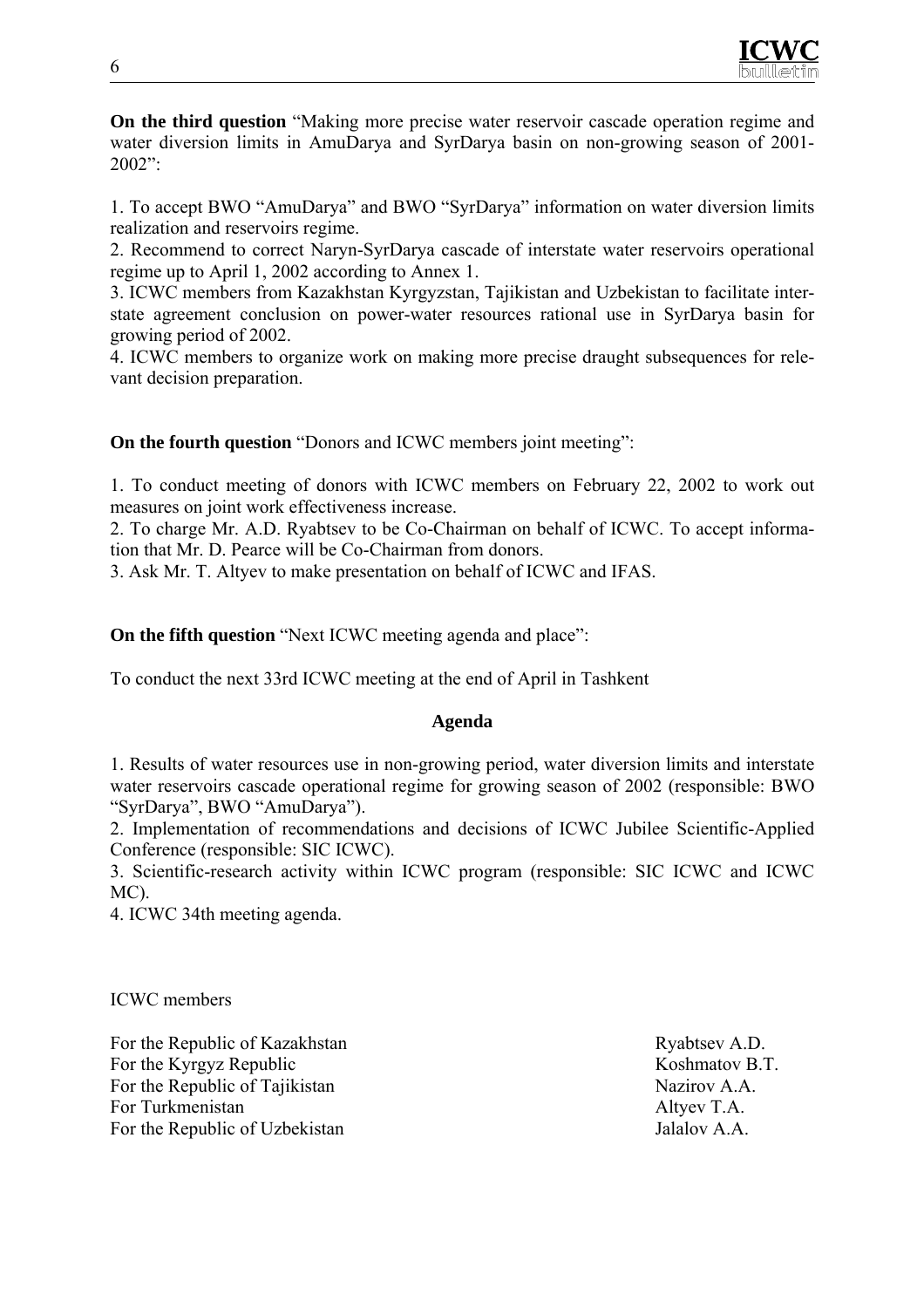Annex 1 to the ICWC meeting protocol 32, third question

#### SCHEDULE-FORECAST of Naryn-SyrDarya cascade operation regime since October 1, 2001 till March 31, 2002 October November December January February March Total

|                                                                                                                                                                                                                                                                                                                                                                                                                                                                                                                                                                                                                                                                                                                                                                                                                                                                                                                                                                                                                                                                                                                                                                                                                                                                                                                                                                                                                                                                                                                                                                                                                                                                                                                                                                                                                                                                                                                                                                                                                                                                                                                                                                                                                                                                                                                                                                                                                                                                                                                                                                                                                                                                                                                                                           |                    | fact | fact | fact | fact |      |      | mln m <sup>3</sup> |  |  |  |
|-----------------------------------------------------------------------------------------------------------------------------------------------------------------------------------------------------------------------------------------------------------------------------------------------------------------------------------------------------------------------------------------------------------------------------------------------------------------------------------------------------------------------------------------------------------------------------------------------------------------------------------------------------------------------------------------------------------------------------------------------------------------------------------------------------------------------------------------------------------------------------------------------------------------------------------------------------------------------------------------------------------------------------------------------------------------------------------------------------------------------------------------------------------------------------------------------------------------------------------------------------------------------------------------------------------------------------------------------------------------------------------------------------------------------------------------------------------------------------------------------------------------------------------------------------------------------------------------------------------------------------------------------------------------------------------------------------------------------------------------------------------------------------------------------------------------------------------------------------------------------------------------------------------------------------------------------------------------------------------------------------------------------------------------------------------------------------------------------------------------------------------------------------------------------------------------------------------------------------------------------------------------------------------------------------------------------------------------------------------------------------------------------------------------------------------------------------------------------------------------------------------------------------------------------------------------------------------------------------------------------------------------------------------------------------------------------------------------------------------------------------------|--------------------|------|------|------|------|------|------|--------------------|--|--|--|
| <b>DCI</b><br><b>DCI</b><br>Toktogul reservoir<br>$m^3/s$<br>199<br>Inflow to reservoir<br>291<br>178<br>173<br>243<br>190<br>mln m <sup>3</sup><br>779<br>630<br>533<br>460<br>477<br>463<br>mln m <sup>3</sup><br>Volume: beginning<br>12100<br>11943<br>11566<br>10425<br>9316<br>8445<br>mln m <sup>3</sup><br>9316<br>end of period<br>11943<br>11566<br>10425<br>8445<br>7770<br>$m^3/s$<br>Release from reservoir<br>393<br>619<br>550<br>318<br>573<br>425<br>mln m <sup>3</sup><br>852<br>1535<br>1019<br>1658<br>1331<br>1138<br>Kairakkum reservoir<br>$m^3/s$<br>409<br>968<br>876<br>Inflow to reservoir<br>661<br>826<br>686<br>mln m <sup>3</sup><br>1095<br>1837<br>1713<br>2593<br>2212<br>2119<br>mln m <sup>3</sup><br>1195<br>1389<br>1558<br>2358<br>3149<br>3372<br>Volume: beginning<br>mln m <sup>3</sup><br>end of period<br>1389<br>2358<br>1558<br>3149<br>3372<br>3418<br>$m^3/s$<br>398<br>687<br>Release from reservoir<br>696<br>814<br>731<br>800<br>$mln \, m^3$<br>1066<br>1804<br>2180<br>1958<br>1935<br>1840<br>Chardara reservoir<br>$\overline{m^3/s}$<br>Inflow to reservoir<br>311<br>790<br>971<br>796<br>974<br>909<br>mln m <sup>3</sup><br>833<br>2048<br>2601<br>2132<br>2356<br>2435<br>mln m <sup>3</sup><br>786<br>4395<br>4898<br>Volume: beginning<br>1014<br>1577<br>3332<br>mln m <sup>3</sup><br>end of period<br>4898<br>5350<br>1014<br>3332<br>4395<br>1577<br>$m^3/s$<br>375<br>380<br>Release from reservoir<br>592<br>380<br>480<br>245<br>mln m <sup>3</sup><br>656<br>1534<br>1004<br>1018<br>919<br>1286<br>$m^3/s$<br>5<br>5<br>$\mathfrak{Z}$<br>5<br>5<br>Release to Kyzylkum canal<br>$\overline{\mathcal{A}}$<br>mln m <sup>3</sup><br>$\,$ 8 $\,$<br>13<br>13<br>13<br>10<br>12<br>71<br>$m^3/s$<br>380<br>$\boldsymbol{0}$<br>$\boldsymbol{0}$<br>250<br>Release to Arnasai depression<br>$\boldsymbol{0}$<br>$\boldsymbol{0}$<br>mln m <sup>3</sup><br>$\boldsymbol{0}$<br>$\boldsymbol{0}$<br>$\boldsymbol{0}$<br>$\boldsymbol{0}$<br>919<br>670<br>$m^3/s$<br>65<br>26<br>66<br>65<br>74<br>158<br>1191<br>Water supply to Aral sea<br>Charvak reservoir<br>$m^3/s$<br>87<br>Inflow to reservoir<br>116<br>82<br>74<br>115<br>98<br>mln m <sup>3</sup><br>311<br>233<br>220<br>179<br>262<br>298<br>mln m <sup>3</sup><br>1089<br>914<br>789<br>Volume: beginning<br>957<br>674<br>635<br>mln m <sup>3</sup><br>end of period<br>957<br>914<br>789<br>635<br>674<br>617<br>$m^3/s$<br>Release from reservoir<br>157<br>118<br>120<br>111<br>90<br>105<br>min m <sup>3</sup><br>421<br>306<br>321<br>297<br>218<br>281<br>Andijan reservoir<br>$m^3/s$<br>76<br>62<br>82<br>68<br>72<br>Inflow to reservoir<br>62<br>mln m <sup>3</sup><br>166<br>204<br>182<br>150<br>193<br>213 |                    |      |      |      |      |      |      |                    |  |  |  |
|                                                                                                                                                                                                                                                                                                                                                                                                                                                                                                                                                                                                                                                                                                                                                                                                                                                                                                                                                                                                                                                                                                                                                                                                                                                                                                                                                                                                                                                                                                                                                                                                                                                                                                                                                                                                                                                                                                                                                                                                                                                                                                                                                                                                                                                                                                                                                                                                                                                                                                                                                                                                                                                                                                                                                           |                    |      |      |      |      |      |      |                    |  |  |  |
|                                                                                                                                                                                                                                                                                                                                                                                                                                                                                                                                                                                                                                                                                                                                                                                                                                                                                                                                                                                                                                                                                                                                                                                                                                                                                                                                                                                                                                                                                                                                                                                                                                                                                                                                                                                                                                                                                                                                                                                                                                                                                                                                                                                                                                                                                                                                                                                                                                                                                                                                                                                                                                                                                                                                                           |                    |      |      |      |      |      |      | 3342               |  |  |  |
|                                                                                                                                                                                                                                                                                                                                                                                                                                                                                                                                                                                                                                                                                                                                                                                                                                                                                                                                                                                                                                                                                                                                                                                                                                                                                                                                                                                                                                                                                                                                                                                                                                                                                                                                                                                                                                                                                                                                                                                                                                                                                                                                                                                                                                                                                                                                                                                                                                                                                                                                                                                                                                                                                                                                                           |                    |      |      |      |      |      |      |                    |  |  |  |
|                                                                                                                                                                                                                                                                                                                                                                                                                                                                                                                                                                                                                                                                                                                                                                                                                                                                                                                                                                                                                                                                                                                                                                                                                                                                                                                                                                                                                                                                                                                                                                                                                                                                                                                                                                                                                                                                                                                                                                                                                                                                                                                                                                                                                                                                                                                                                                                                                                                                                                                                                                                                                                                                                                                                                           |                    |      |      |      |      |      |      |                    |  |  |  |
|                                                                                                                                                                                                                                                                                                                                                                                                                                                                                                                                                                                                                                                                                                                                                                                                                                                                                                                                                                                                                                                                                                                                                                                                                                                                                                                                                                                                                                                                                                                                                                                                                                                                                                                                                                                                                                                                                                                                                                                                                                                                                                                                                                                                                                                                                                                                                                                                                                                                                                                                                                                                                                                                                                                                                           |                    |      |      |      |      |      |      |                    |  |  |  |
|                                                                                                                                                                                                                                                                                                                                                                                                                                                                                                                                                                                                                                                                                                                                                                                                                                                                                                                                                                                                                                                                                                                                                                                                                                                                                                                                                                                                                                                                                                                                                                                                                                                                                                                                                                                                                                                                                                                                                                                                                                                                                                                                                                                                                                                                                                                                                                                                                                                                                                                                                                                                                                                                                                                                                           |                    |      |      |      |      |      |      | 7532               |  |  |  |
|                                                                                                                                                                                                                                                                                                                                                                                                                                                                                                                                                                                                                                                                                                                                                                                                                                                                                                                                                                                                                                                                                                                                                                                                                                                                                                                                                                                                                                                                                                                                                                                                                                                                                                                                                                                                                                                                                                                                                                                                                                                                                                                                                                                                                                                                                                                                                                                                                                                                                                                                                                                                                                                                                                                                                           |                    |      |      |      |      |      |      |                    |  |  |  |
|                                                                                                                                                                                                                                                                                                                                                                                                                                                                                                                                                                                                                                                                                                                                                                                                                                                                                                                                                                                                                                                                                                                                                                                                                                                                                                                                                                                                                                                                                                                                                                                                                                                                                                                                                                                                                                                                                                                                                                                                                                                                                                                                                                                                                                                                                                                                                                                                                                                                                                                                                                                                                                                                                                                                                           |                    |      |      |      |      |      |      |                    |  |  |  |
|                                                                                                                                                                                                                                                                                                                                                                                                                                                                                                                                                                                                                                                                                                                                                                                                                                                                                                                                                                                                                                                                                                                                                                                                                                                                                                                                                                                                                                                                                                                                                                                                                                                                                                                                                                                                                                                                                                                                                                                                                                                                                                                                                                                                                                                                                                                                                                                                                                                                                                                                                                                                                                                                                                                                                           |                    |      |      |      |      |      |      | 11570              |  |  |  |
|                                                                                                                                                                                                                                                                                                                                                                                                                                                                                                                                                                                                                                                                                                                                                                                                                                                                                                                                                                                                                                                                                                                                                                                                                                                                                                                                                                                                                                                                                                                                                                                                                                                                                                                                                                                                                                                                                                                                                                                                                                                                                                                                                                                                                                                                                                                                                                                                                                                                                                                                                                                                                                                                                                                                                           |                    |      |      |      |      |      |      |                    |  |  |  |
|                                                                                                                                                                                                                                                                                                                                                                                                                                                                                                                                                                                                                                                                                                                                                                                                                                                                                                                                                                                                                                                                                                                                                                                                                                                                                                                                                                                                                                                                                                                                                                                                                                                                                                                                                                                                                                                                                                                                                                                                                                                                                                                                                                                                                                                                                                                                                                                                                                                                                                                                                                                                                                                                                                                                                           |                    |      |      |      |      |      |      |                    |  |  |  |
|                                                                                                                                                                                                                                                                                                                                                                                                                                                                                                                                                                                                                                                                                                                                                                                                                                                                                                                                                                                                                                                                                                                                                                                                                                                                                                                                                                                                                                                                                                                                                                                                                                                                                                                                                                                                                                                                                                                                                                                                                                                                                                                                                                                                                                                                                                                                                                                                                                                                                                                                                                                                                                                                                                                                                           |                    |      |      |      |      |      |      |                    |  |  |  |
|                                                                                                                                                                                                                                                                                                                                                                                                                                                                                                                                                                                                                                                                                                                                                                                                                                                                                                                                                                                                                                                                                                                                                                                                                                                                                                                                                                                                                                                                                                                                                                                                                                                                                                                                                                                                                                                                                                                                                                                                                                                                                                                                                                                                                                                                                                                                                                                                                                                                                                                                                                                                                                                                                                                                                           |                    |      |      |      |      |      |      | 10784              |  |  |  |
|                                                                                                                                                                                                                                                                                                                                                                                                                                                                                                                                                                                                                                                                                                                                                                                                                                                                                                                                                                                                                                                                                                                                                                                                                                                                                                                                                                                                                                                                                                                                                                                                                                                                                                                                                                                                                                                                                                                                                                                                                                                                                                                                                                                                                                                                                                                                                                                                                                                                                                                                                                                                                                                                                                                                                           |                    |      |      |      |      |      |      |                    |  |  |  |
|                                                                                                                                                                                                                                                                                                                                                                                                                                                                                                                                                                                                                                                                                                                                                                                                                                                                                                                                                                                                                                                                                                                                                                                                                                                                                                                                                                                                                                                                                                                                                                                                                                                                                                                                                                                                                                                                                                                                                                                                                                                                                                                                                                                                                                                                                                                                                                                                                                                                                                                                                                                                                                                                                                                                                           |                    |      |      |      |      |      |      |                    |  |  |  |
|                                                                                                                                                                                                                                                                                                                                                                                                                                                                                                                                                                                                                                                                                                                                                                                                                                                                                                                                                                                                                                                                                                                                                                                                                                                                                                                                                                                                                                                                                                                                                                                                                                                                                                                                                                                                                                                                                                                                                                                                                                                                                                                                                                                                                                                                                                                                                                                                                                                                                                                                                                                                                                                                                                                                                           |                    |      |      |      |      |      |      | 12404              |  |  |  |
|                                                                                                                                                                                                                                                                                                                                                                                                                                                                                                                                                                                                                                                                                                                                                                                                                                                                                                                                                                                                                                                                                                                                                                                                                                                                                                                                                                                                                                                                                                                                                                                                                                                                                                                                                                                                                                                                                                                                                                                                                                                                                                                                                                                                                                                                                                                                                                                                                                                                                                                                                                                                                                                                                                                                                           |                    |      |      |      |      |      |      |                    |  |  |  |
|                                                                                                                                                                                                                                                                                                                                                                                                                                                                                                                                                                                                                                                                                                                                                                                                                                                                                                                                                                                                                                                                                                                                                                                                                                                                                                                                                                                                                                                                                                                                                                                                                                                                                                                                                                                                                                                                                                                                                                                                                                                                                                                                                                                                                                                                                                                                                                                                                                                                                                                                                                                                                                                                                                                                                           |                    |      |      |      |      |      |      |                    |  |  |  |
|                                                                                                                                                                                                                                                                                                                                                                                                                                                                                                                                                                                                                                                                                                                                                                                                                                                                                                                                                                                                                                                                                                                                                                                                                                                                                                                                                                                                                                                                                                                                                                                                                                                                                                                                                                                                                                                                                                                                                                                                                                                                                                                                                                                                                                                                                                                                                                                                                                                                                                                                                                                                                                                                                                                                                           |                    |      |      |      |      |      |      |                    |  |  |  |
|                                                                                                                                                                                                                                                                                                                                                                                                                                                                                                                                                                                                                                                                                                                                                                                                                                                                                                                                                                                                                                                                                                                                                                                                                                                                                                                                                                                                                                                                                                                                                                                                                                                                                                                                                                                                                                                                                                                                                                                                                                                                                                                                                                                                                                                                                                                                                                                                                                                                                                                                                                                                                                                                                                                                                           |                    |      |      |      |      |      |      | 6418               |  |  |  |
|                                                                                                                                                                                                                                                                                                                                                                                                                                                                                                                                                                                                                                                                                                                                                                                                                                                                                                                                                                                                                                                                                                                                                                                                                                                                                                                                                                                                                                                                                                                                                                                                                                                                                                                                                                                                                                                                                                                                                                                                                                                                                                                                                                                                                                                                                                                                                                                                                                                                                                                                                                                                                                                                                                                                                           |                    |      |      |      |      |      |      |                    |  |  |  |
|                                                                                                                                                                                                                                                                                                                                                                                                                                                                                                                                                                                                                                                                                                                                                                                                                                                                                                                                                                                                                                                                                                                                                                                                                                                                                                                                                                                                                                                                                                                                                                                                                                                                                                                                                                                                                                                                                                                                                                                                                                                                                                                                                                                                                                                                                                                                                                                                                                                                                                                                                                                                                                                                                                                                                           |                    |      |      |      |      |      |      |                    |  |  |  |
|                                                                                                                                                                                                                                                                                                                                                                                                                                                                                                                                                                                                                                                                                                                                                                                                                                                                                                                                                                                                                                                                                                                                                                                                                                                                                                                                                                                                                                                                                                                                                                                                                                                                                                                                                                                                                                                                                                                                                                                                                                                                                                                                                                                                                                                                                                                                                                                                                                                                                                                                                                                                                                                                                                                                                           |                    |      |      |      |      |      |      |                    |  |  |  |
|                                                                                                                                                                                                                                                                                                                                                                                                                                                                                                                                                                                                                                                                                                                                                                                                                                                                                                                                                                                                                                                                                                                                                                                                                                                                                                                                                                                                                                                                                                                                                                                                                                                                                                                                                                                                                                                                                                                                                                                                                                                                                                                                                                                                                                                                                                                                                                                                                                                                                                                                                                                                                                                                                                                                                           |                    |      |      |      |      |      |      | 1500               |  |  |  |
|                                                                                                                                                                                                                                                                                                                                                                                                                                                                                                                                                                                                                                                                                                                                                                                                                                                                                                                                                                                                                                                                                                                                                                                                                                                                                                                                                                                                                                                                                                                                                                                                                                                                                                                                                                                                                                                                                                                                                                                                                                                                                                                                                                                                                                                                                                                                                                                                                                                                                                                                                                                                                                                                                                                                                           |                    |      |      |      |      |      |      |                    |  |  |  |
|                                                                                                                                                                                                                                                                                                                                                                                                                                                                                                                                                                                                                                                                                                                                                                                                                                                                                                                                                                                                                                                                                                                                                                                                                                                                                                                                                                                                                                                                                                                                                                                                                                                                                                                                                                                                                                                                                                                                                                                                                                                                                                                                                                                                                                                                                                                                                                                                                                                                                                                                                                                                                                                                                                                                                           |                    |      |      |      |      |      |      |                    |  |  |  |
|                                                                                                                                                                                                                                                                                                                                                                                                                                                                                                                                                                                                                                                                                                                                                                                                                                                                                                                                                                                                                                                                                                                                                                                                                                                                                                                                                                                                                                                                                                                                                                                                                                                                                                                                                                                                                                                                                                                                                                                                                                                                                                                                                                                                                                                                                                                                                                                                                                                                                                                                                                                                                                                                                                                                                           |                    |      |      |      |      |      |      |                    |  |  |  |
|                                                                                                                                                                                                                                                                                                                                                                                                                                                                                                                                                                                                                                                                                                                                                                                                                                                                                                                                                                                                                                                                                                                                                                                                                                                                                                                                                                                                                                                                                                                                                                                                                                                                                                                                                                                                                                                                                                                                                                                                                                                                                                                                                                                                                                                                                                                                                                                                                                                                                                                                                                                                                                                                                                                                                           |                    |      |      |      |      |      |      | 1503               |  |  |  |
|                                                                                                                                                                                                                                                                                                                                                                                                                                                                                                                                                                                                                                                                                                                                                                                                                                                                                                                                                                                                                                                                                                                                                                                                                                                                                                                                                                                                                                                                                                                                                                                                                                                                                                                                                                                                                                                                                                                                                                                                                                                                                                                                                                                                                                                                                                                                                                                                                                                                                                                                                                                                                                                                                                                                                           |                    |      |      |      |      |      |      |                    |  |  |  |
|                                                                                                                                                                                                                                                                                                                                                                                                                                                                                                                                                                                                                                                                                                                                                                                                                                                                                                                                                                                                                                                                                                                                                                                                                                                                                                                                                                                                                                                                                                                                                                                                                                                                                                                                                                                                                                                                                                                                                                                                                                                                                                                                                                                                                                                                                                                                                                                                                                                                                                                                                                                                                                                                                                                                                           |                    |      |      |      |      |      |      |                    |  |  |  |
|                                                                                                                                                                                                                                                                                                                                                                                                                                                                                                                                                                                                                                                                                                                                                                                                                                                                                                                                                                                                                                                                                                                                                                                                                                                                                                                                                                                                                                                                                                                                                                                                                                                                                                                                                                                                                                                                                                                                                                                                                                                                                                                                                                                                                                                                                                                                                                                                                                                                                                                                                                                                                                                                                                                                                           |                    |      |      |      |      |      |      |                    |  |  |  |
|                                                                                                                                                                                                                                                                                                                                                                                                                                                                                                                                                                                                                                                                                                                                                                                                                                                                                                                                                                                                                                                                                                                                                                                                                                                                                                                                                                                                                                                                                                                                                                                                                                                                                                                                                                                                                                                                                                                                                                                                                                                                                                                                                                                                                                                                                                                                                                                                                                                                                                                                                                                                                                                                                                                                                           |                    |      |      |      |      |      |      | 1844               |  |  |  |
|                                                                                                                                                                                                                                                                                                                                                                                                                                                                                                                                                                                                                                                                                                                                                                                                                                                                                                                                                                                                                                                                                                                                                                                                                                                                                                                                                                                                                                                                                                                                                                                                                                                                                                                                                                                                                                                                                                                                                                                                                                                                                                                                                                                                                                                                                                                                                                                                                                                                                                                                                                                                                                                                                                                                                           |                    |      |      |      |      |      |      |                    |  |  |  |
|                                                                                                                                                                                                                                                                                                                                                                                                                                                                                                                                                                                                                                                                                                                                                                                                                                                                                                                                                                                                                                                                                                                                                                                                                                                                                                                                                                                                                                                                                                                                                                                                                                                                                                                                                                                                                                                                                                                                                                                                                                                                                                                                                                                                                                                                                                                                                                                                                                                                                                                                                                                                                                                                                                                                                           |                    |      |      |      |      |      |      |                    |  |  |  |
|                                                                                                                                                                                                                                                                                                                                                                                                                                                                                                                                                                                                                                                                                                                                                                                                                                                                                                                                                                                                                                                                                                                                                                                                                                                                                                                                                                                                                                                                                                                                                                                                                                                                                                                                                                                                                                                                                                                                                                                                                                                                                                                                                                                                                                                                                                                                                                                                                                                                                                                                                                                                                                                                                                                                                           |                    |      |      |      |      |      |      | 1107               |  |  |  |
| Volume: beginning                                                                                                                                                                                                                                                                                                                                                                                                                                                                                                                                                                                                                                                                                                                                                                                                                                                                                                                                                                                                                                                                                                                                                                                                                                                                                                                                                                                                                                                                                                                                                                                                                                                                                                                                                                                                                                                                                                                                                                                                                                                                                                                                                                                                                                                                                                                                                                                                                                                                                                                                                                                                                                                                                                                                         | mln m <sup>3</sup> | 559  | 513  | 701  | 884  | 1017 | 1138 |                    |  |  |  |
| end of period                                                                                                                                                                                                                                                                                                                                                                                                                                                                                                                                                                                                                                                                                                                                                                                                                                                                                                                                                                                                                                                                                                                                                                                                                                                                                                                                                                                                                                                                                                                                                                                                                                                                                                                                                                                                                                                                                                                                                                                                                                                                                                                                                                                                                                                                                                                                                                                                                                                                                                                                                                                                                                                                                                                                             | mln m <sup>3</sup> | 513  | 701  | 884  | 1017 | 1138 | 1216 |                    |  |  |  |
| Release from reservoir                                                                                                                                                                                                                                                                                                                                                                                                                                                                                                                                                                                                                                                                                                                                                                                                                                                                                                                                                                                                                                                                                                                                                                                                                                                                                                                                                                                                                                                                                                                                                                                                                                                                                                                                                                                                                                                                                                                                                                                                                                                                                                                                                                                                                                                                                                                                                                                                                                                                                                                                                                                                                                                                                                                                    | $m^3/s$            | 71   | 9    | 6    | 18   | 12   | 43   |                    |  |  |  |
|                                                                                                                                                                                                                                                                                                                                                                                                                                                                                                                                                                                                                                                                                                                                                                                                                                                                                                                                                                                                                                                                                                                                                                                                                                                                                                                                                                                                                                                                                                                                                                                                                                                                                                                                                                                                                                                                                                                                                                                                                                                                                                                                                                                                                                                                                                                                                                                                                                                                                                                                                                                                                                                                                                                                                           | mln m <sup>3</sup> | 190  | 23   | 16   | 48   | 29   | 115  | 422                |  |  |  |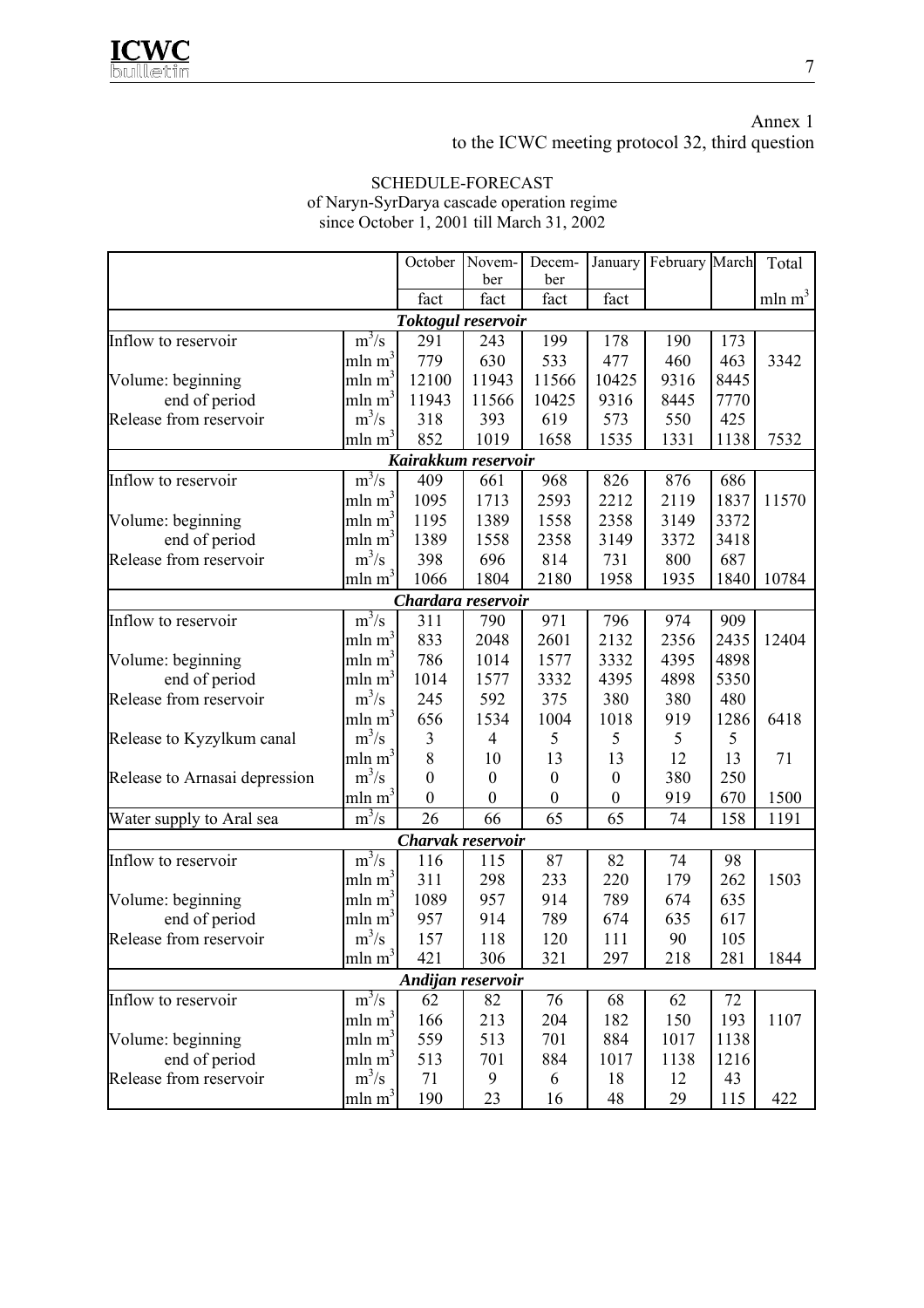

### **MAKING MORE PRECISE WATER RESERVOIR CASCADE OPERATION REGIME AND WATER DIVERSION LIMITS IN AMUDARYA AND SYRDARYA BASIN ON NON-GROWING SEASON OF 2001-2002<sup>1</sup>**

Severe draught 2001 created most difficult conditions for agricultural producers in the Amu-Darya basin. Only due to operative measures undertaken by state it became possible to save part of cotton, rice and other crops yield.

Predicted water related situation for 2002 is unsatisfactory: only for leaching and recharge irrigations water deficit will amount for 3bln.m<sup>3</sup> on the territory under BWO "AmuDarya" administration. Very dangerous fact is that only 2511mln.m<sup>3</sup> of water or 43% of average longterm (last 12 years) value (5840 mln.m<sup>3</sup>) or 82.5% of last year level (3042 mln.m<sup>3</sup>) have been accumulated in Tuyamuyun water reservoir. It threatens to winter wheat irrigations and leaching. Predicted situation during growing season is not better. According to Gidromet forecast, at Kerki site upstream Garagum canal water probability is expected to be during growing season within the limits of 76.4-82.7% or 83.0% on average (actual probability in last year was 68.1%).

Taking into account unfavorable water related situation, BWO "AmuDarya" asks ICWC members to consider at national level cropping pattern for 2002 for meeting irrigation needs under draught and effective water use.

By 01.0.2002 water volume in Nurek water reservoir amounted for 8633 mln.m<sup>3</sup> (8462) mln.m<sup>3</sup> in last year). For in-system reservoirs volumes were 2714 mln.m<sup>3</sup> (3018 mln.m<sup>3</sup> in last year).

At Kerki site upstream Garagum canal water probability by 01.0.2002 amounted for 49.75 of norm and by 11% less compared with expected probability for IV quarter of 2001.

Expected water probability forecast for I quarter of 2002, according to Gidromet, will amount for 52.6-76% or 64.3% on average.

On preceding ICWC meeting decision has been made to cut previously established limits by 25% taking into consideration difficult water related situation. For three months of current non-growing period under reduced limit of  $4617.1 \text{ mln} \cdot \text{m}^3$  actually 5015.8 mln.m<sup>3</sup> were used. This information is shown in table 1, 2.

 $\overline{a}$ <sup>1</sup> Information on the third question of the meeting's agenda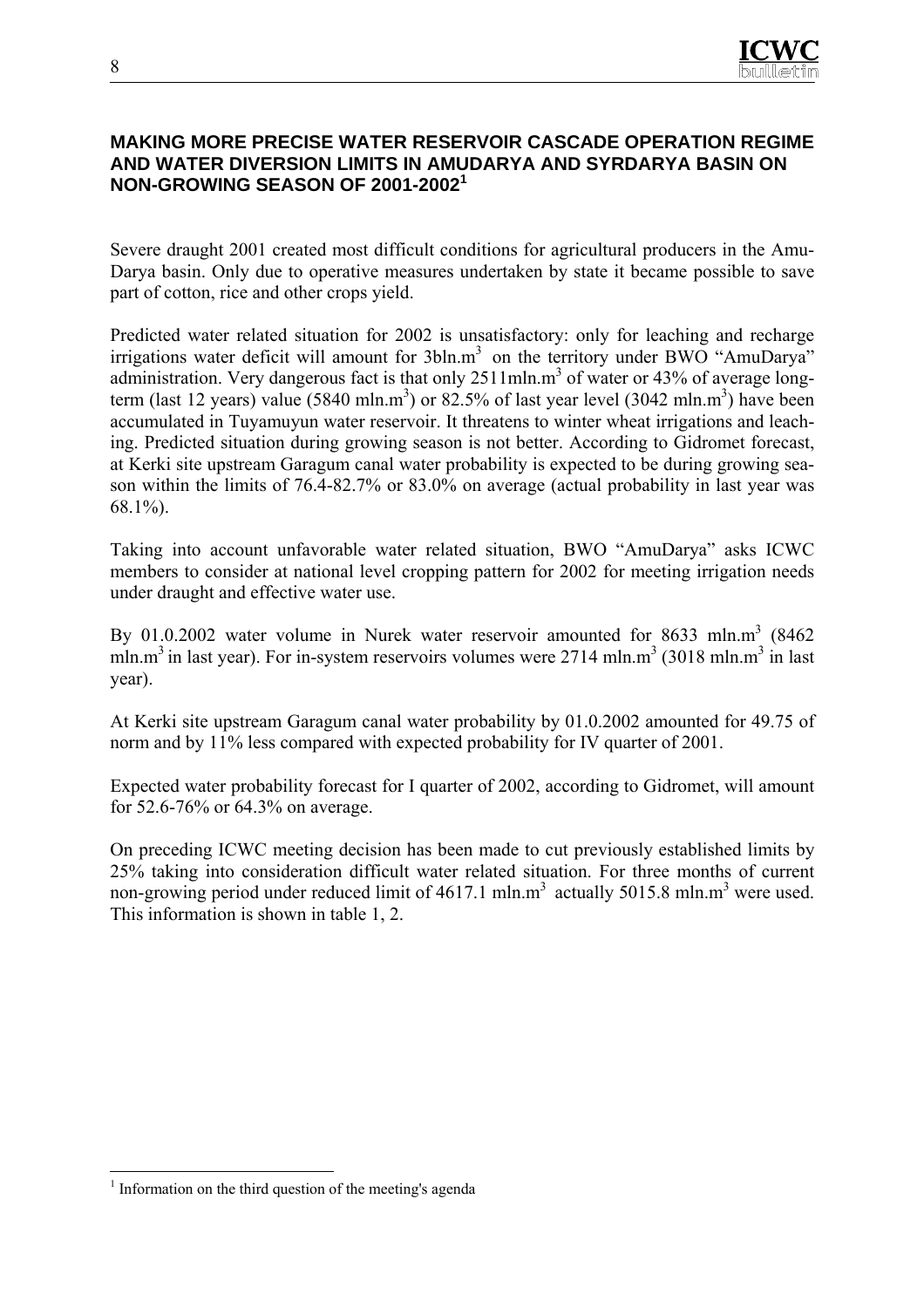

| Name                              | Limit        |                | Increasing by<br>01.01.02 | Over di-Saved<br>verted |                  | Fulfill-<br>ment $%$ | Total<br>limit % |
|-----------------------------------|--------------|----------------|---------------------------|-------------------------|------------------|----------------------|------------------|
|                                   |              | limit          | fact                      |                         |                  |                      |                  |
| Kyrgyz Republic                   | $\mathbf{0}$ | $\overline{0}$ | $\mathbf{0}$              |                         | $\mathbf{0}$     |                      |                  |
| Verkhnedaryinsk board             |              |                |                           |                         |                  |                      |                  |
| (upstream)                        | 2314         | 1381           | 1627,5                    | $-246,5$                |                  | 117,8                | 70,3             |
| including:                        |              |                |                           |                         |                  |                      |                  |
| Republic of Tajikistan            | 2164         | 1231           | 1294,6                    | $-63,6$                 |                  | 105,2                | 59,8             |
| Surkhandarya oblast               | 150          | 150            | 332,9                     | $-182,9$                |                  | 221,9                | 221,9            |
| Water diversion from AmuDarya at  |              |                |                           |                         |                  |                      |                  |
| Kerki gauging station             | 9360         |                | 3236,1 3388,3             | $-152,2$                |                  | 104,7                | 36,2             |
| Republic of Uzbekistan, total:    | 4484         | 1449           | 1626,7                    | $-177,7$                |                  | 112,3                | 36,3             |
| a) middle stream                  |              |                |                           |                         |                  |                      |                  |
| Karshi main canal                 | 1275         | 728,2          | 862,8                     | $-134,6$                |                  | 118,5                | 67,7             |
| Amu-Bukhara main canal            | 1046         | 521,8          | 579,6                     | $-57,8$                 |                  | 111,1                | 55,4             |
| Total for middle stream:          | 2321         | 1250           | 1442,4                    | $-192,4$                |                  | 115,4                | 62,1             |
| 6) downstream                     |              |                |                           |                         |                  |                      |                  |
| Khorezm oblast                    | 926          | 89,8           | 83,8                      |                         | 6                | 93,3                 | 9,0              |
| Karakalpakstan Republic           | 1237         | 109,3          | 100,5                     |                         | 8,8              | 91,9                 | 8,1              |
| Total for downstream              | 2163         | 199,1          | 184,3                     |                         | 14,8             | 92,6                 | 8,5              |
| Turkmenistan, total:              | 4876         |                | 1787,1 1761,6             |                         | 25,5             | 98,6                 | 36,1             |
| a), middle stream                 |              |                |                           |                         |                  |                      |                  |
| Garagumdarya                      | 2858         |                | 1216,1 1216,2             | $-0,1$                  |                  | 100,0                | 42,6             |
| Labap veloyat                     | 968          | 350            | 324,5                     |                         | 25,5             | 92,7                 | 33,5             |
| Total for middle stream           | 3826         |                | 1566,1 1540,7             |                         | 25,4             | 98,4                 | 40,3             |
| 6) downstream                     |              |                |                           |                         |                  |                      |                  |
| Tashauz veloyat                   | 1050         | 221            | 221                       |                         | $\boldsymbol{0}$ | 100,0                | 21,0             |
| Total for basin                   |              |                | 11674 4617,1 5015,8       | $-398,7$                |                  | 108,6                | 43,0             |
| Verkhnedaryinsk board             |              |                |                           |                         |                  |                      |                  |
| upstream                          | 2314         | 1381           | 1627,5                    | $-246,5$                |                  | 117,8                | 70,3             |
| middle stream                     | 6147         |                | 2816,1 2983,1             | $-167$                  |                  | 105,9                | 48,5             |
| downstream                        | 3213         |                | $420,1$ 405,3             |                         | 14,8             | 96,5                 | 12,6             |
| Intakes in AmuDarya downstream    |              |                |                           |                         |                  |                      |                  |
| total:                            | 3213         | 420,1          | 405,3                     |                         | 14,8             | 96,5                 | 12,6             |
| Incl. Khorezm oblast              | 926          | 89,8           | 83,8                      |                         | 6                | 93,3                 | 9,0              |
| Karakalpakstan Republic           | 1237         | 109,3          | 100,5                     |                         | 8,8              | 91,9                 | 8,1              |
| Tashauz veloyat.                  | 1050         | 221            | 221                       |                         | $\overline{0}$   | 100,0                | 21,0             |
| Sanitary-ecological releases      | 600          | 302,4          | 319,1                     | $-16,7$                 |                  | 105,5                | 53,2             |
| Uzbekistan:                       | 487,5        | 222,7          | 222,4                     |                         | 0,3              | 99,9                 | 45,6             |
| Inckl. Khorezm                    | 112,5        | 83,4           | 83,9                      | $-0,5$                  |                  | 100,6                | 74,6             |
| Karakalpakstan Republic           | 375          | 139,3          | 138,5                     |                         | 0,8              | 99,4                 | 36,9             |
| Turkmenistan:                     | 112,5        | 79,7           | 96,7                      | $-17$                   |                  | 121,3                | 86,0             |
| Incl. Tashauz                     | 112,5        | 79,7           | 96,7                      | $-17$                   |                  | 121,3                | 86,0             |
| Water spply to Aral sea and delta | 1500         | 750            | 38                        |                         | 712              | 5,1                  | 2,5              |
| Incl. From river                  | 1125         | 562,5          | 26                        |                         | 536,5            | 4,6                  | 2,3              |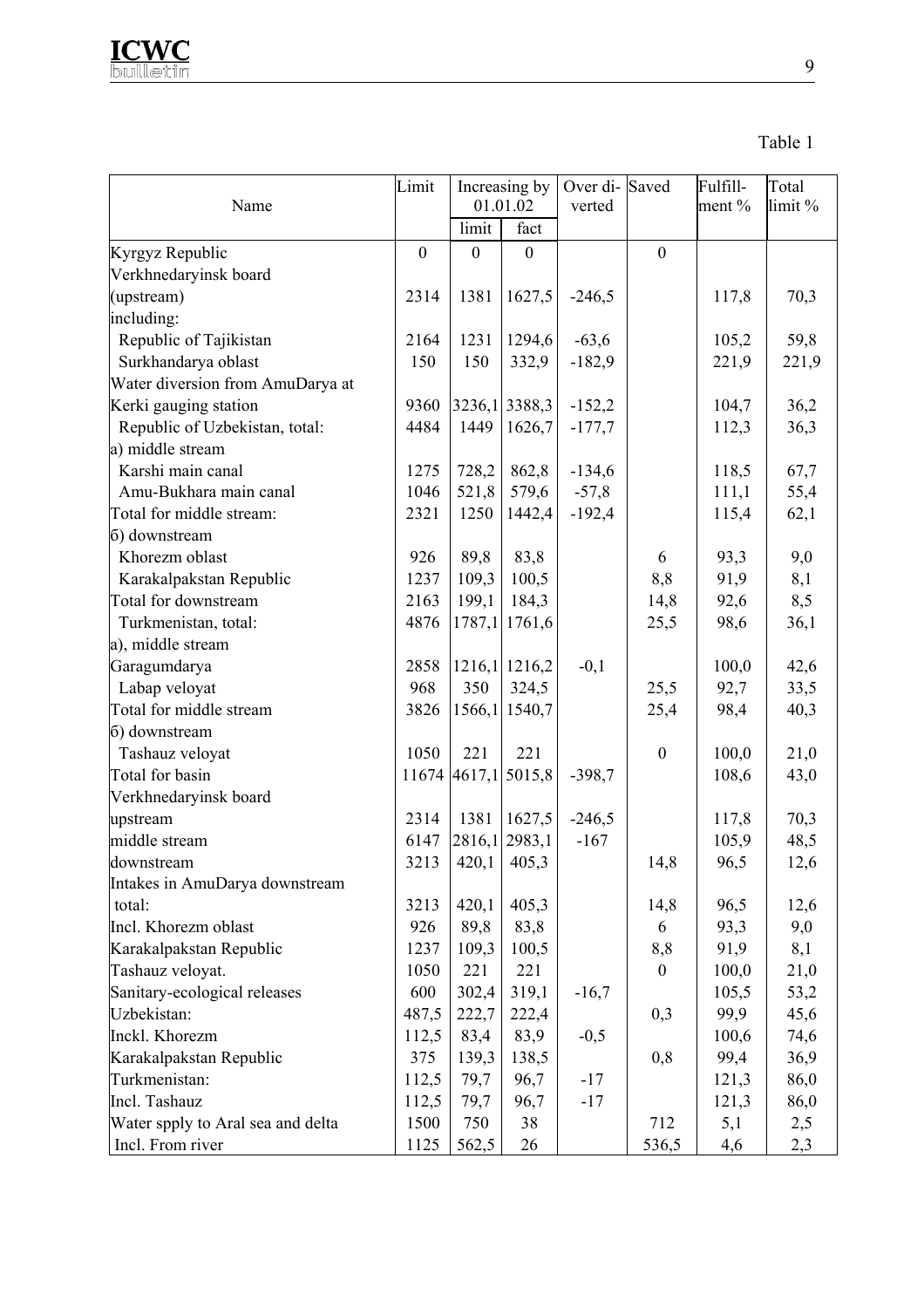Table 2

| Name                              | Limit | Increasing by<br>01.01.02 |        | Over<br>di- | Saved | Fulfillment Total<br>$\frac{0}{0}$ | limit % |
|-----------------------------------|-------|---------------------------|--------|-------------|-------|------------------------------------|---------|
|                                   |       | limit                     | fact   | verted      |       |                                    |         |
| Verkhnedaryinsk board:            | 2314  | 1381                      | 1627,5 | $-246,5$    |       | 117,8                              | 70,3    |
| Republic of Tajikistan            | 2164  | 1231                      | 1294,6 | $-63,6$     |       | 105,2                              | 59,8    |
| Republic of Uzbekistan            | 150   | 150                       | 332,9  | $-182,9$    |       | 221,9                              | 221,9   |
| Srednedarinsk board               | 6147  | 2816                      | 2983,1 | $-167,1$    |       | 105,9                              | 48,5    |
| Turkmenistan                      | 3826  | 1566                      | 1540,7 |             | 25,3  | 98,4                               | 40,3    |
| Republic of Uzbekistan            | 2321  | 1250                      | 1442,4 | $-192,4$    |       | 115,4                              | 62,1    |
| Upradik:                          | 1912  | 246                       | 252,2  | $-6,2$      |       | 102,5                              | 13,2    |
| Khorezm                           | 926   | 90                        | 83,8   |             | 6,2   | 93,1                               | 9,0     |
| Karakalpakstan Republic           | 382   | 84                        | 96     | $-12$       |       | 114,3                              | 25,1    |
| Total for the Republic of Uzbeki- |       |                           |        |             |       |                                    |         |
| stan                              | 1308  | 174                       | 179,8  | $-5,8$      |       | 103,3                              | 13,7    |
| Tashauz (Turkmenistan)            | 604   | 72                        | 72,4   | $-0,4$      |       | 100,6                              | 12,0    |
| Nizhnedarinsk board               | 1301  | 174                       | 153    |             | 21    | 87,9                               | 11,8    |
| Turkmenistan                      | 446   | 149                       | 148,5  |             | 0,5   | 99,7                               | 33,3    |
| Republic of Uzbekistan            | 855   | 25                        | 4,5    |             | 20,5  | 18,0                               | 0,5     |

Established limit is used by Uzbekistan by 112.3% (1626.7 against 1449 mln.m<sup>3</sup>); by Turkmenistan  $-98.6\%$  (1761.6 against 1787.1 mln.m<sup>3</sup>); by Tajikistan-105.2% (1294.6 against 1231 mln.m<sup>3</sup>).

Over river sites water allocation is as follow:

- 1. Upper reaches-117.8%;
- 2. Middle reaches-105.9%, including Uzbekistan-115.4%, Turkmenistan-98.4%;
- 3. Lower reaches- 96.5%, including Uzbekistan-92.6%, Turkmenistan-100%.

Over water major consumers water allocation is as follow:

- 1. Khorezm-93.3%;
- 2. Dashhovuz-100.0%;
- 3. Karakalpakstan-92.7%.

Water supply to the Aral sea is fulfilled by  $5.1\%$  (38 against 750 mln.m<sup>3</sup>) (table 3).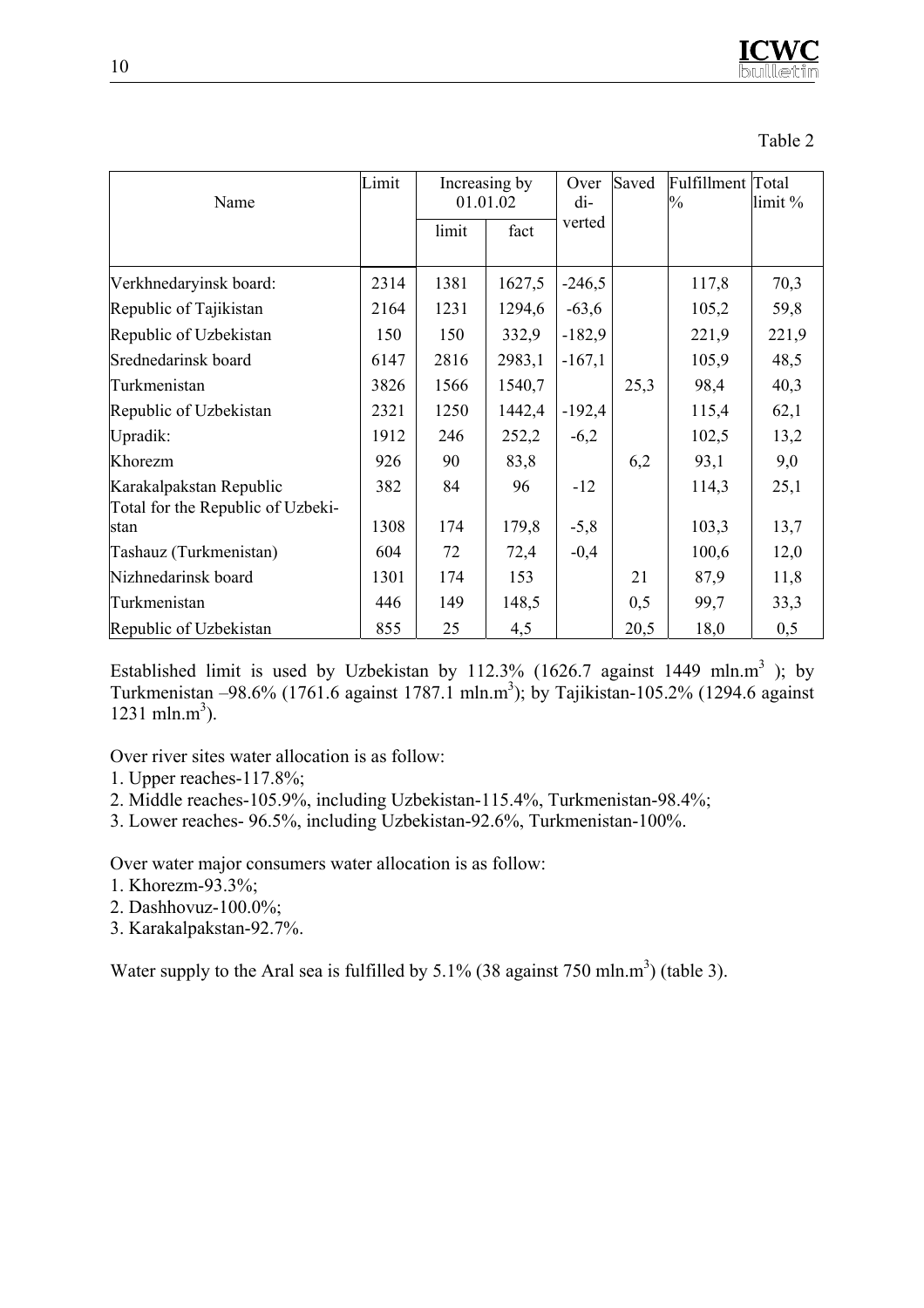Table 3

| Name                                      | Novem-<br>October<br>ber |              | Decem-<br>ber    | Water supply since 01.10.01<br>till 01.01.02 | Fulfillment %    |     |
|-------------------------------------------|--------------------------|--------------|------------------|----------------------------------------------|------------------|-----|
|                                           |                          |              |                  | schedule                                     | fact             |     |
| Samanbai g/s                              | 10                       | 8            | 8                | 562,5                                        | 26               | 4,6 |
| Total release from<br>canal Kyzketken and |                          |              |                  |                                              |                  |     |
| Suenli system                             | $\theta$                 | $\mathbf{0}$ | $\boldsymbol{0}$ |                                              | $\boldsymbol{0}$ |     |
| Collector-drainage<br>network             | 7                        | 5            | $\boldsymbol{0}$ | 187,5                                        | 12               | 6,4 |
| Total:                                    | 17                       | 13           | 8                | 750                                          | 38               | 5,1 |
| Increasing                                | 17                       | 30           | 38               |                                              |                  |     |

## Water supply to the Aral sea and AmuDarya delta for October-December non-growing period 2001-2002

Sanitary-ecological releases are used by  $105.5\%$  (319.1 against 302.9 mln.m<sup>3</sup>) (table 1). In spite of efforts undertaken by the BWO "AmuDarya", Minvodkhoz of Turkmenistan and Minselvodkhoz of Uzbekistan water supply evenness could not be fully avoided.

Preliminary calculations of AmuDarya reservoir cascade regime shows:

1. Expected water probability by Kerki site upstream Garagum canal during non-growing period will be within the limits of  $8.3 \text{km}^3$  or  $58\%$  of norm (14.5%). Last year it was 10.9 km<sup>3</sup> or  $2.6 \text{ km}^3$  more.

2. River flow at Kerki site is expected about  $12.1 \text{ km}^3$  that is  $2.3 \text{ km}^3$  less.

3. River flow at Darganata site is expected about 5.6  $km<sup>3</sup>$  or 1.3  $km<sup>3</sup>$  more.

4. Middle reaches limits will be used by 100%, in lower reaches-by 75-80%.

Water diversion limits alternatives for non-growing period 2001-2002 are presented in table 4.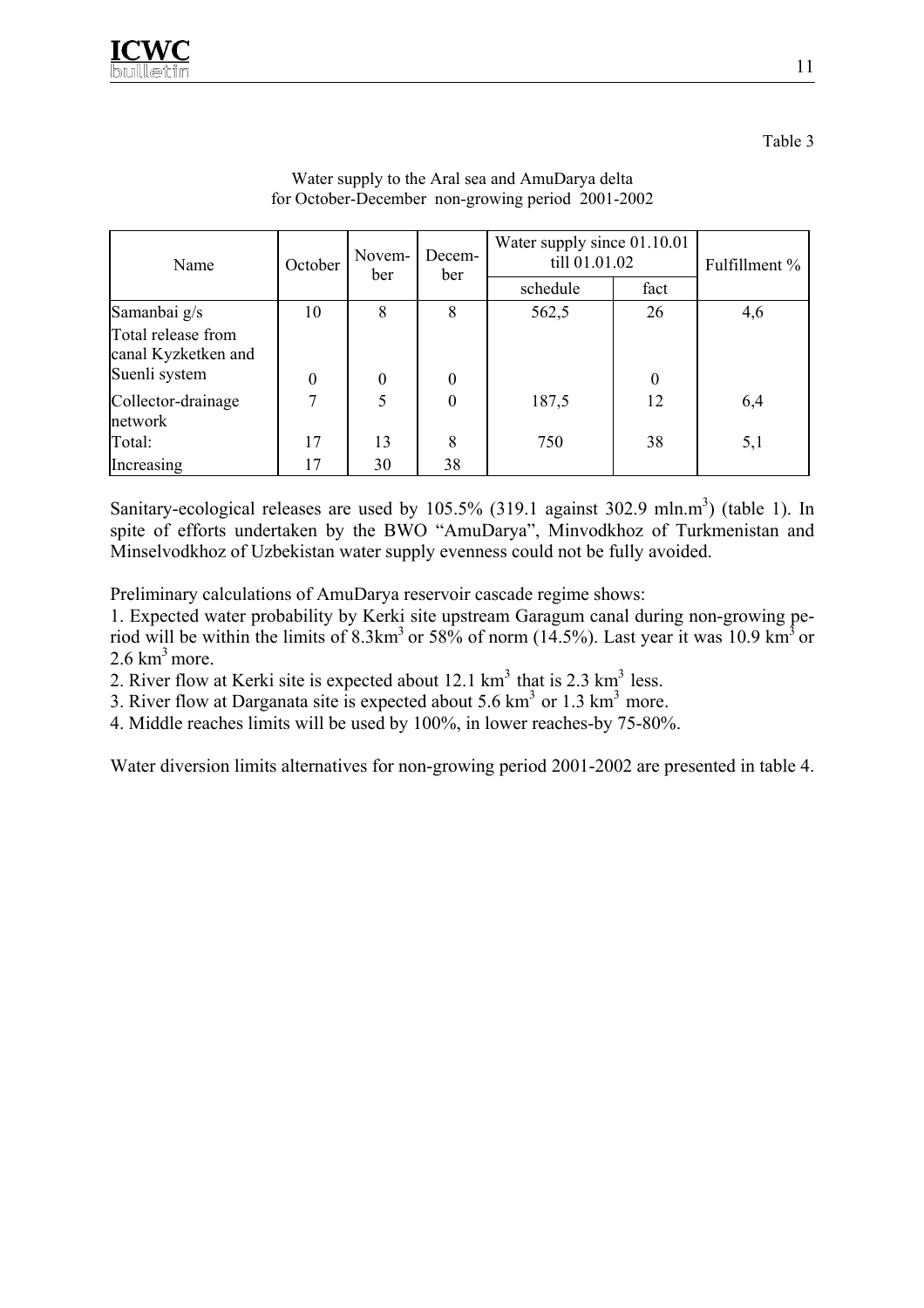|                                     | Water intake limit, km <sup>3</sup>   |                                  |                                  |                 |                                                                 |                                       |  |  |  |  |
|-------------------------------------|---------------------------------------|----------------------------------|----------------------------------|-----------------|-----------------------------------------------------------------|---------------------------------------|--|--|--|--|
| River basin, state                  | Total per year                        | Incl. non-growing period 2001    |                                  |                 |                                                                 |                                       |  |  |  |  |
|                                     | $(since 0110.00.$ till<br>01.10.2001) | Limits acc. to<br>states request | Approved limit<br>reduced by 25% | 1 option<br>30% | 2 option<br>limit reduction by $\lim$ irrit reduction by<br>35% | 3 option<br>limit reduction by<br>40% |  |  |  |  |
| Total from AmuDarya                 | 55,020                                | 15,965                           | 11,974                           | 11,176          | 10,377                                                          | 9,579                                 |  |  |  |  |
| including:                          |                                       |                                  |                                  |                 |                                                                 |                                       |  |  |  |  |
| Kyrgyz Republic                     | 0,450                                 | 0,000                            | 0,000                            | 0,000           | 0,000                                                           | 0,000                                 |  |  |  |  |
| Verkhnedaryinsk board               | 10,570                                | 3,485                            | 2,614                            | 2,440           | 2,265                                                           | 2,091                                 |  |  |  |  |
| Republic of Tajikistan              | 9,170                                 | 2,885                            | 2,164                            | 2,020           | 1,875                                                           | 1,731                                 |  |  |  |  |
| Surkhandarya oblast                 | 1,400                                 | 0,600                            | 0,450                            | 0,420           | 0,390                                                           | 0,360                                 |  |  |  |  |
| From Amudarya                       |                                       |                                  |                                  |                 | 0,000                                                           | 0,000                                 |  |  |  |  |
| at Kerki g/s                        | 44,000                                | 12,480                           | 9,360                            | 8,736           | 8,112                                                           | 7,488                                 |  |  |  |  |
| Turkmenistan                        | 22,000                                | 6,500                            | 4,875                            | 4,550           | 4,225                                                           | 3,900                                 |  |  |  |  |
| Republic of Uzbekistan              | 22,000                                | 5,980                            | 4,485                            | 4,186           | 3,887                                                           | 3,588                                 |  |  |  |  |
| Besides:                            |                                       |                                  |                                  |                 |                                                                 |                                       |  |  |  |  |
|                                     | 5,000                                 | 2,000                            | 1,500                            | 1,400           | 1,300                                                           | 1,200                                 |  |  |  |  |
| Sanitary-ecological releases        |                                       |                                  |                                  |                 |                                                                 |                                       |  |  |  |  |
| In irrigation systems               | 0,800                                 | 0,800                            | 0,600                            | 0,560           | 0,520                                                           | 0,480                                 |  |  |  |  |
| Tashauz veloyat                     | 0,150                                 | 0,150                            | 0,113                            | 0,105           | 0,098                                                           | 0,090                                 |  |  |  |  |
| Khorezm veloyat                     | 0,150                                 | 0,150                            | 0,113                            | 0,105           | 0,098                                                           | 0,090                                 |  |  |  |  |
| Karakalpakstan Republic             | 0,500                                 | 0,500                            | 0,375                            | 0,350           | 0,325                                                           | 0,300                                 |  |  |  |  |
| Total to the Aral sea and Priaralie |                                       |                                  |                                  |                 |                                                                 |                                       |  |  |  |  |

## Correction alternatives of water diversion limits from AmuDarya and water supply to the Aral sea and delta on non-growing period 2001-2002 (with regard for limit use by 01.02.02)

Note: 1. Water intake limits foresee water supply for irrigation, domestic-industrial and other needs. Under water availability change limits will be revised respectfully. 2. Under water availability increase all water volume will be released to the Aral sea.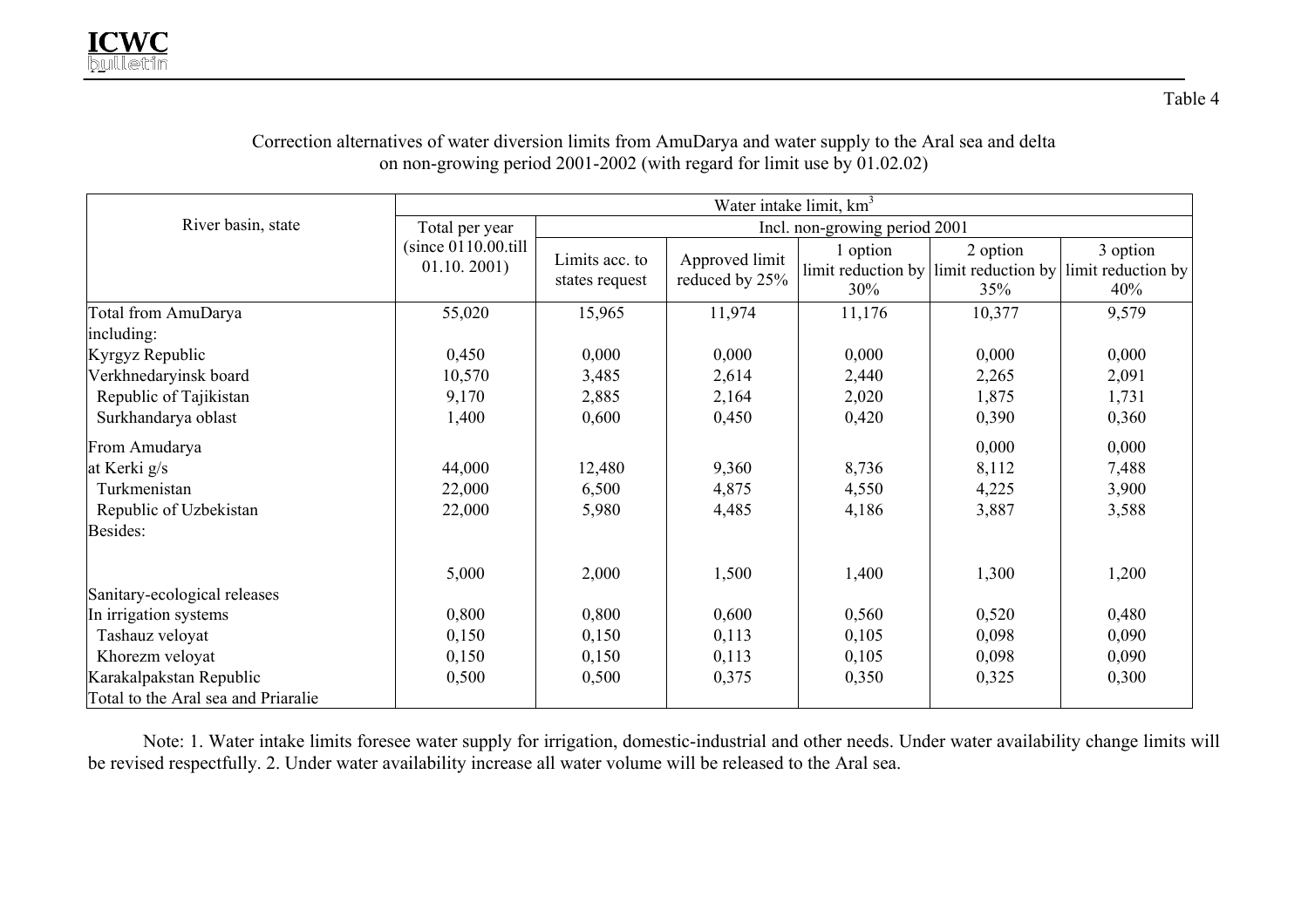

BWO "AmuDarya" has worked out version of Tuyamuyun reservoir operation regime for non-growing period under 65% probability and average flow 13.4 km<sup>3</sup> at Kerki site (table 5). BWO'AmuDarya together with Center "Energy" has worked out version of Nurek reservoir operation regime for non-growing period 2001-2002 (table 5).

Taking into account current situation, is proposed to establish plan of water supply to the Aral sea and Priaralie, with regard for collector-drainage waters,  $1400$ mln.m<sup>3</sup>.

In conclusion BWO "AmuDarya" suggests:

1. To consider and accept water diversion alternative for non-growing period 2001-2002.

2. To approve submitted to ICWC AmuDarya reservoir cascade regime for non-growing period 2001-2002.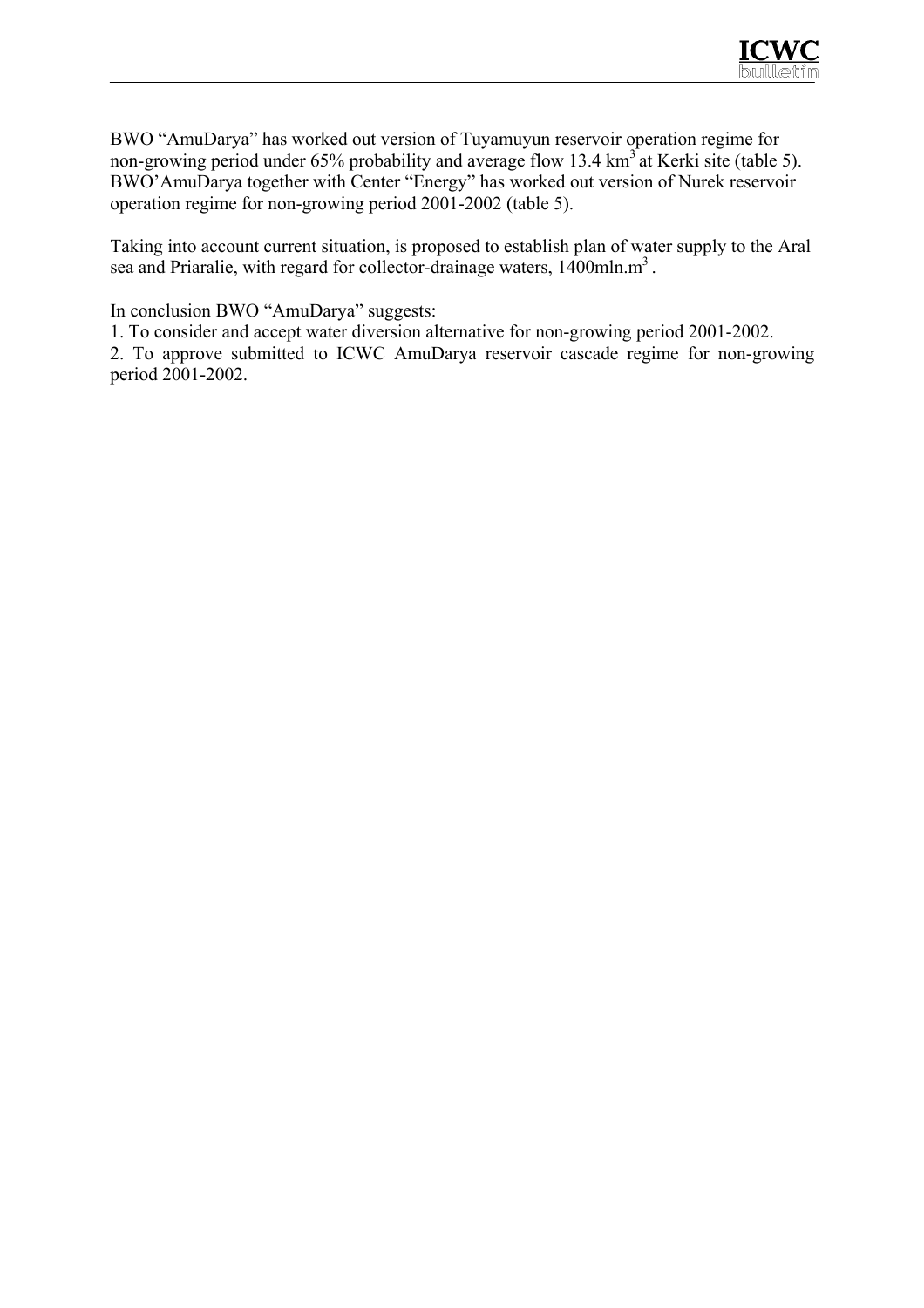| Nurek water reservoir          | Unit       |                  | Fact             |          |         |          |        | Total   |
|--------------------------------|------------|------------------|------------------|----------|---------|----------|--------|---------|
|                                |            | October          | November         | December | Januarv | February | March  |         |
| Inflow                         | $m^3/s$    | 318              | 242              | 217      | 167     | 170      | 200    | 3455    |
| Water losses                   | $m^3/s$    | $\boldsymbol{0}$ | $\boldsymbol{0}$ | 14       |         |          |        | 82      |
| Volume: beginning              | mln. $m^3$ | 10357            | 10051            | 9462     | 8633    | 7786     | 6825   | 10357   |
| End of period                  | mln. $m^3$ | 10051            | 9462             | 8633     | 7786    | 6825     | 6022   | 6022    |
| Accumul. $(+)$ , release $(-)$ | mln. $m^3$ | $-306$           | $-589$           | $-829$   | $-847$  | $-961$   | $-803$ | $-4335$ |
| Altitude: end of period        | m          | 903,48           | 899,95           | 890,8    | 880,3   | 868,18   | 857,38 |         |
| Release from reservoir         | $m^3/s$    | 432              | 469              | 512      | 501     | 550      | 500    | 7709    |

Nurek and Tuyamuyun reservoir working regime since October 2001 till March 2002

| Nurek water reservoir          | Unit               |         | Fact     | Forecast | Total   |          |         |      |
|--------------------------------|--------------------|---------|----------|----------|---------|----------|---------|------|
|                                |                    | October | November | December | January | February | March   |      |
| Inflow                         | $m^3/s$            | 270     | 293      | 410      | 447     | 367      | 371     | 5660 |
| Water losses                   | $m^3/s$            | 76      | 40       | 45       | 46      | 65       | 43      | 826  |
| Volume: beginning              | mln.m <sup>3</sup> | 1710    | 1692     | 1950     | 2511    | 3243     | 3152    | 1710 |
| End of period                  | mln.m <sup>3</sup> | 1692    | 1950     | 2511     | 3243    | 3152     | 1708    | 1708 |
| Accumul. $(+)$ , release $(-)$ | mln. $m3$          | $-18$   | 258      | 561      | 732     | $-91$    | $-1444$ | $-2$ |
| Altitude: end of period        | m                  | 116,28  | 120,68   | 124,7    | 127,88  | 127,5    | 117     |      |
| Release from reservoir         | $m^3/s$            | 201     | 154      | 156      | 128     | 340      | 867     | 4842 |
| Incl. to river                 | $m^3/s$            | 166     | 123      | 127      | 120     | 239      | 571     | 3527 |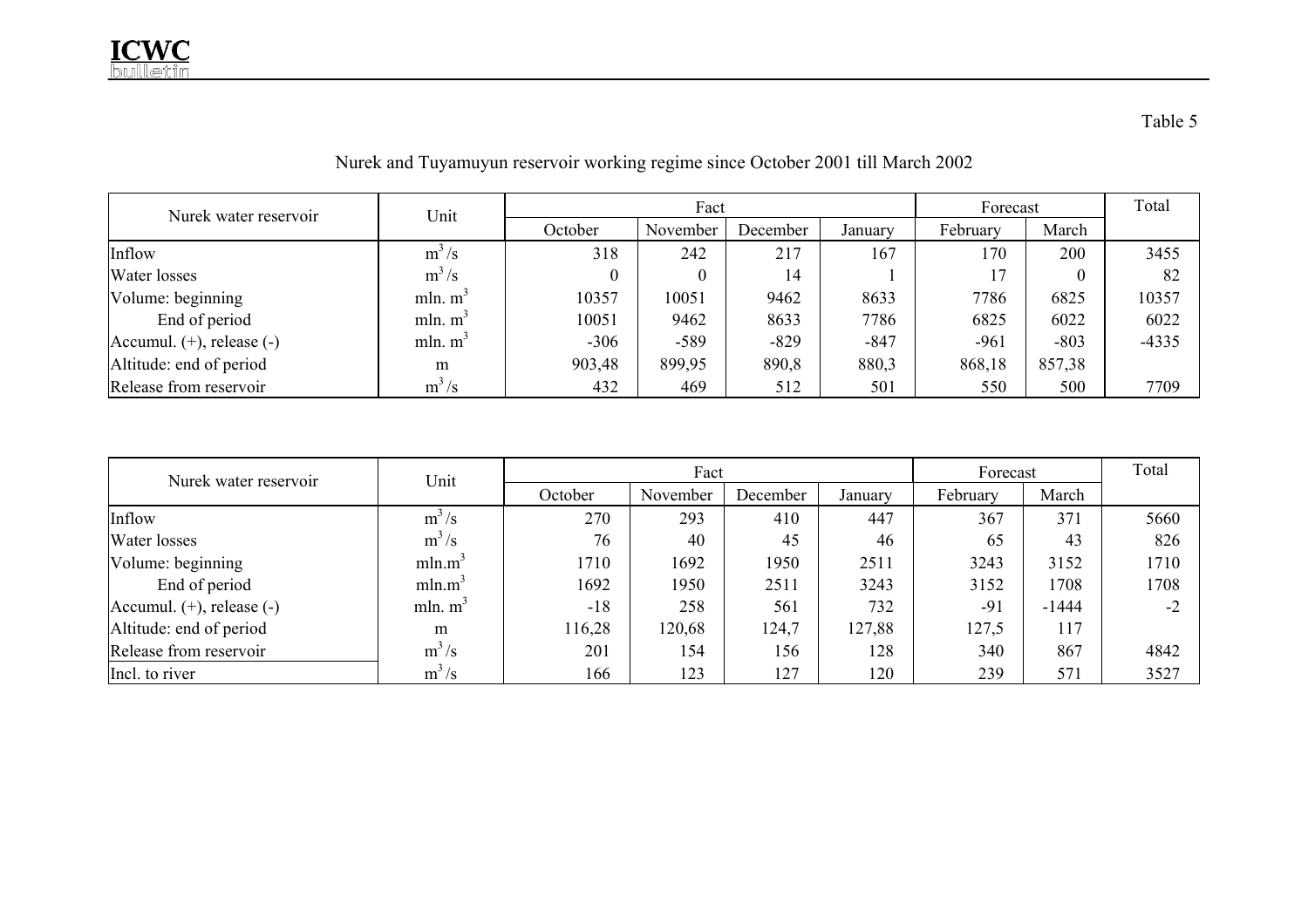## **ABOUT WATER DIVERSION LIMITS FULFILLING FOR NON-GROWING PERIOD 2001-2002<sup>2</sup>**

Water diversion limits and Naryn-SyrDarya reservoir cascade operation regime for 2001-2002 are approved by ICWC at the meeting in Kurgan-Tube (Protocol No 31 of November 23, 2001).

Predicted water resources for last four months are characterized as follow (table 1):

Table 1

| Parameters                     | Norm  |             | since 1.10.2001 till | since 1.10. 2001till 31.01. |       |          |  |
|--------------------------------|-------|-------------|----------------------|-----------------------------|-------|----------|--|
|                                |       | 31.03.2002. |                      |                             | 2002  |          |  |
|                                |       | forecast    | Fulfillment          | fore-                       | fact  | Fulfill- |  |
|                                |       |             | $\frac{0}{0}$        | cast                        |       | ment $%$ |  |
| Inflows to upper reservoirs    |       |             |                      |                             |       |          |  |
| Toktogul                       | 2720  | 2987        | 109,8                | 2302                        | 2404  | 104      |  |
| Andizhan                       | 921   | 865         | 93,9                 | 603                         | 745   | 123      |  |
| Charvak                        | 1195  | 1179        | 98,7                 | 884                         | 1061  | 120      |  |
| Ugam river                     | 157   | 157         | 100                  | 94                          | 117   | 123      |  |
| Total                          | 4993  | 5188        | 103,9                | 3883                        | 4327  | 111      |  |
| Lateral inflows                |       |             |                      |                             |       |          |  |
| Toktogul-Uchkurgan             | 393   | 413         | 105                  | 271                         | 307   | 113      |  |
| Uchkergan-Uuchtepe-            | 3804  | 3458        | 90,9                 | 2493                        | 3015  | 121      |  |
| Kairakkum                      |       |             |                      |                             |       |          |  |
| Andizhan-Uchtepe g/s           | 2075  | 1965        | 94,7                 | 1341                        | 1823  | 136      |  |
| Kairakkum-Chardara             | 2830  | 2358        | 83,3                 | 1782                        | 2251  | 126      |  |
| Gazalkent-Chinaz g/s (Chirchik |       |             |                      |                             |       |          |  |
| river)                         | 885   | 865         | 97,7                 | 585                         | 778   | 113      |  |
| total                          | 9987  | 9059        | 90,7                 | 6472                        | 8174  | 126      |  |
| Grandtotal                     | 14980 | 14247       | 95,1                 | 10355                       | 12501 | 120      |  |

Water resources, mln.m<sup>3</sup>

From the table can be seen, that actual inflow since October 1 till January 31 exceeded forecast and amounted for 111%. Lateral inflow along Naryn, Karadarya and SyrDarya river was 126%.

For Naryn-SyrDarya cascade as a whole inflow was by 20% higher than expected. Water intakes for passed period are presented in table 2.

<sup>&</sup>lt;sup>2</sup> Information on the third question of the meeting's agenda<sup>2</sup>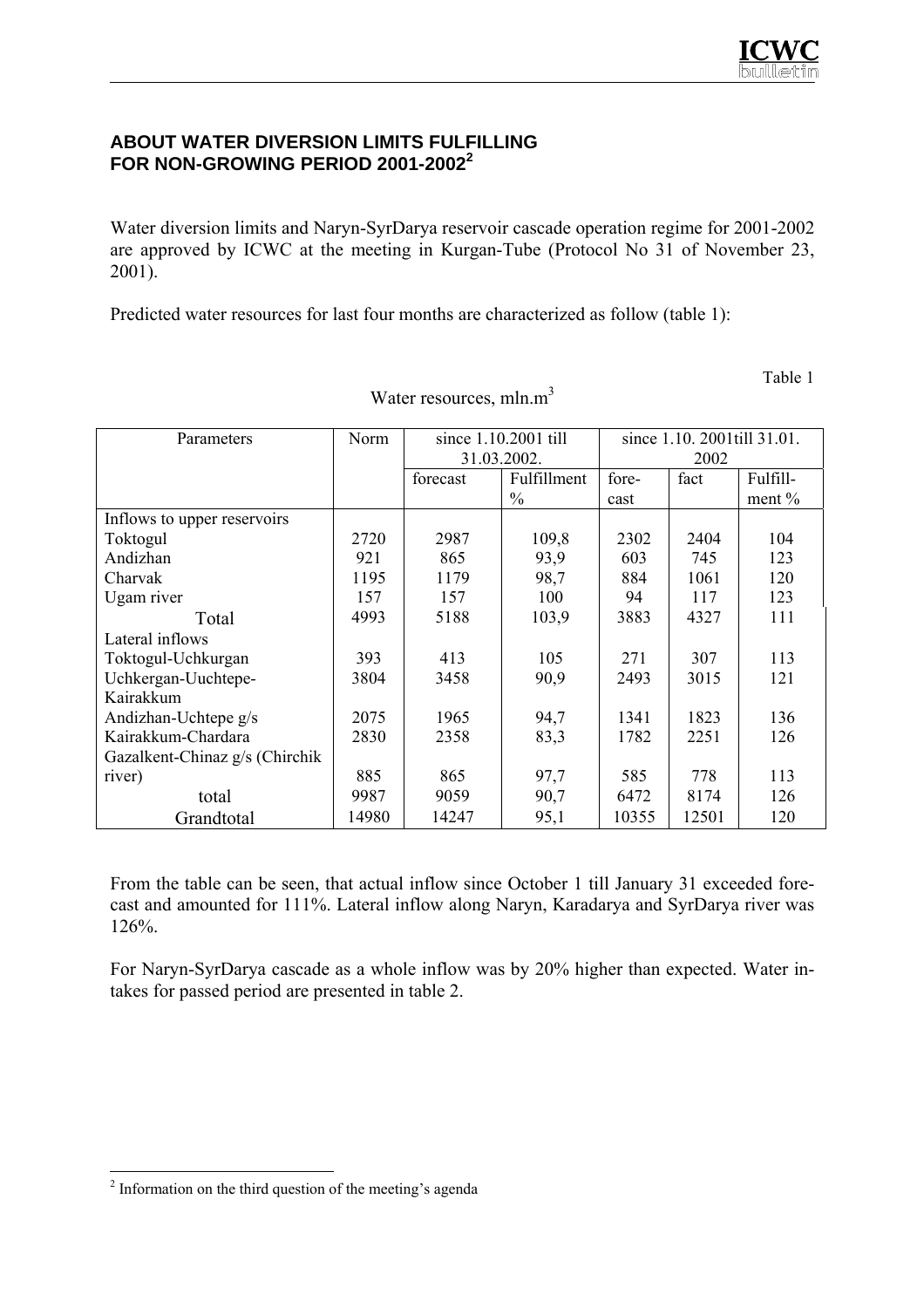

Table 2

Actual water intakes over republics,  $mln.m<sup>3</sup>$ 

| Republic                    | <b>ICWC</b> limit   | Fact by    | Fulfill- |  |
|-----------------------------|---------------------|------------|----------|--|
|                             | 1.10.2001-1.04.2002 | 01.02.2002 | ment $%$ |  |
| Uzbekistan                  | 2350                | 1360       | 57,8     |  |
| Kyrgyzstan                  | 20                  | 37         | 185      |  |
| Tajikistan                  | 200                 | 116        | 58       |  |
| Kazakhstan                  |                     |            |          |  |
| Dustlik and Kyzylkum canal) | 500                 | 80         | 16       |  |
| Total                       | 3070                | 1593       | 52       |  |

Releases from Toktogul in October-January match to ICWC schedule for non-growing period 2001- 2002:

| Releases from Toktogul, mln.m <sup>3</sup> | October | November | December | Januarv | Total |
|--------------------------------------------|---------|----------|----------|---------|-------|
| Acc. to ICWC schedule                      | 318     | 430      | 560      | 630     | 5140  |
| fact                                       | 318     | 393      | 619      | 573     | 5064  |
| Fulfillment %                              | 100.0   | 910      | l 10.0   | 91.0    | 98.5  |

It worth to note, that release from Toktogul reservoir during current non-growing period is significantly approached to figures recommended by ICWC and by  $1.2$ -1.5 km<sup>3</sup> less compared with last year.

With regard for current water related situation since October 2001 till March 2002, BWO "SyrDarya" suggested revised Naryn-SyrDarya cascade regime (Annex 1 to Protocol No 32), where releases from Toktogul reservoir are equal to 7.5 km<sup>3</sup>. By April 1 2002 Rairakkum and Chardara reservoir volume is 3.4 and 5.3  $km^3$ , respectfully, if low to Chardara reservoir-12.4  $km^3$ .

Water intake limits remain the same.

Taking into account, that lateral inflow is higher than expected one and Chardara reservoir has not free volumes, release to Arnasai sink is expected in February-March. To avoid this Kazakhstan should take measures to pass water downstream Chardara reservoir. Otherwise, Kazakhstan together with Uzbekistan must consider water release to Arnasai.

Water supply for irrigation during growing season 2002 has not been yet decided and should be decided as soon as possible.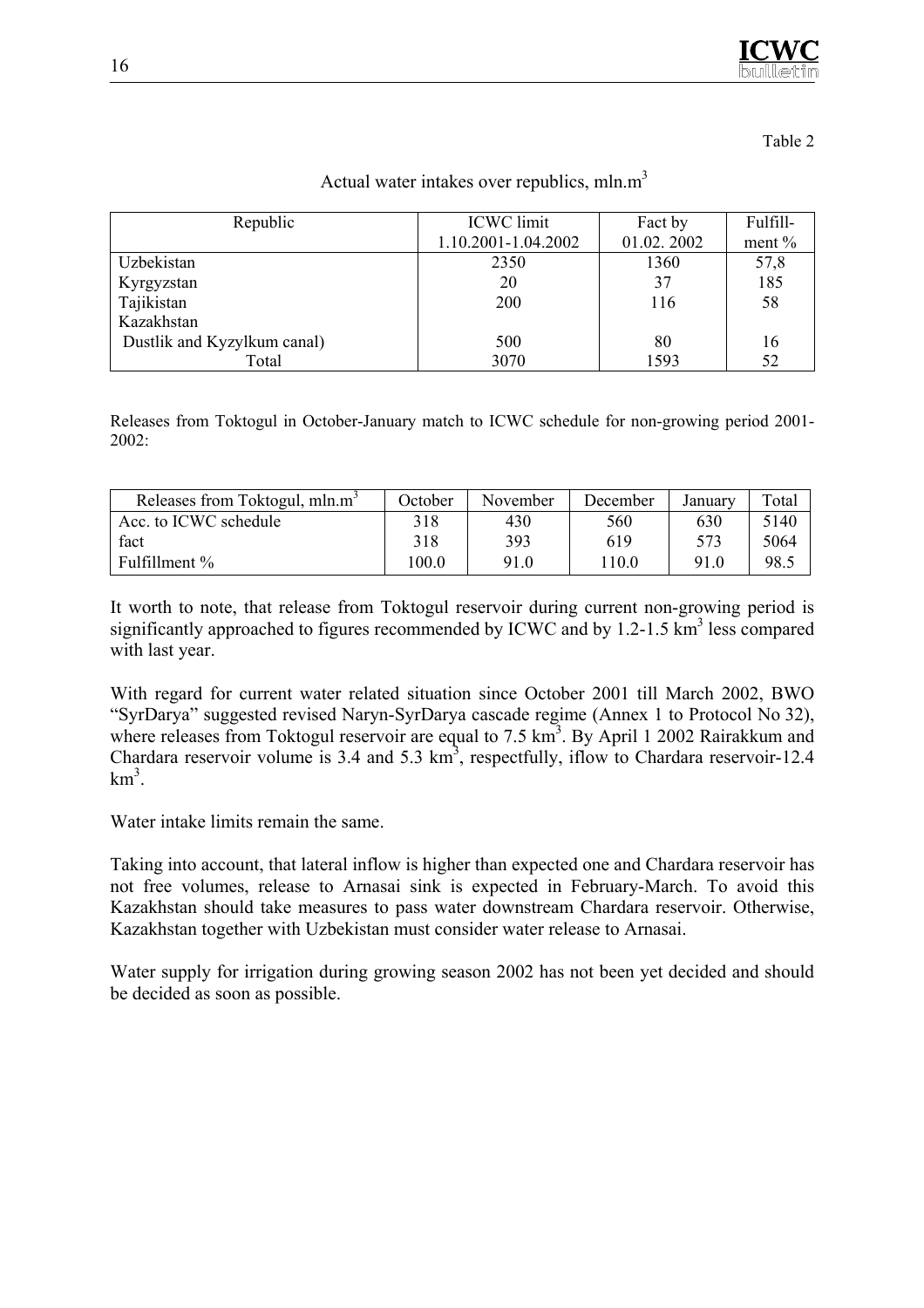

## **Protocol of joint meeting of ICWC and donors "About donor aid efficiency increase in water resources management in Central Asia"**

February 22, 2002 Almaty

Attendees:

*From donor organizations:* 

| The World Bank             | Ahmad Masud, David Pearce, Anatolyi Krutov |  |  |
|----------------------------|--------------------------------------------|--|--|
| The Asian Development Bank | Woter Linclaen Ariens, B.Tumordzava        |  |  |
| <b>CIDA</b>                | Najeeb Mirza, Nailya Okda, Chandra         |  |  |
|                            | Madramootoo                                |  |  |
| <b>IWMI</b>                | Vilma Horinkova                            |  |  |
| <b>SDC</b>                 | URS Heren, Johan Gely                      |  |  |
| <b>US State Department</b> | Robert Wots, Tatyana Lim                   |  |  |
| <b>USAID</b>               | Alexander Kalashnikov, Nina Kavetskaya     |  |  |
| UN EC                      | <b>Bo Libert</b>                           |  |  |
| <b>ESCAP</b>               | David Zhezef                               |  |  |
| <b>ICID</b>                | <b>Bart Shultz</b>                         |  |  |
| From IFAS and ICWC:        |                                            |  |  |
| EC IFAS Chairman           | Tekebai Altiev                             |  |  |
| <b>ICWC</b> members        | Anatolyi Ryabtsev, Baratali Koshmatov,     |  |  |

 Abdukohir Nazirov, Abdurahim Jalalalov ICWC bodies Mahmud khamidov, Victor Dukhovny, Pulat Umarov

Co-chairmen: David Pearce, Tekebai Altiev.

International donors community paying attention to ICWC activity permanently assists in integrated water resources management introduction, training activity development, water conservation, flow forecast and account improvement. It worth to mention such organizations as the WB, EU, CIDA, SDC, DFID, USAID, etc. At the same time, high qualification of local specialists and their knowledge about modern approaches to water resources management allow to increase confidence to local national and regional organizations and trust them projects implementation without participation of expansive expatriate experts.

ICWC fruitful collaboration with ICID during 8 years helps in acquaintance with world experience in irrigation and drainage. ICID National Committees turn in mighty potential of water related organizations uniting both specialists and institutes.

Participants have indicated: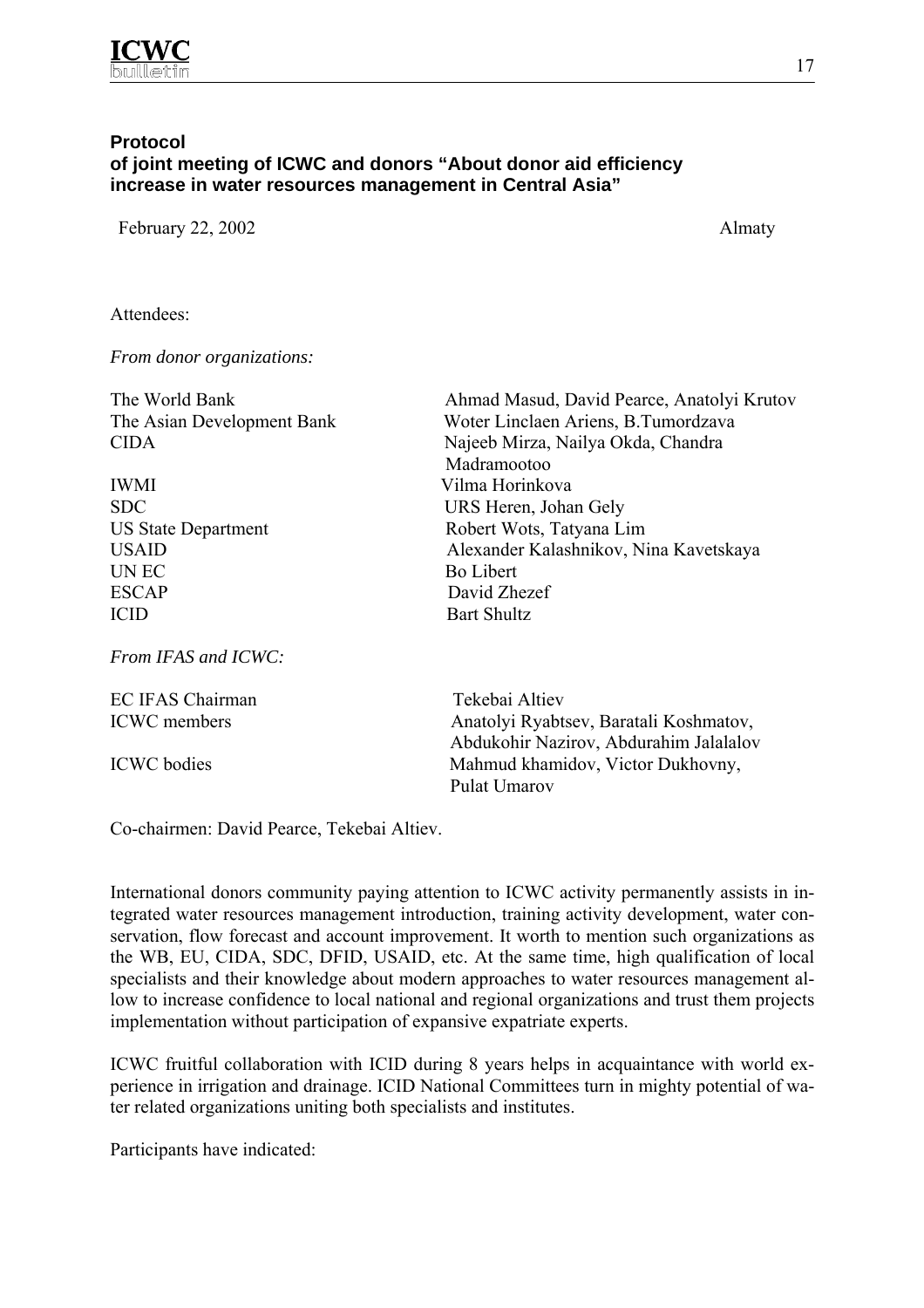

1. Until now "Aral sea Program" does not have clear provisions for coordination between donors and ICWC (IFAS). There are examples of duplication, parallelism and even contradictions.

2. Efficiency of donor programs is different. Mostly it depends on:

- agreed selection of topical themes;

- executors appointment on behalf of donors;

- work program and its methodology determination jointly with beneficiaries;

- orientation on results and strict payment depending on results planned jointly by donor and beneficiary.

Those programs are the most effective and productive, where main work is done by local specialists and donor takes responsibility only for control and monitoring functions.

3. ICWC and IFAS have prepared the following project proposals for the regional programs financing which were submitted to donors:

- action program for regional water collaboration in Central Asia;

- transboundary return waters in the Aral sea basin-environmentally sustainable management of reservoir and wetland system and their biodiversity;

- social-economic situation and action plan on sustainable agrarian-industrial development in lower reaches of the Aral sea basin;

- program of hydraulic facilities on AmuDaya river modernization and automation;

- modeling;

- project "SyrDarya and AmuDarya upper watershed situation improvement".

After opinions exchange participants agreed on the following:

1. Organize donors coordination creating Coordination Council which will meet periodically (once a half year) for joint plans and results discussion.

2. Based on results of mentioned meetings, Coordination Council will meet with ICWC members and exchange information about work progress, plan the most effective ways of funds utilization.

Leadership in the Council should be built on rotation principle changing Council composition each half a year. Simultaneously, Council representatives will be invited to ICWC meetings.

3. To rise responsibility for final result it is expedient to organize Steering Committee for each project including donors, concerned ministries and water users representatives. It is necessary to work out order of their activity and responsibility degree for final result.

4. Projects passed to donors and representing regional programs will be considered by the end of April 2002 and results will be said to ICWC members during the next meeting. It is expedient to elaborate and agree procedure for priority projects submitting to donors for financing.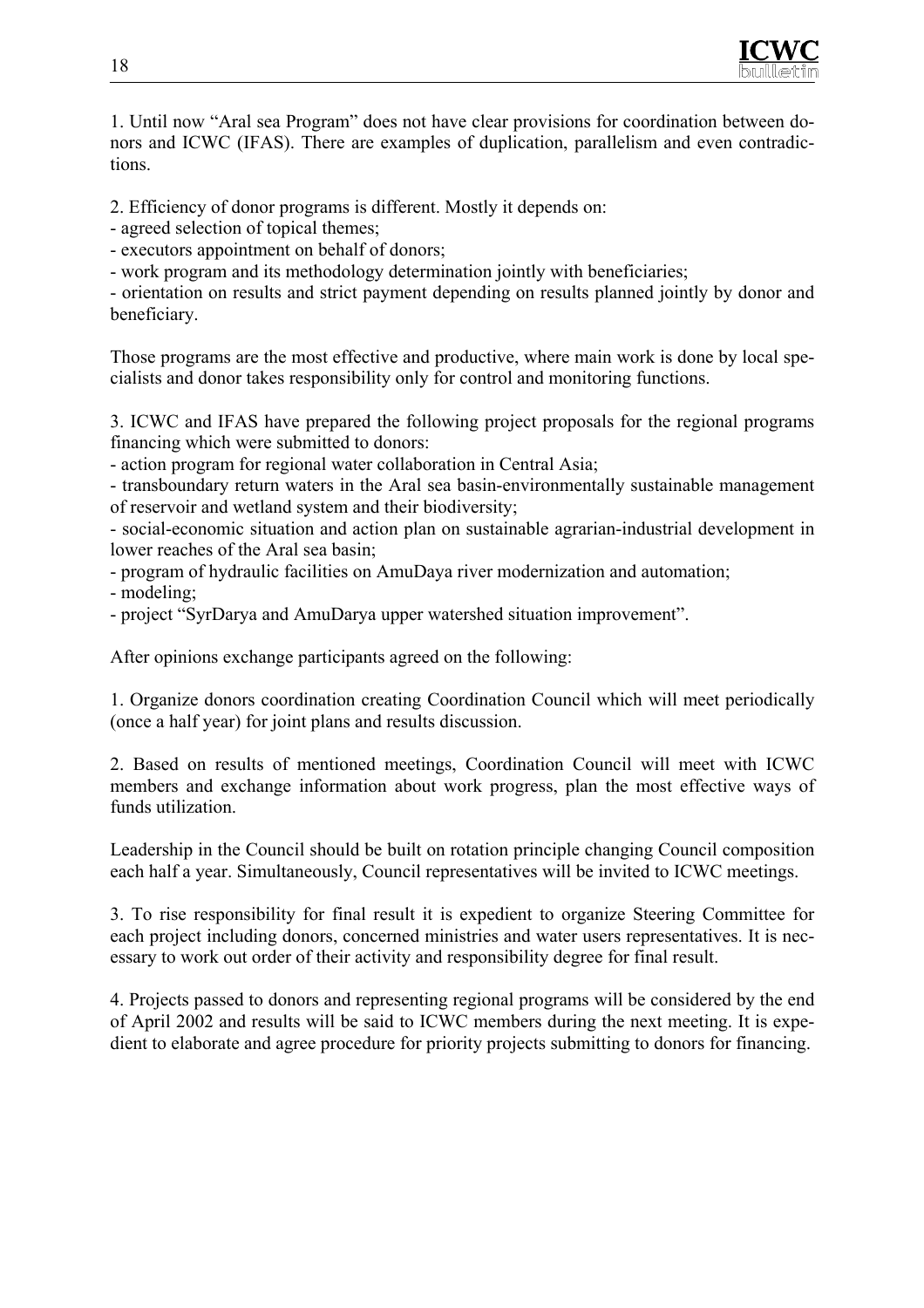## **SCIENTIFIC-APPLIED CONFERENCE "WATER RESOURCES OF CENTRAL ASIA"**

Scientific-Applied Conference "Water Resources of Central Asia" took place on February 20- 22, 2002 in Almaty and was devoted to 10-year ICWC jubilee. More than 200 scientists and participants from 20 countries took part in the conference. Here were plenary (17 papers) and 4 section sessions:

- Water resources management and water right (22 papers);
- Water for municipal needs, water quality and health (25 papers);
- Water for environment and food (41 papers);
- Water for industry, power engineering and technology of its application (32 papers).

During plenary session presentation were made by ICWC members, leaders of ICWC executive bodies, Russian Federation, international organizations representatives.

It can be said that the conference became a "picture" reflecting modern status and issues in water sector of Central Asian countries. Range of interests was very wide: IWRM, sustainable development, Transboundary water resources, mathematical modeling, water saving, drinking water supply, water quality, water source ecology, hydropower engineering, water reservoir and pumping station operation, etc.

Journal "Melioratsia i Vodnoye Khozyaistvo" (No 1' 2002), issued especially for ICWC jubilee and containing papers of ICWC members, leaders of its executive bodies, was presented to all participants.

Special collections and leaflets, reflecting ICWC 10-year activity, were prepared and issued before the conference.

Conference has decided:

## **Decision of Scientific-Applied Conference devoted to ICWC 10-year jubilee**

- 1. ICWC establishing on February 18, 2992 and its approval by the Heads of State on April 26, 1993 is excellent reflection of deep understanding by governments of the Central-Asian states the role of joint water resources use and preservation management in all countries development, providing water and environment conditions for all countries.
- 2. 10 years of joint work on water use based on mutually benefit conditions has proved that collaboration and co-ordination, based on understanding of water resources limitation and taking into account sovereign interests of the countries, is only right decision permitting population of the region to survive under emerging destabilizing factors like population growth, economic development and climate changes.
- 3. ICWC organizations (BWO "SyrDarya" and BWO "AmuDarya", SIC ICWC, Secretariat) permanently developing and strengthening their potential have proved their viability and practical value in water resources use and development in the region. Included in interstate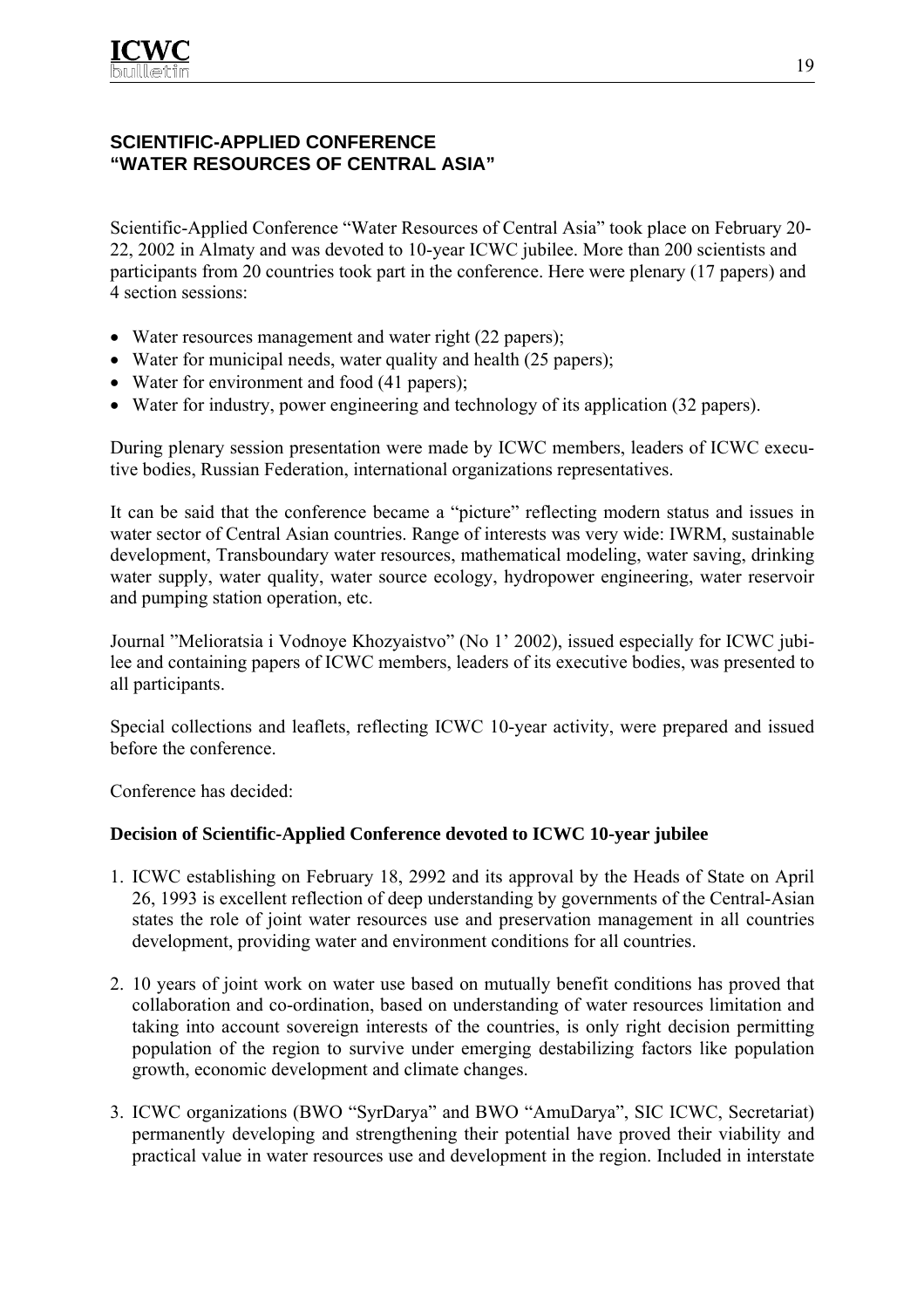

bodies and based on PKTI "Vodavtomatika and Metrologia" ICWC Commission takes relevant place in hydrometric works.

- 4. Permanently analyzing its achievements and shortcomings, ICWC improves its activity as follow:
- Organizing thematic groups on legal, institutional, technical and financial aspects;
- Training activity development as a base for consensus building between the countries, economic branches, governments and NGOs;
- Transition to IWRM within the basin and sub-basin as well as irrigation systems according to hydrographic principles with equal participation of all administrative, oblast, rayon, local water users, including WUA network development;
- Orientation for water conservation as only way for ecological and social-economic issues solution;
- Wide introduction of computerization, water recording and forecast as well as models use in operational and prospective aspects.

At the same time, ICWC members and its bodies understand very well necessity of transparency, openness and equity in water allocation, overcoming misunderstanding between water users interests in upper water shed and lower reaches, irrigation and power engineering, water users and environment. From this point of view, For ICWC is obligatory the following:

- Wide development of public participation;
- Attention to prospective development;
- Revealing reserves in water use with maximum reduction of organizational losses;
- Involvement in water resources management of power engineering, environmental, water supply and hydromet services;
- Creation of human potential through young specialists training in water management, informatics, economy and legislation.
- 5. International donor community permanently helps ICWC in IWRM introduction, training activity, water saving, river flow recording. Among others especially should be mentioned the World Bank, EU, CIDA, SDC, DFID, USAID, etc. At the same time, it was underlined during the conference, that high professionalism of local specialists and understanding modern approaches to water resources management allows to increase confidence to local national and regional organizations capability to implement projects by own without prevailing expensive expatriate experts, that permit to use limited financial resources.
- 6. ICWC collaboration with ICID gave big help in understanding the world experience in drainage, irrigation and information exchange and is successfully continuing during 8 years. ICID national committees turned into non-governmental potential uniting water highly qualified specialists and institutions.
- 7. Conference participants hope that donor community will strengthen its participation coordination to avoid duplication, ineffective use of financial means and will finance the following ICWC priority programs:
- Water collaboration development;
- Improving water resources management in Amudarya basin;
- Improving water resources management in Syrdarya basin;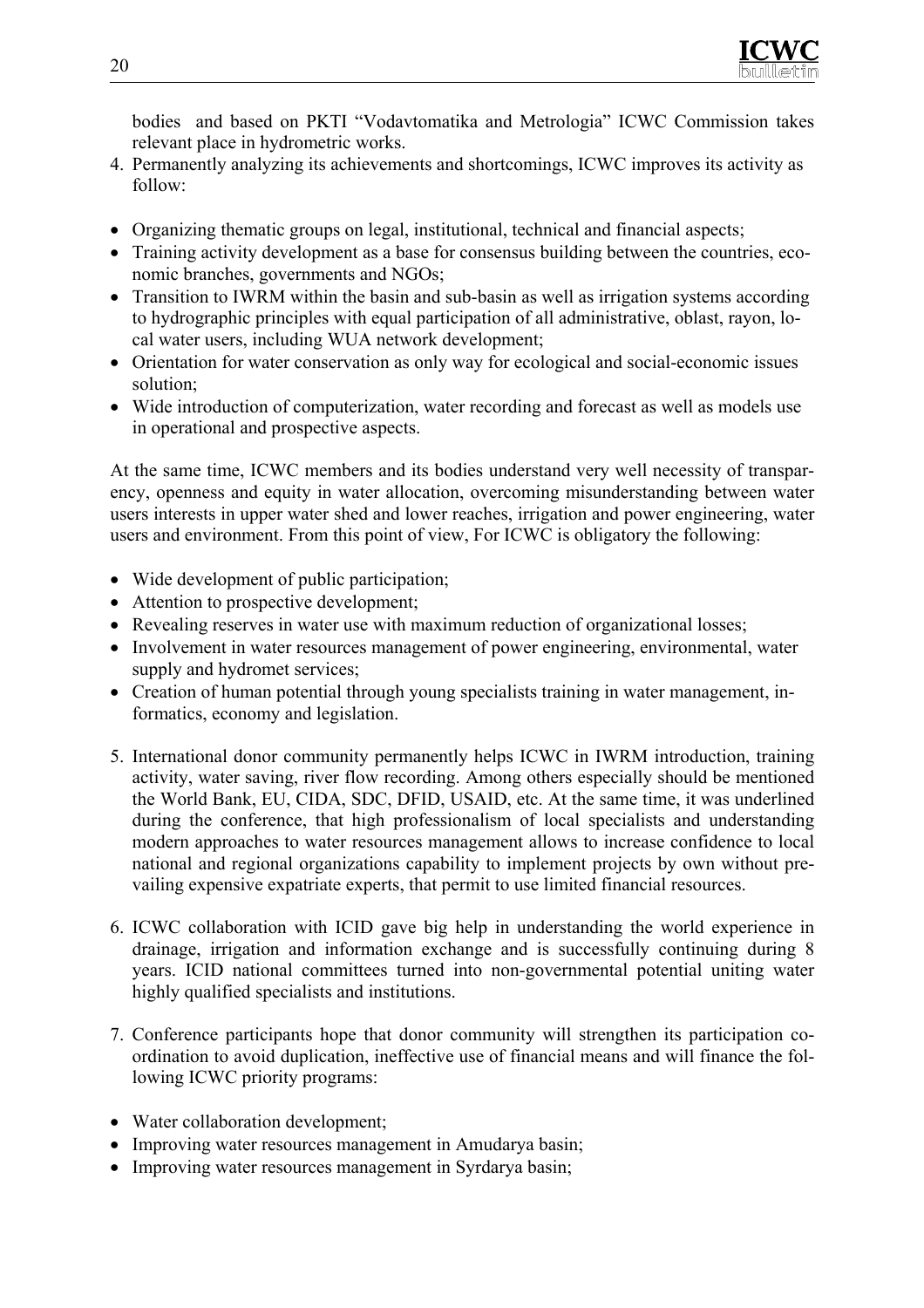

- IWRM in Zerafshan basin;
- Improving social-economic and environmental situation in AmuDarya lower reaches;
- Creation of the set of models for operational and perspective planning of BWOs' activity.

Underlying necessity of GEF project "Improvement of water resources and environment management in the Aral sea basin" completion to link regional and five national water strategies, participants suggest to link GEF and other programs and attract USAID to this work completion.

## **FINAL DOCUMENT OF SCIENTIFIC-APPLIED CONFERENCE "WATER RESOURCES OF CENTRAL ASIA" DEDICATED TO ICWC 10-YEAR JUBILEE**

1. Establishing Interstate Water Coordination Commission witnesses the state leaders deep understanding of necessity to unit efforts in water management in interest of sustainable development of all countries and the region as a whole, their care about population water supply and environment.

Ten years of joint work showed, that only cooperation and co-ordination in water management, based on responsibility before society, with regard to water resources limitation, will allow to the region to survive under conditions of population growth, industrial and agrarian development and climate warming.

ICWC bodies – BWO AmuDarya and SyrDarya, SIC ICWC, Secretariat proved their viability and practical usefulness in water management in the region. More active role is played by another regional body PKTI "Vodavtomatika".

Big assistance in the world experience introduction including training activity, IWRM, water conservation, flow forecast and account improvement is given by the international organizations such as WB, EU, USAID, CIDA, SDC, DFID and ICID.

- 2. Based on analysis of achievements and shortcomings ICWC is improving its activity:
- Organization of thematic working groups on major directions (legal, institutional, technical, financial);
- Development of training activity as a base for consensus building between countries, branches, governments and NGO;
- Transition to IWRM within a basin and sub-basin:
- Orientation on water conservation as a single way to solve socio-economic and environmental issues;
- Computerization of account and forecast system as well as models use in operational and perspective planning.

At the same time, specialists and scientists of the region clearly understand necessity of information transparency, equity in water allocation, overcoming contradictions between upstream and downstream water users, irrigation and power engineering, water users and environment.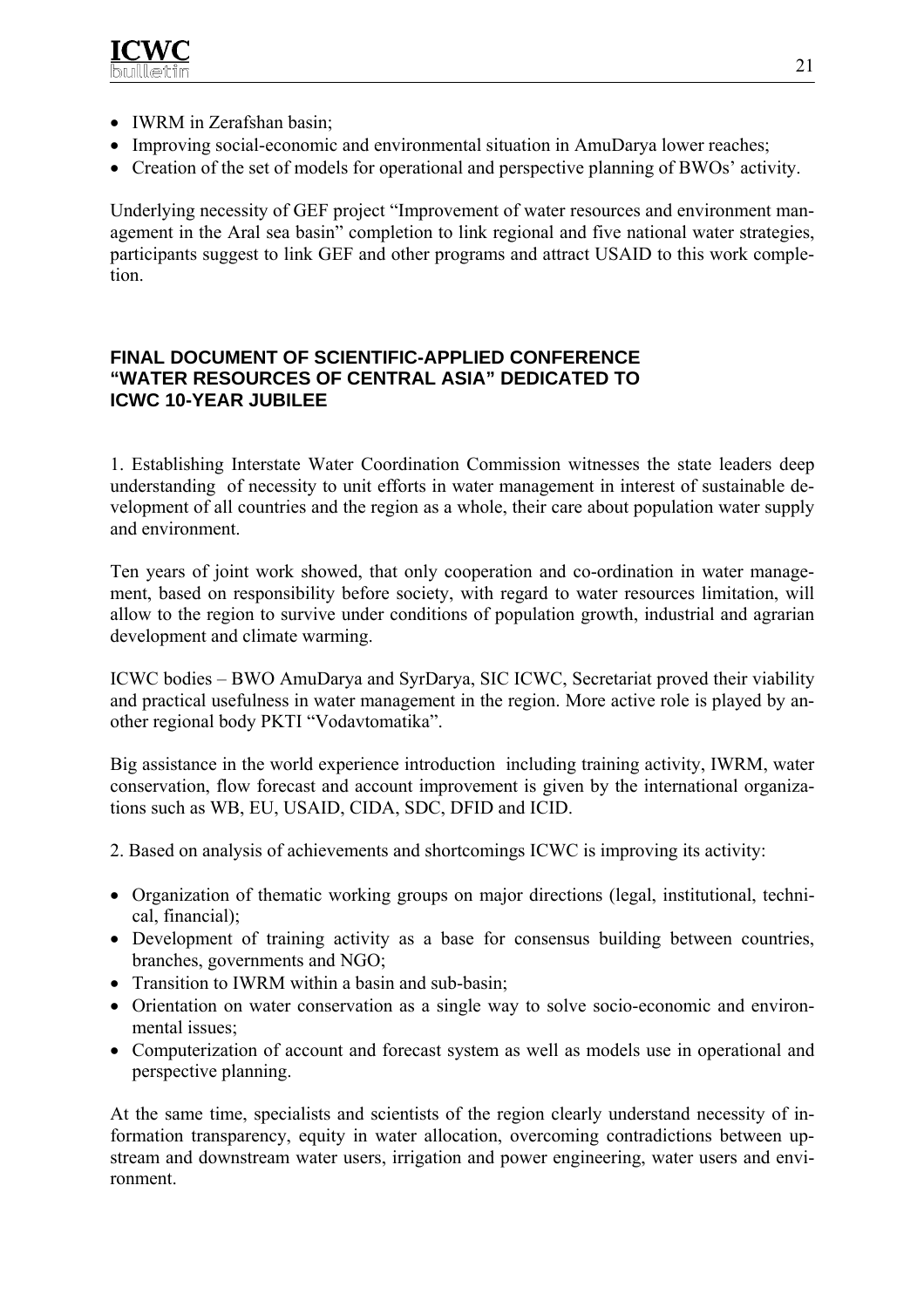

Main task of this conference is attraction of wide audience as well as decision makers' attention to issue of water supply sustainability under water deficit and pollution. Central-Asian country should solve the following issues:

- Population needs satisfaction in water and sanitary-hygienic situation improvement;
- Population provision with food based on more effective and equitable water distribution within the basin:
- Natural complexes and ecosystems protection through sustainable water resources management;
- Flood, draught and other natural events control;
- Water management with regard for its economic, social, ecological and cultural value for all kinds of water use.

It is very important to strengthen collaboration between the countries of the region based on regional and inter-branch co-ordination with regard for mutually beneficial use of common water resources and water users involvement in water management.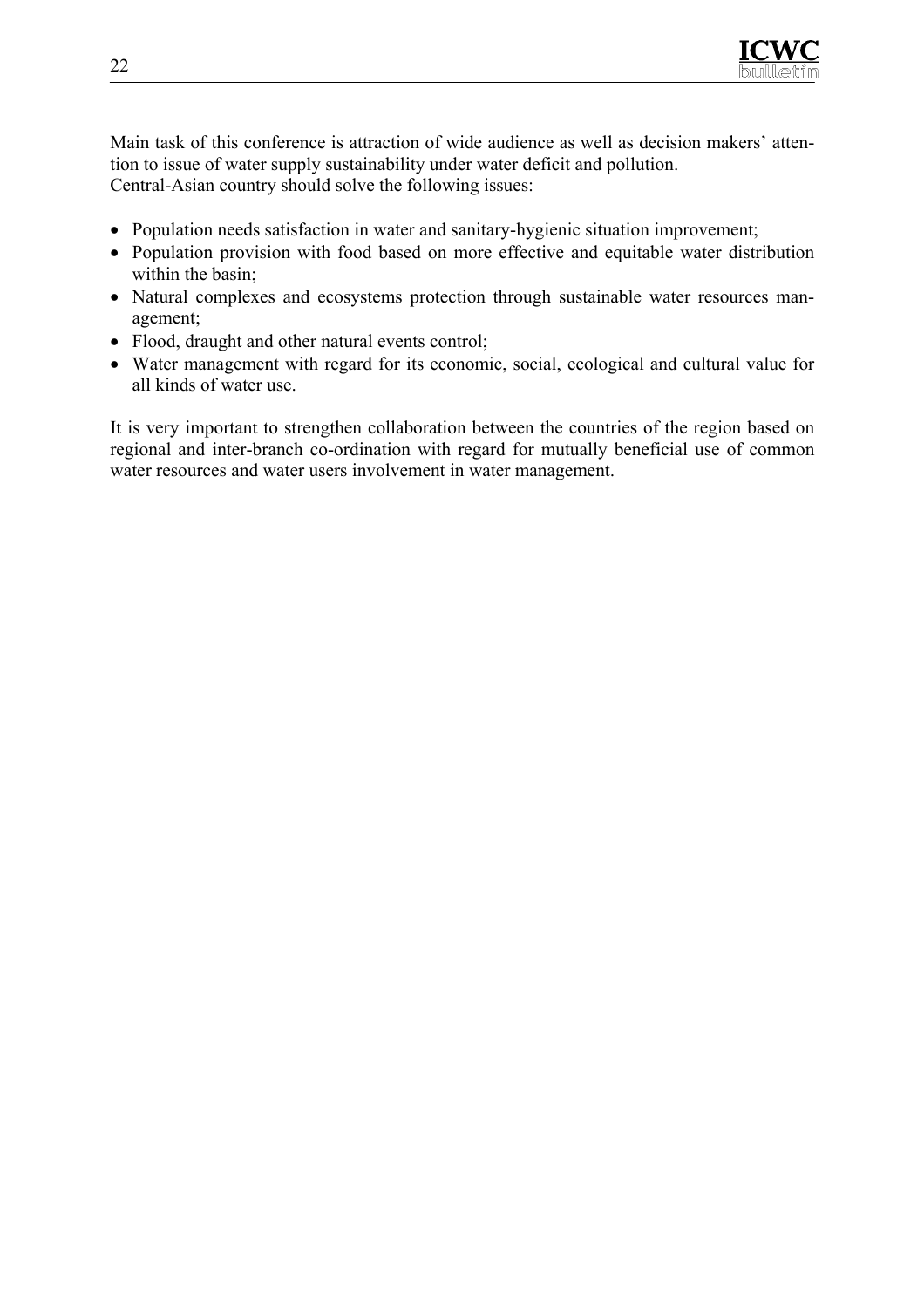## **GWP REGIONAL CONFERENCE FOR THE COUNTRIES OF CENTRAL ASIA AND CAUCASUS**

International Conference of the parties from Central Asia and Caucasus interested in water partnership has been held in Almaty on February 22-24, 2002 in Almaty. It worth to note, that since GWP establishing (1996) its major activity was devoted to approaches to IWRM and concentrated in 8 regions of the world: Europe, Mediterranean, South-East Asia, South Asia, West Africa, Central America, South America. The goal of Almaty conference was determination of possibilities for GWP activity in Central Asia and Caucasus. It became possible after Steering Committee and Secretariat decision on GWP network extension for Central Asia and Caucasus. Danish Agency for Ecological Cooperation in East Europe (DANCEE) financially supported this conference.

Delegations from 8 states took part in the conference (Azerbaijan, Armenia, Georgia, Kazakhstan, Kyrgyz Republic, Tajikistan, Turkmenistan, Uzbekistan). Each delegation included officials from water and environmental organizations, NGO and WUA representatives. Besides, representatives of the regional organizations participated in the conference: IFAS, ICWC, CSD, regional ecological centers, etc. Total number of participants amounted for 75 persons.

On behalf of Kazakhstan Government Conference was opened by Anatoly Ryabtsev, Chairman of Committee of Water Resources of the Ministry of Natural Resources and Environment of the Republic of Kazakhstan. On plenary session the following papers were presented:

- Review of IWRM issues in Central Asia and Caucasus. Victor Dukhovny, Director SIC ICWC.
- Review of GWP activity including IWRM toolbox, Torkil Jonch-Claussen, Chairman GWP Technical Committee.
- Report on preparatory process to WWF-3, Masamo Toyama, Vice Secretary General WWF-3.

During the second working day partnership organization in the region was discussed. Four papers were presented:

- About NGO and WUA participation in IWRM. Sestrager Aknazarov, Chairman "Biosphere ecology".
- Water saving and rational water use main direction of sustainable development in the region, Vadim Sokolov, Deputy Director SIC ICWC.
- Interstate collaboration in the region in IWRM introduction, Tekebai Altiyev, Chairman EC IFAS.
- Capacity building in water sector, Mahmud Khamidov, Head BWO "SyrDarya".

Detail discussion of partnership took place in 6 working groups. Decision has been made on regional consultative technical group (RTAC) and regional water partnership establishing in the region. It was agreed that RTAC will include one representative from each state, ICWC representative, one representative from each regional ecological centers of Central Asia and Caucasus and two representatives of NGO (totally 13 persons). RTAC composition should be determined in April 2002 and its first meeting will be held in May in Tbilisi. Program of priority actions in water partnership will be discussed on this meeting.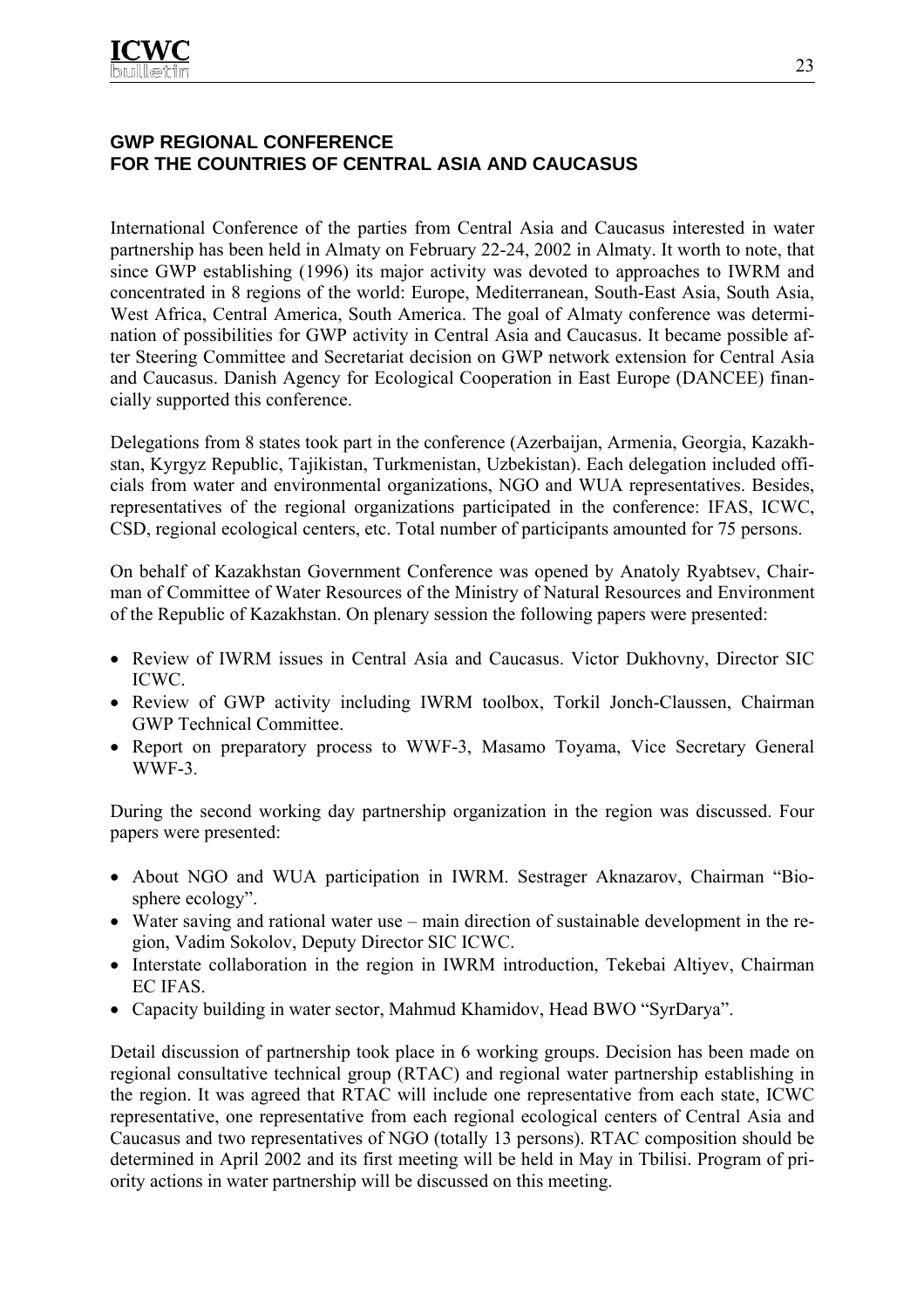Taking into account that Danish Government changed its priorities in foreign policy, participants were informed, that further financial support to the region is not expected. Only first meeting in Tbilisi will be supported. That is why GWP Secretariat and DANCEE invited representatives from 25 international organizations including World Bank, EU, CIDA, SDC, DFID, USAID, UNDP, UN/ECE, UN ESCAP, IWMI, OSCE, ICARDA. Special meeting of GWP Secretariat with potential donors was conducted. As the first step, Mrs. Vilma Horinkova suggested to place RTAC Secretariat in her office in Tashkent and support it by IWMI as GWP resource center.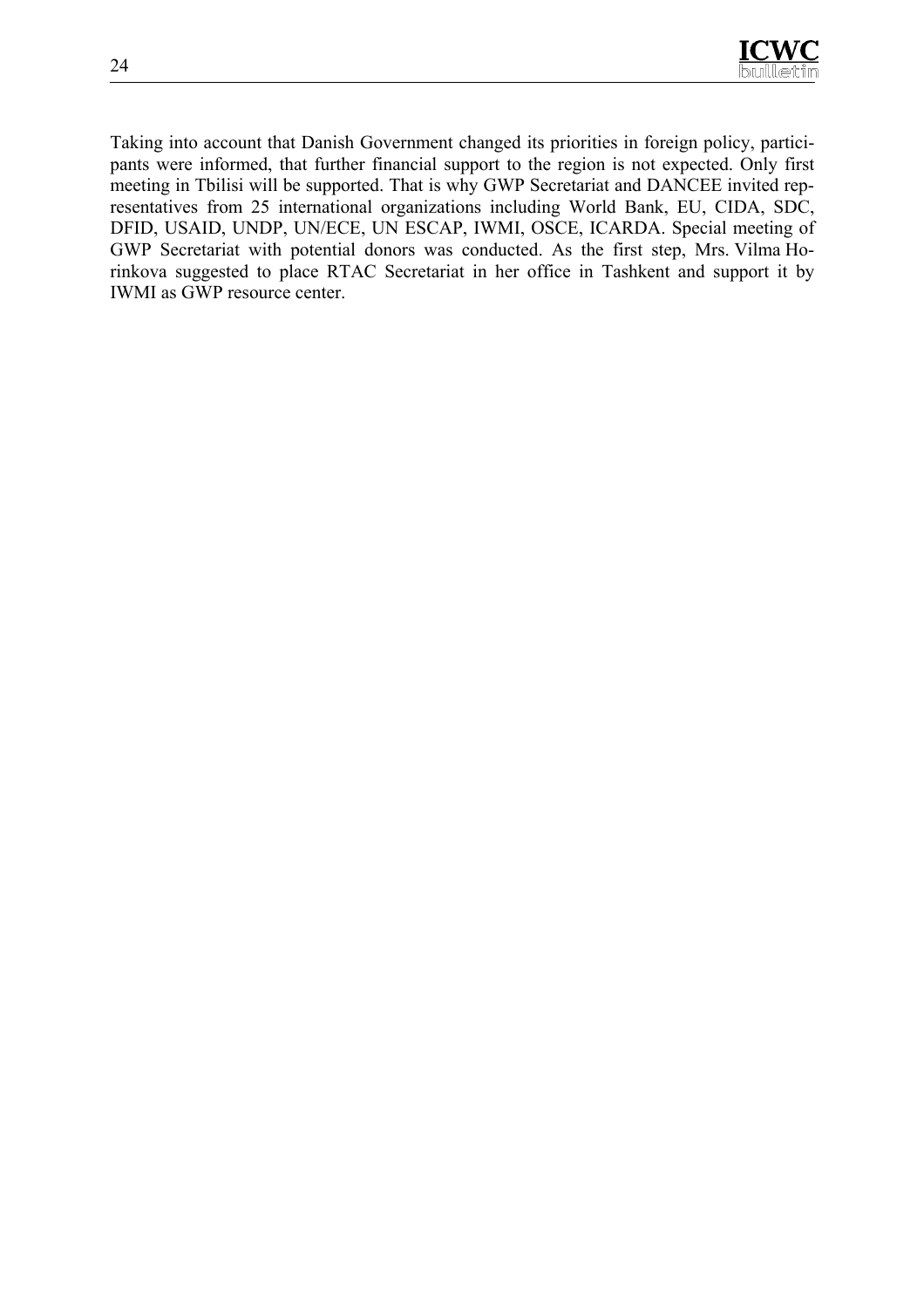## **MEMORANDUM OF WORKING MEETING OF THE GOVERNMENTAL WATER MANAGEMENT BODIES LEADERS OF THE CENTRAL-ASIAN COUNTRIES ON REALIZATION OF GEF PROJECT A-1 COMPONENT "WATER AND ENVIRONMENT MANAGEMENT IN THE ARAL SEA BASIN"**

March 26-27, 2002 Tashkent

1. Component A-1 implementation is performed by international consultant Royal Haskoning and national working groups (NWG) won the tender and started since July 2000. Project duration is 26 months (deadline is August 31, 2002).

2. Governmental water related bodies' leaders (ministers, committee chairmen, water department directors general) have indicated:

2.1. Project "Water and environment management in the Aral sea basin" is adopted by Heads of State decision (Presidents N. Nazarbayev, A. Akayev, E. Rakhmonov, S. Niyazov and I. Karimov) and Ashgabat Declaration (09.04.1999).

2.2. Heads of state have made Tashkent Statement (December 28 2001), where item 3 indicates: "heads of state are convinced, that coordinated and agreed actions in mutually beneficial use of water and power resources and facilities based on international right will serve as a base for effective use of agricultural and power potential of each country and its people".

Heads of state commissioned their governments to speed development of mechanism for transboundary water use amplification.

3. This statement lies in line with Heads of state decision of April 9, 1999, fully confirms project objectives and ICWC rights as regional body for water resources management.

3.1. To assess regional report No.2 and national reports as successive and work stage of the project implementation with regard for working meeting opinion exchange.

4. Having heard information of international consultant Royal Haskoning: Leader and Coordinator (G Sluimer) and national group leaders (T.Sarsembekov, K.Beishekeyev, S.Kamolov, A.Hatamov, U.Abdullayev); ICWC bodies (M.Khamidov, Yu.khudaibergenov, V.Dukhovny), participants (N.Kipshakbayev, R.Gingyatullin) and basing on assessment of previous reports, working meeting considers:

4.1. To consider comments and amendments of the working meeting at the next ICWC meeting on April 19, 2002 (Bukhara) and determine major directions of realization.

4.2. To inform the World Bank, that project prolongation maybe would be needed.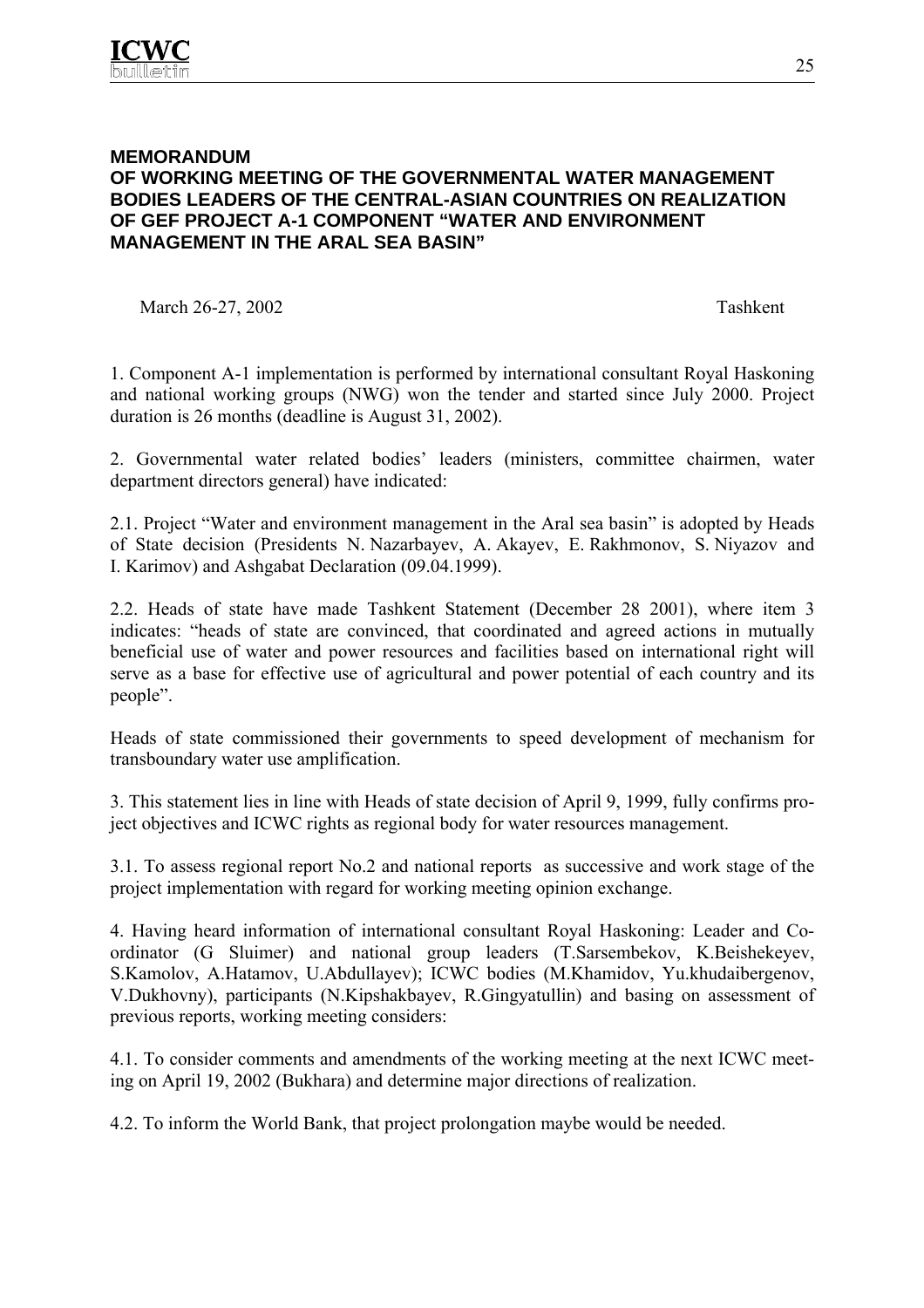5. To recommend to international consultant Royal Haskoning: Leader and Co-ordinator (G. Sluimer) and national group leaders (T.Sarsembekov, K.Beishekeyev, S.Kamolov, A.Hatamov, U.Abdullayev) to include the following measures in the program of realization:

5.1. To analyze and revise proposals of the national reporters with regard for the regional possibilities and objectives;

5.2. To foresee use of accumulated experience of countries interaction as well as previous agreements and decisions. Take for a base IFAS and ICWC existing structure with CSD participation with regard for adaptation to changing conditions;

5.3. To analyze and assess experience in water-power resources joint management during last 10 years for each river basin. Foresee experience and assess mechanism of interaction.

6. Assess ecological river needs with measures on environment improvement and threat outside the region prevention.

To recognize necessity to consider region's environment starting with flow formation zone along all river including delta, Priaralie and sea itself as a sovereign water user. Simultaneously, to provide water quantity and quality monitoring within river basins.

6.1. To study factors (conditional and actual) regulating flow, share in services and costs over all river with evaluation of benefits and losses for each river site.

6.2. To evaluate all water sources including transboundary ones for all major basins in the region.

6.3. To calculate several realistic and feasible alternatives (models) of joint water resources management for present time and for perspective (5-10 years) based on actual economic development during recent years.

7. Apply to ministries of all countries, ICWC, CSD, SIC ICWC, BWO "AmuDarya" and BWO "SyrDarya" to help to international consultant, national groups and all project participants.

8. Control over these suggestions implementation to charge on Component A Director (Kazakhstan representative in GEF project) M.Ospanov, International Consultant G.Sluimer and national groups leaders (T.Sarsembekov, K.Beishekeyev, S.Kamolov, A.Hatamov, U.Abdullayev).

Kazakhstan A. Nazirov A. Ryabtsev

Chairman Working Meeting Co-chairman Working Meeting Chairman Committee of Water Minister of Reclamation and Water Resources of the Republic of Resources of the Republic of Tajikistan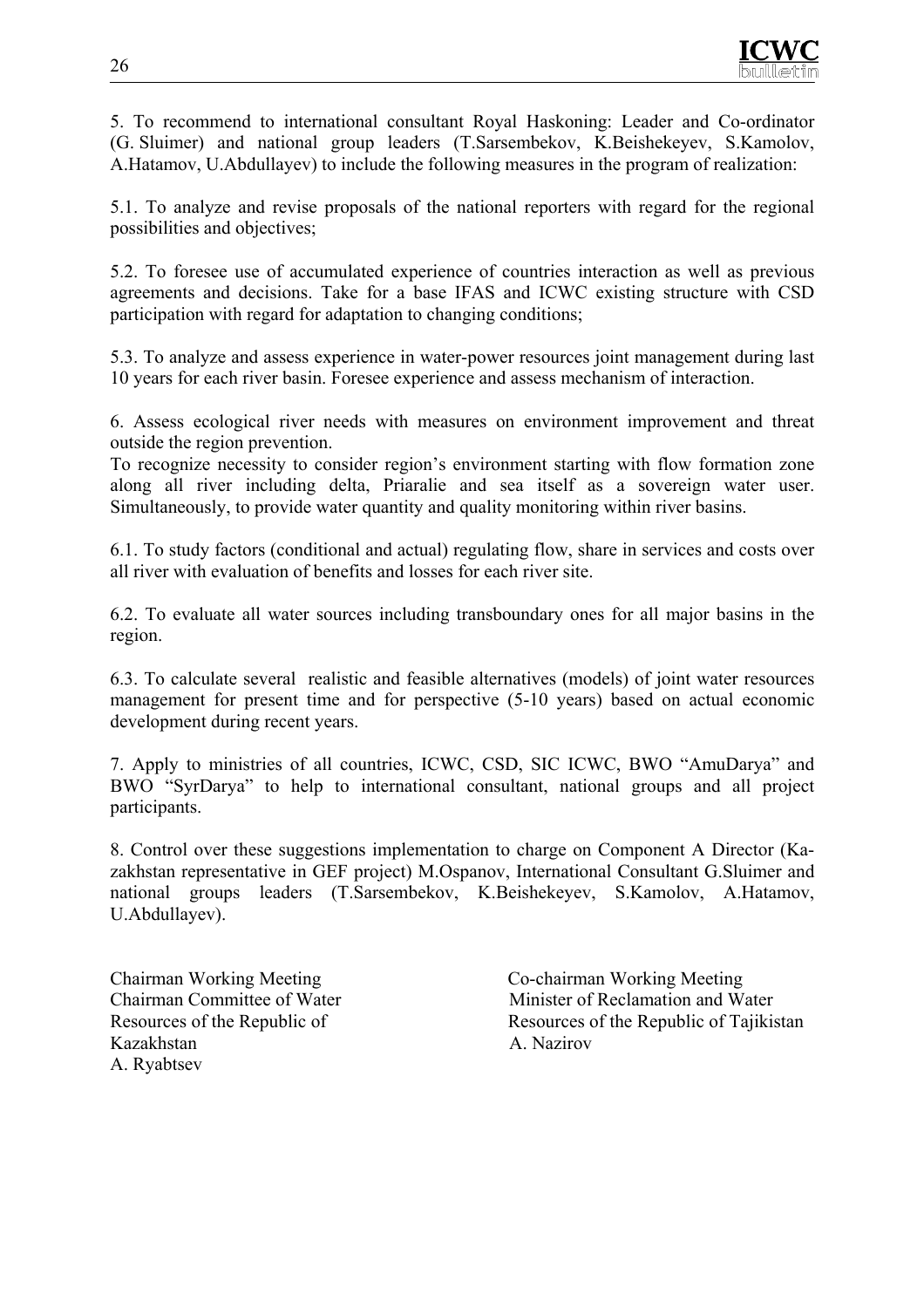## **SECOND PREPARATORY SEMINAR OF OSCE TENTH ECONOMIC FORUM "COLLABORATION FOR SUSTAINABLE DEVELOPMENT AND WATER QUALITY PROTECTION WITHIN OSCE CONCEPT" (Zamora, Spain, February 11-12, 2002)**

Second seminar in Zamora (Spain) as preparatory one to the OSCE tenth economic forum planned for 28 May underlined importance of regional collaboration for strengthening trust and stability.

Event as organized by OSCE Coordination Centre on ecological and economic issues on behalf of Portuguese leadership together with the Ministry of Environment and Ministry of Foreign Affairs of Spain and Zamora city.

More than 100 participants from 32 countries took part in the seminar, 7 OSCE field offices, OSCE Parliament Assembly, European Commission, Council of EU Parliament Assembly, Commission on the Black Sea protection, Regional Ecological Centre, ICWC, Mekong Commission, UNDP and 13 NGOs. SIC ICWC Director Prof. V. Dukhovny also participated in this seminar.

General reports presented by A. Swain, Director Wilson University (Sweden), A. Moneda, Director General of the Ministry of Environment of Spain, G. Henriken, Director General of the Ministry of Environment of Portugal underlined role and meaning of international agreements in development of international collaboration and partnership, that should be sustainable, long-term and successive.

Water is a key issue of political program in many countries. It is necessary to elaborate mechanisms of collaboration in joint water resources use bringing benefit to all population strata.

Discussing water problems it is important to pay attention to security issues.

Spain-Portugal successful collaboration experience in transboundary water management since 1912 was demonstrated. In 1912 treaty has been signed determining water allocation, joint power engineering development. Water is considered as simulator of socio-economic cooperation between two countries.

Mr. Yuakov Kendar, Director Department of Israeli MFA drew as an example trilateral collaboration between Israel, Palestine and Jordan, where water management even in complex political situation is developing successfully. All countries use allocated resources and the measures on water conservation overcoming chronic deficit.

Report of Prof. V. Dukhovny "Collaboration of the Aral sea basin countries under water resources exhaustion" was presented and positively accepted by audience. Kazakh MFA representatives (Bahram Aukasov, Aidar Shakenov), Kyrgyz Vice Prime Minister Bazarbai Mambetov, Deputy Minister of MFA of Tajikistan Abdukarim Kurbanov, Turkmen MFA representative Bekmurad Astarov supported main provisions of this report.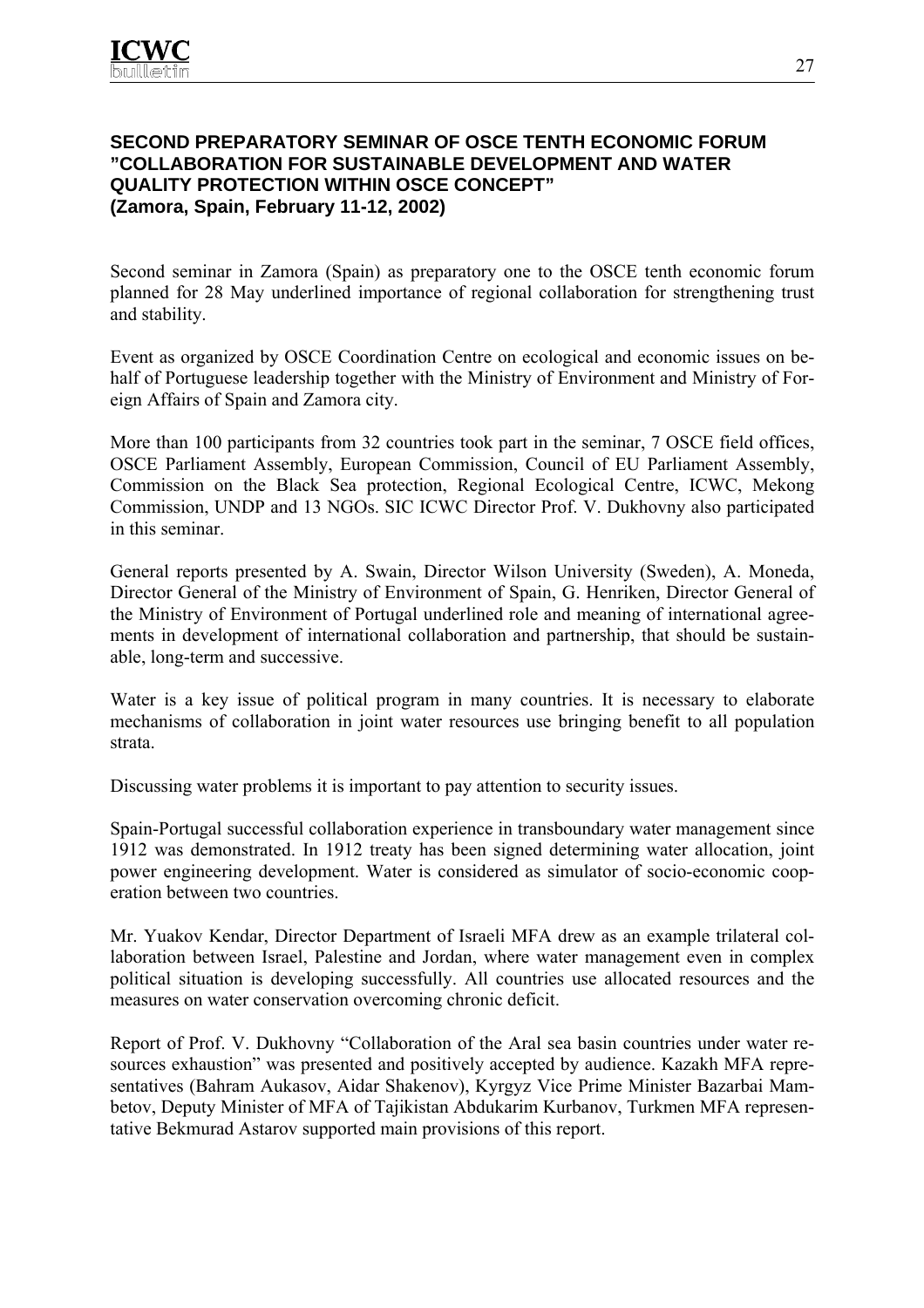

Talmak Salimov from Tajikistan stated that ICWC successfully distributes water when there is plenty of it, otherwise it only regulate actual water diversion. In EU document it was stated, that "long-term prepared agreements non-signing witnesses of political will absence to collaborate".

In general collaboration in the Aral sea basin was positively evaluated.

Referring to President I. Karimov statement at the session of UN General Assembly, proposals of Tajikistan president E. Rakhmonov in 2000, it was underlined, that OSCE as UN organization could take initiative to support Central-Asian countries cooperation in food provision, food market development including Afghanistan, joint development of power potential.

OSCE together with ICWC could also support coordination of donor aid, improve collaboration effectiveness and water partnership. All these proposals meet main directions of cooperation between Central-Asian countries and President I. Karimov's statement at Almaty Summit on March 2, 2002.

## **Summary of the OSCE Second Preparatory Seminar <sup>3</sup>**

1. Second Seminar in Zamora, as preparatory one to the Tenth Economic Forum, planned for 28 May, underlined importance of regional collaboration in sustainable water use to strengthen trust and guarantee stability.

Event as organized by OSCE Coordination Centre on ecological and economic issues on behalf of Portuguese leadership together with the Ministry of Environment and Ministry of Foreign Affairs of Spain and Zamora city.

More than 100 participants from 32 countries took part in the seminar, 7 OSCE field offices, OSCE Parliament Assembly, European Commission, Council of EU Parliament Assembly, Commission on the Black Sea protection, Regional Ecological Centre, ICWC, Mekong Commission, UNDP and 13 NGOs. SIC ICWC Director Prof. V. Dukhovny also participated in this seminar.

2. Prof. A. Swain stated, that international water agreement positively impact peace and cooperation. In his report he underlined, that such international agreements are necessary though they are not satisfactory to keep stability.

Alvares Moneda indicated, that Prof. Gonsalves Henriken indicated, that where river basin is coming out EU countries-EU members should try to create common plan international basin management.

Discussing water problems it is important to pay attention to security issues, Mark Baltes, OSCE Environmental Coordinator said.

 $\overline{a}$ 3 Zamora, Spain, February 11-12, 2002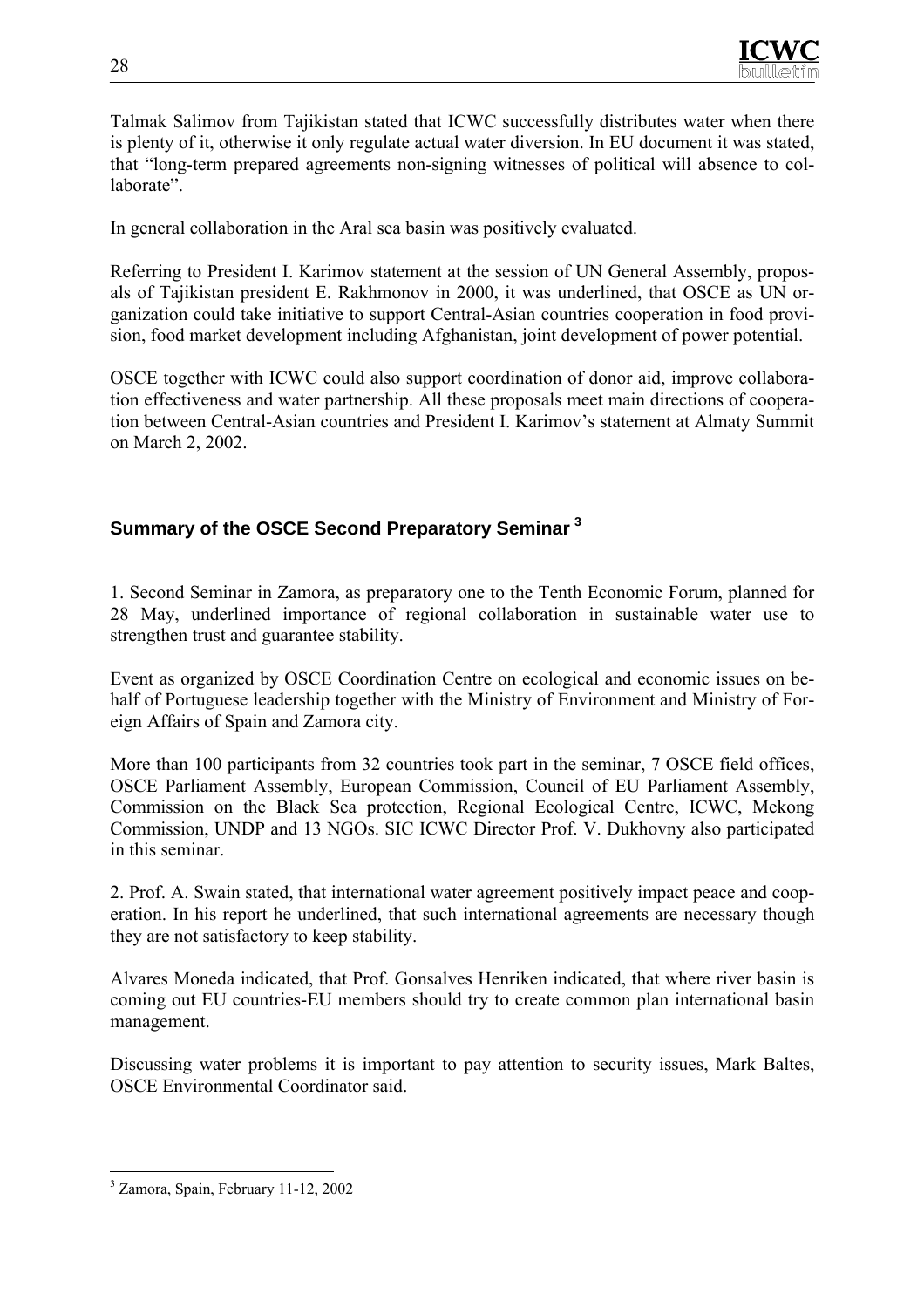3. In 5 work group sessions participants have discussed benefit from collaboration in water management in OSCE region, directive on water structure for countries-candidates and countries-partners as well as role of civil society in promoting ecological consciousness and legal and institutional structures.

*1st and 2nd work group meeting:* experience of transboundary water management in five important regions was presented. In each region most important challenges, achievements and issues and methods of collaboration development were distinguished.

*3rd work group meeting:* EU Water Directive was presented. 'EU Model' can be used as supporting material but it is not a standard. River basin commissions are very important for water management at basin level. It was suggested, that EU and international community provide technical and financial assistance to these commissions.

 $4<sup>th</sup>$  work group meeting: participants had opportunity to follow five reports on EU involvement in water problems, which provided good basis for discussion and recommendations elaboration. Five reporters from countries, being on different stage of partnership with EU, considered this issue from different regional and institutional perspective.

*3rd work group meeting:* EU Directive fulfillment is a complex process and public participation is necessary to obtain good results.

NGO play active role in access to information at the national and international level, participation in decision-making. NGO representatives, enterprises and users indicated necessity of wider involvement of civil society in all aspects of water management. Water is a key issue of political program in many countries. It is necessary to elaborate mechanisms of collaboration in joint water resources use bringing benefit to all population strata.

4. On plenary session reporters presented proposals and recommendations prepared by speakers and participants. Recommendations serve for OSCE actions priority determination and help to form agenda of the OSCE Tenth Economic Forum.

Participants underlined that OSCE is political body created for support of states-participants in positive decisions achievement and it should facilitate wider collaboration and destabilizing crisis prevention.

Dispute arose among participants if OSCE could play coordinating role in consensus maintaining and stronger economic collaboration among Central-Asia countries as well as among international donors and programs in the region.

Some participants applied to OSCE with request to support agreements conclusion between Central-Asian countries on economic and environmental issues including water management. Creation of special fund for this purpose has been suggested, but some delegations indicated that the seminar has not enough authority for such decision.

Common transboundary management requires effective local management. OSCE has experience in trust establishing between various ethnic groups and this experience can be useful in water issues solution. Participants asked OSCE to consider its possibilities in water issues solution.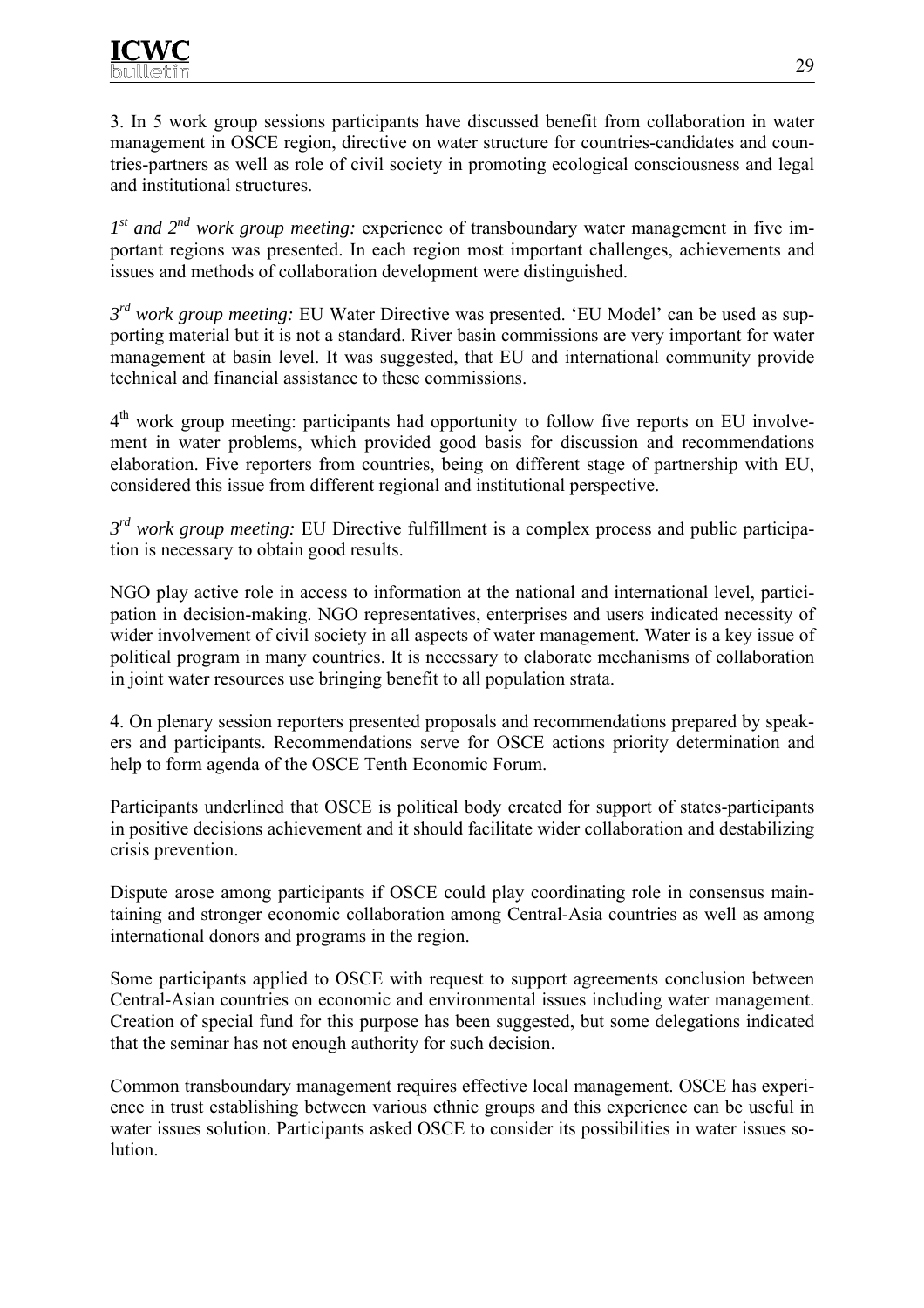

Some reporters underlined importance of public participation in water management strategy development. Local communities and NGO participation at the earliest stages is guarantee of success. Some underlined OSCE role in support of regional and international conventions like Aarhuss Convention, which was accepted in Ukraine with OSCE support. Based on this positive experience, working group will be organized with government and public representatives involvement.

Participants underlined, that OSCE should more effectively introduce concept "Platform of collaboration" in current activity, be a catalyst in context of "platform of collaboration for security".

In area of water management participants determined OSCE role as follow: promoting database creation and support of development projects.

OSCE should consider how to make better relations with countries-partners and facilitate links with other international organizations including EU.

5. Bernardo Weinstain indicated, that found solutions in water sustainable use and quality protection are very important for OSCE. He underlined, that water issues solution can help OSCE to better implement "Platform of collaboration" because it facilitates joint actions and prevents duplication.

Ervan Fuere (European Commission) underlined possibilities for data and experience exchange during such seminars. This seminar's recommendations will be useful for preparation to the Tenth Economic Forum.

Mark Baltes has closed the meeting reminding some ideas coming from grass-root level. Trust strengthening is a critical point for OSCE. It can change its approaches to understanding of destabilizing factors and promote consensus among the states including support and assistance in agreements signing.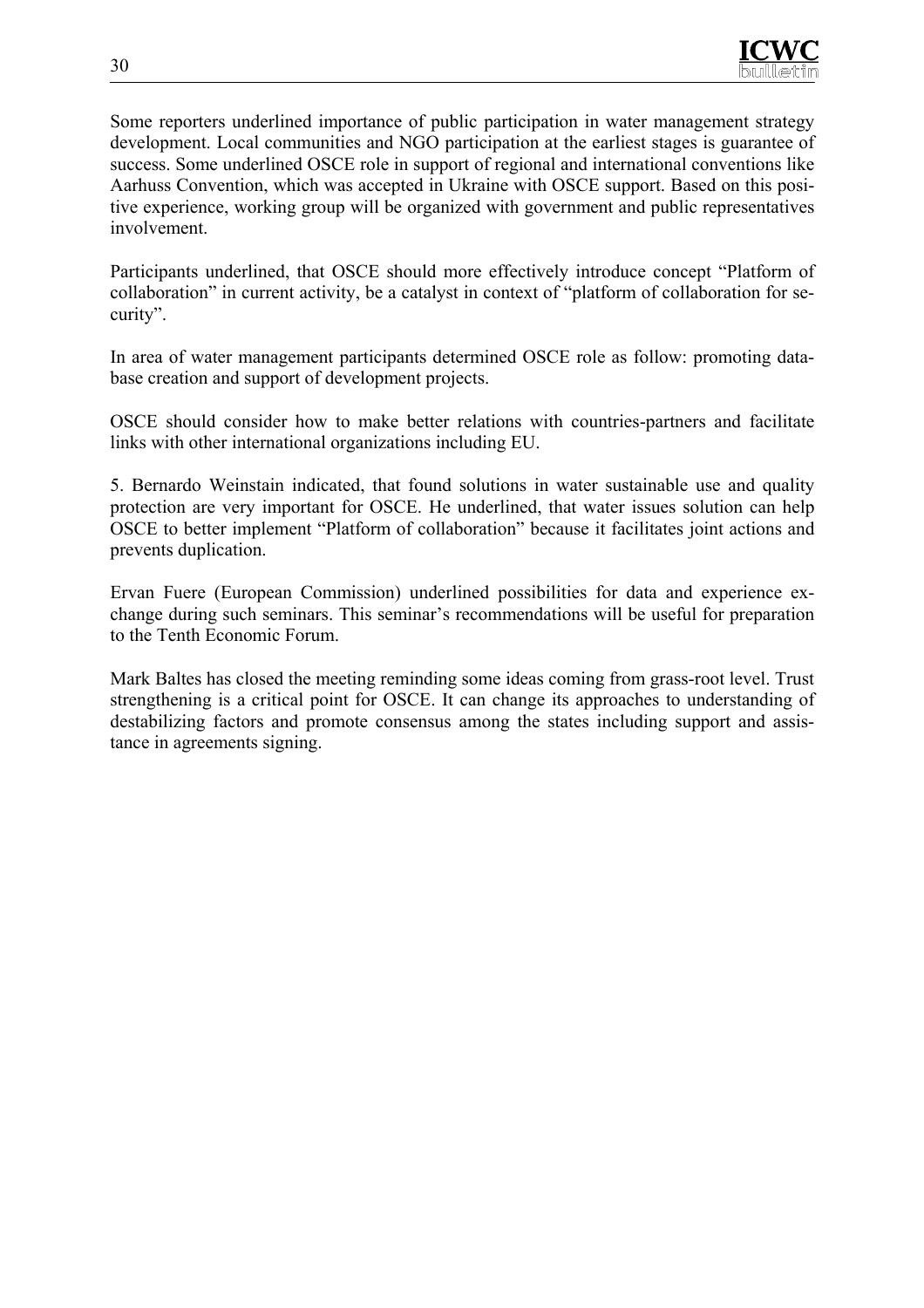## **PROTOCOL OF JOINT WORK MEETING OF ICWC THEMATIC FINANCIAL-ECONOMIC, TECHNICAL AND LEGAL GROUPS**

January 26, 2002 Tashkent

Attendees:

V. Dukhovny, P. Umarov,

V. Sokolov, V. Prihodko

- 
- 
- 
- 
- 

SIC ICWC

A. Jailoobayev Director SIC ICWC Kyrgyz branch A. Berdiev Expert EC IFAS A. Tachnazarov Minvodkhoz of Turkmenistan N. Nasirov Director SIC ICWC Tajik branch S. Ahmetov Head Water management Division, Committee of Water Resources, Kazakhstan O. Lysenko BWO "AmuDarya"

Participant have discussed the following:

In accordance with ICWC 31st meeting decision in Kurgan-Tube on November 23, 2001 (item 6 of protocol), "Program of actions for regional collaboration establishing in Central Asia" has been adopted. It is recognized expedient to organize work of ICWC thematic working groups (consisting of leading specialists of the region) to search agreed solution of specific issues in integrated water resources management and use. It is proposed to create three thematic groups:

- technical aspects and training;

- legal and institutional issues;
- financial-economic aspects.

Each thematic group should realize assessment of issue and elaborate plan of specific actions in own direction discussing it with broad public to work out common recommendations for decision-makers in connection with other thematic directions.

Based on results of discussion participants have decided:

A) For financial-economic working group

1) To ask ICWC members to make more precise working group composition.

Working group participants from Turkmenistan, Uzbekistan and BWO "SyrDarya" are not defined. Participation of Mrs. N. Gorshkova from Kazakhstan is impossible because her work cessation. Tajikistan representative participation is also doubtful.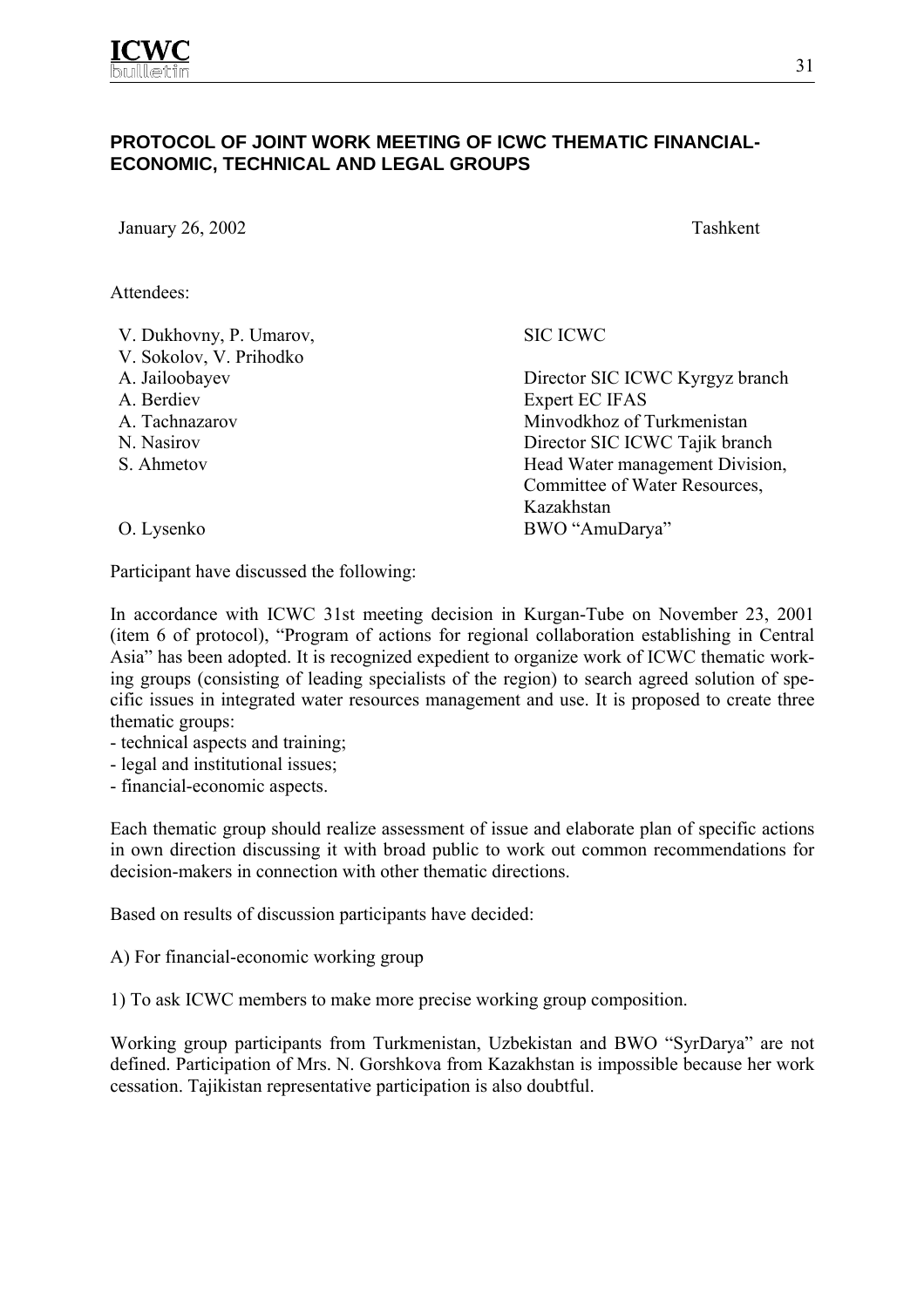

| <b>Country</b>    | Participant  |
|-------------------|--------------|
| Kazakhstan        | N. Gorshkova |
| <b>Kyrgyzstan</b> | I. Jeroyev   |
| Tajikistan        | H. Khasanov  |
| BWO "AmuDarya"    | O. Lisenko   |
| <b>SIC ICWC</b>   | V. Prihodko  |

2) The following issues are determined as priority ones:

To work out procedure of "polluter pays" principle application in combination with mechanism of shared participation of concerned countries in water protection measures;

- To elaborate legal, economic and institutional mechanisms of paid services on flow regulation, flood protection, water supply, etc.;
- Organization and mechanisms of water-power consortium.

In accordance with priority issues:

- Ask representatives of Kazakhstan and Uzbekistan together with BWO to develop recommendations on "polluter pays" principle application procedure in combination with mechanism of shared participation of concerned countries in water protection measures;
- Ask representatives of Kyrgyzstan and Tajikistan to prepare recommendations on legal, economic and institutional mechanisms of paid services on flow regulation, flood protection, water supply, etc.;
- Ask SIC ICWC to prepare recommendations on approaches to Water-Power Consortium development.

3. Ask ICWC members to provide preparation of preliminary opinions on above mentioned questions by March 20, 2002.

B) For legal working group:

During the first meeting decision has been made:

To analyze water legislations of own states related to water resources (on first stage) and bylaws (second stage). On the third question-to continue work with agreements:

No. 1 – "About institutional structure of transboundary water resources joint management, protection and development in the Aral sea basin";

No. 5 – "About Transboundary water protection, their quality control and economic sustainability provision in the region";

On the fourth question decision is made on item 4, 5,  $6$  – work on agreements 2, 3 is to be included in working group plan for second half of 2002.

Taking into account, that interstate agreements development is stopped and conclusion on agreement 4 is received only from Uzbekistan, working group members consider as necessary:

- Ask EC IFAS to send letter repeatedly to members of IFAS Board from the states on information exchange agreement coordination;
- Simultaneously, members of technical group consider as necessary to ask ICWC members to renew actions of agreeing commissions. At the moment such commissions are working only in Uzbekistan and Tajikistan;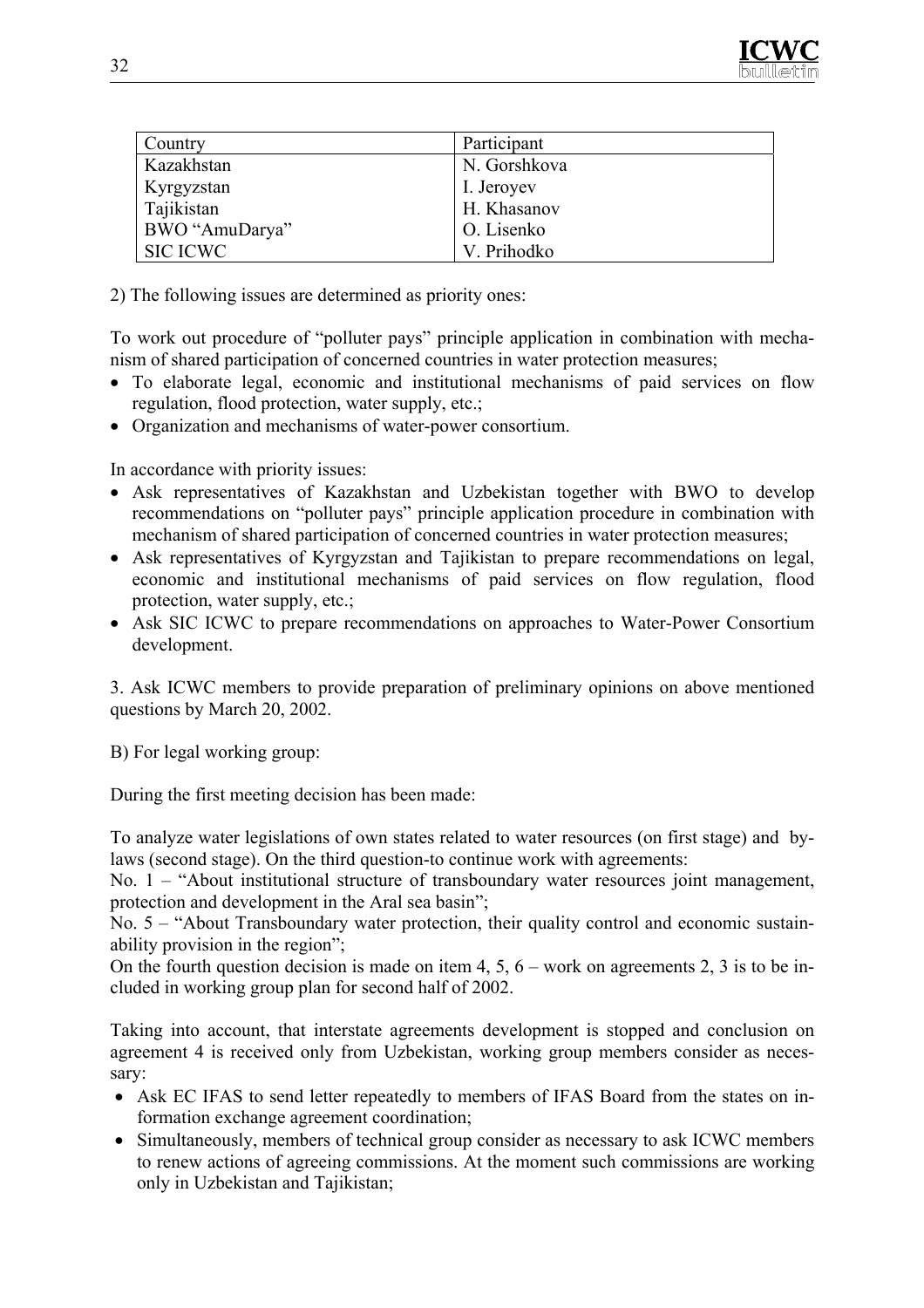

- Ask ICWC members to consider possibility to include MFA and Ministry of Justice representatives in working groups;
- Ask ICWC members to consider possibility to carry out juridical seminar with involvement of all parties concerned in Kyrgyzstan for further consideration of prepared agreements text;
- Ask ICWC members to consider recommendations and proposals of juridical workshop with participation of Dundee University (Scotland), being held in Tashkent on January 21- 26, 2002, in order to take its conclusions into account during further legal base development in the region (Annex 1).
- Ask ICWC members to assist in regional convention's model project development on transboundary water resources management by Dundee University and ICWC; to conduct series of seminars on ecological right and legislation;
- Ask ICWC members to facilitate acceleration of Training Center's branches establishing and functioning and consider expediency to attract CSD to legal thematic group activity.

C) For technical working group:

Urgent measures unfulfilled timely (until January 21, 2002) were determined by the protocol of technical group meeting of December 19, 2001 with request to speed up proposals submission on the following questions.

1. Regarding action plan on 4 priority directions:

- Training center's order of work
- AmuDarya water losses reduction
- Flow prediction amplification
- Modeling development.

To give proposals on other directions of interest for the states (acc. to protocol of 19.12.2001).

2. Regarding course themes selection on irrigated agriculture (from proposed package of lectures in 6 blocks).

3. Regarding workshop on water consumption definition methodology in April 2002 together with Copernicus project.

4. To speed up preparation of project proposal for donors meeting (February 2002) on upper watersheds issues (Kyrgyzstan and Tajikistan).

5. Ask SIC ICWC to prepare report about thematic groups activity to the next ICWC meeting.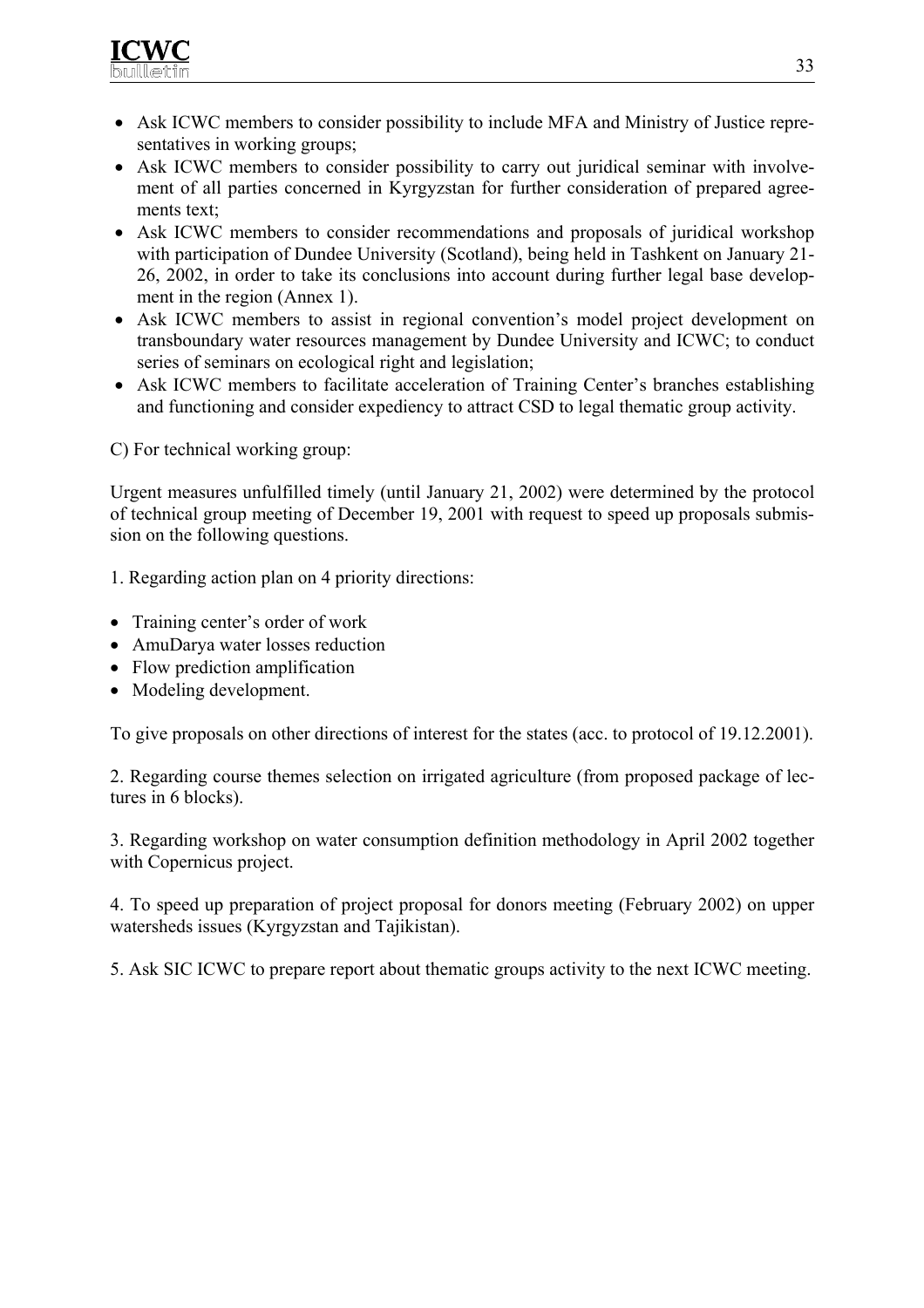

### **PROTOCOL OF STEERING COMMITTEE MEETING ON THE PROJECT "INTEGRATED WATER RESOURCES MANAGEMENT IN FERGHANA VALLEY"**

February 28, 2002 Tashkent

Steering Committee meeting held in SIC ICWC on February 28, 2002.

#### **AGENDA**

- 1. Statement about inception phase completion after successful preparatory workshop.
- 2. Acceptance of revised project document.
- 3. Statement about beginning of project's main phase.
- 4. Adoption of revised Steering Committee composition for 3-year project phase.
- 5. Other questions.
- 6. Gratitude expression and conclusion.

**Regarding the first question:** Committee announces successful completion of inception phase of the project based on consensus and approve work done by ICWC and IWMI. Committee highly appreciates financial support from SDC and its commitment to finance 3-year phase of the project (March 1, 2002-February 28, 2005). Committee suggests to SDC to finance the second 3-year phase of this extremely important project.

**Regarding the second question:** Based on consensus Committee approves revised project document including outcomes and activity mentioned in the document.

To approve the following pilot objects:

*Kyrgyz Republic* – Aravanakbura canal in Osh oblast with WUA "Zhapalak" having possibility to establish WUA federation with inclusion of two neighboring WUAs from two rayons;

*Republic of Tajikistan* – Gulya-Kandoz canal in Sogd oblast with WUA establishing on Bistrotok-Akkala canal;

*Republic of Uzbekistan* – South-Fergana canal in Fergana oblast with WUA establishing on two canals (Akbarabad and RP-1) system.

In accordance with this choice to determine the following demonstrative farms:

*Osh oblast:* 

- Aravan rayon, WUA Akbura, PF Musa;
- Karasu rayon, WUA Zhapalak, PF Kelechek;
- Karasu rayon, WUA Zhanarik, PF Toloikon.

## *Sogd oblast:*

*- B.* Gafurov rayon, CF Bahoriston, PF Gadoiboyev;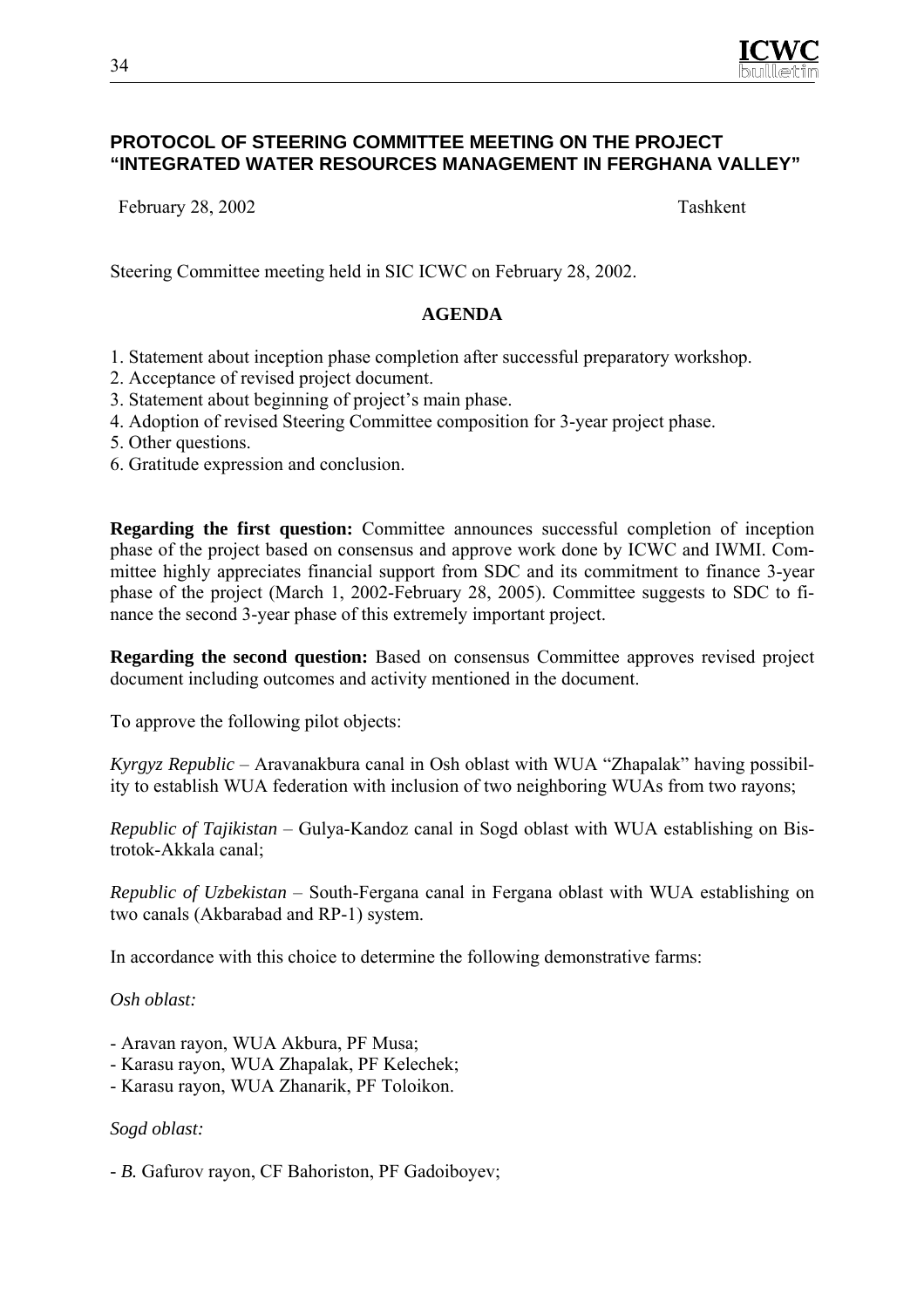

- J. Rasulov rayon, CF Bobo Khamdamov, PF Sayod;
- J. Rasulov rayon, CF Samatov, DF "21".

## *Ferghana oblast:*

- Kuva rayon, CF Navoy, PF Oganazar-Ota;
- Tashlak rayon, CF Navoy, PF Akmal-75;
- Ahunbabayev rayon, CF Niyozov, PF Sherzodbek.

Mentioned choice is agreed with Minselvodkhoz of Kyrgyz Republic and the Republic of Uzbekistan and with Minvodkhoz of the Republic of Tajikistan.

SIC ICWC and IWMI make more precise possibility to include in the project lands under command of South-Fergana canal.

Project will try coordinate its activity with USAID NRMP project on Pakhtaabad canal to stimulate joint program "Integrated water resources management in Fergana valley".

**Regarding the third question:** Committee announces the beginning of main phase of the project.

**Regarding fourth question:** Committee approves changes in its composition:

- three representatives (desirably deputy ministers from each state);
- one member from SDC;
- head/deputy head oblvodkhoz, where pilot object is located;
- IWMI representative;
- SIC ICWC representative (Steering Committee secretary);
- BWO "SyrDarya" representative;
- ICWC Secretariat representative.

SIC ICWC will act as Committee's secretariat. It will be responsible for meetings organization and agenda, reporting and proceedings preparation.

**Regarding the fifth question:** Steering Committee meeting is completed by expressing gratitude to SDC for project financial support and to IWMI for valuable contribution to the project.

Steering Committee members:

| Urs Heren  | E.Joroyev    | A.Madaminov     | M.Dusmatov  |
|------------|--------------|-----------------|-------------|
| M.Mirzayev | A.baratov    | H.Muhitdinov    | N.Ernazarov |
| G.Negmatov | A.Zholdoshov | A.Rahmatillayev | P.Umarov    |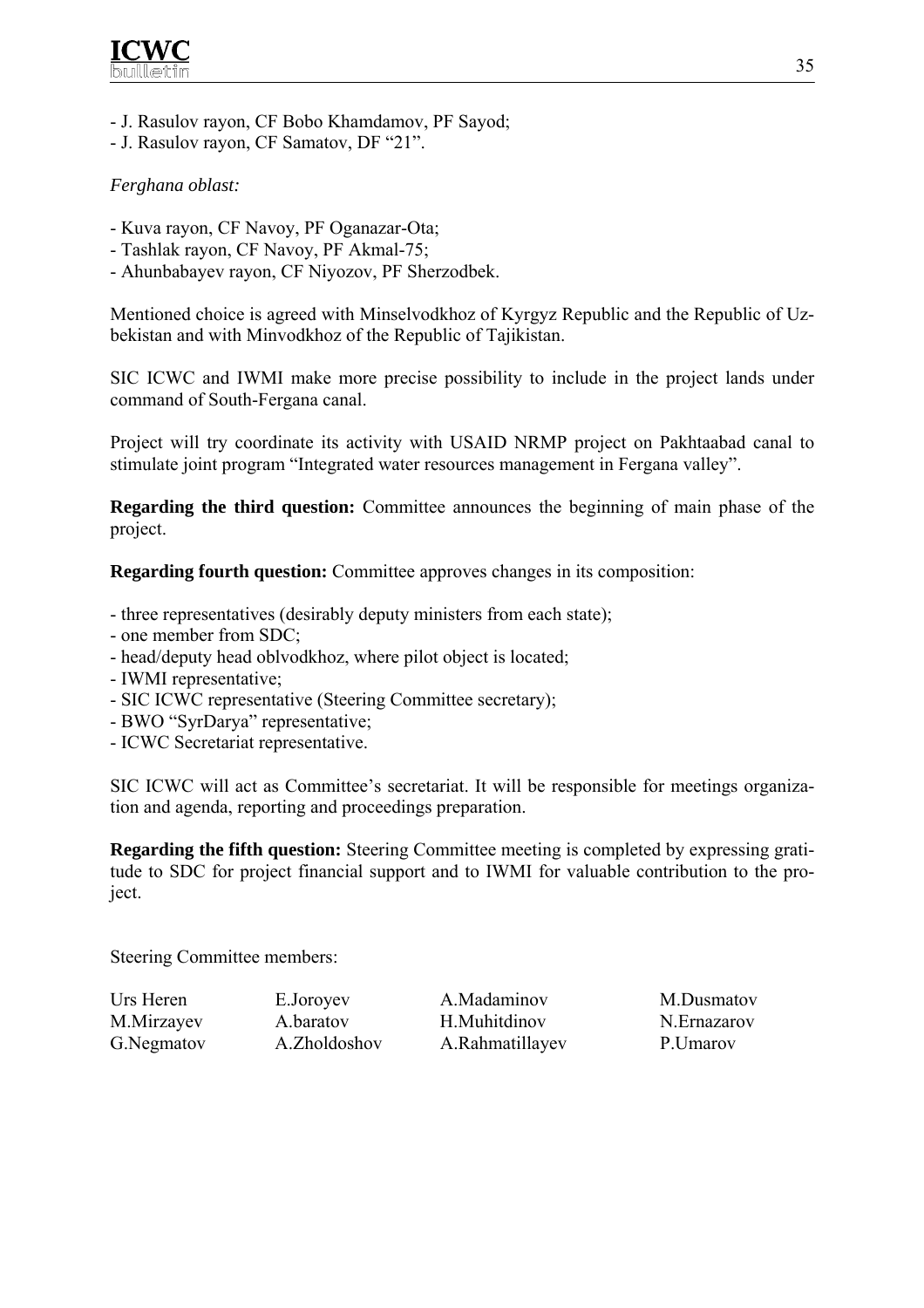

## **PROTOCOL OF THE FOURTH JOINT SEMINAR OF COORDINATION COMMITTEE ON RIVER FLOW FORECAST IN CENTRAL ASIA AND USAID, GEF PROJECT, SASM AND NRMP PROJECT**

February 4-5, 2002 Dushanbe

Participants having heard and discussed information:

- About progress in component D (transboundary water monitoring stations) implementation;
- About progress in NRMP/USAID project;
- About information collection system based on meteor communication system;
- About SASM/RCH regional hydrologic center activity;
- About river flow forecast for 2002;
- About Coordination Committee's Almaty meeting (November 8-9, 2001) decisions fulfillment;
- About collaboration between water related organizations and hydromets.

Participants noted, that items 2, 3, 4 , 5, 6, 7, 8, 9, 10, 11, 14 of Almaty meeting have been fully fulfilled and items 1, 12 and 13 are under progress. Preliminary assessment of water availability in SyrDarya and AmuDarya basin is not enough reliable due to lack of information about snow stocks in flow formation zone.

Recognizing importance of forecast quality increase and monitoring system establishing based on remote sensing for hydrological forecast in 2002 it was decided:

1. Ask USAID to speed up computers procurement and local network installation by the end of March 2002;

2. Ask USAID to provide Gidromet with report on NWNSRFS model calibration by the international seminar on modeling to be held in April;

3. Gidromets of Kyrgyzstan and Tajikistan to determine place for 5 additional stations in flow formation zone and give the ground in NRMP/USAID project by February 20, 2002;

4. Ask USAID to organize individual 2-week training for specialists from Gidromet of Kyrgyzstan and Tajikistan in SANIGMI of Glavgidromet of the Republic of Uzbekistan;

5. While installing new current model, ask the GEF project component D leadership to organize measurements in parallel during the year;

6. Gidromet of the Republic of Kazakhstan to work out by March 1, 2002 draft agreement on exchange of information, which is obtained by equipment of NRMP/USAID project, between Gidromets of the Central-Asian countries and submit it to Coordination Committee (CC) meeting for consideration and approval;

7. NRMP to provide Gidromets with necessary technical data about equipment characteristics and meteor communication signal parameters for frequency obtaining;

8. Gidromet of the Republic of Kazakhstan to determine by March 15, 2002 two working frequencies and inform other Gidromets for coordination in local bodies;

9. Chairman of the Coordination Committee's fourth working seminar together with CC members to develop draft provision about committee and submit to the next Committee meeting;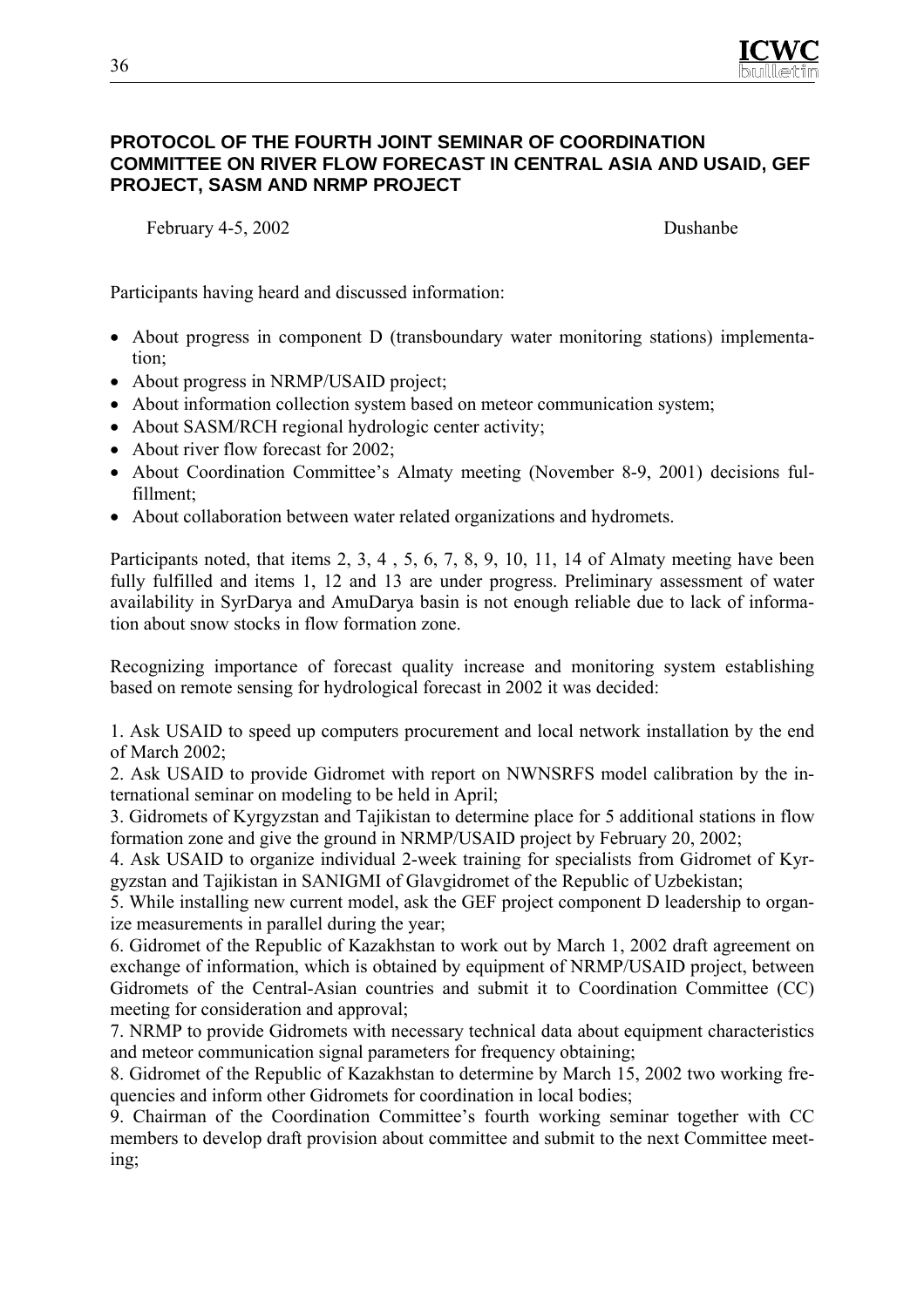10. Next CC meeting to conduct in June 2002 in Turkmenistan. Reserve place will be Almaty (Kazakhstan);

11. For period between meetings to appoint last meeting chairman as a CC chairman and charge him with control over protocol observance;

12. Ask GEF project component D leadership to speed up radio-station procurement for Glavgidromet and oblast centers by June 2002.

| For the Republic of Kazakhstan | Ye.Kubakov,<br>Chief Engineer Kazgidromet             |
|--------------------------------|-------------------------------------------------------|
| For the Kyrgyz Republic        | I. Myatskaya,<br>Head of Department, Kyrgyzgidromet   |
| For the Republic of Tajikistan | M.Safarov,<br>Deputy Head Tajikgidromet               |
| For Turkmenistan               | B.Choshiev,<br>Head of Department,<br>Turkmengidromet |
| For the Republic of Uzbekistan | L.Vasilina,                                           |

Head Hydromet, Uzglavgidromet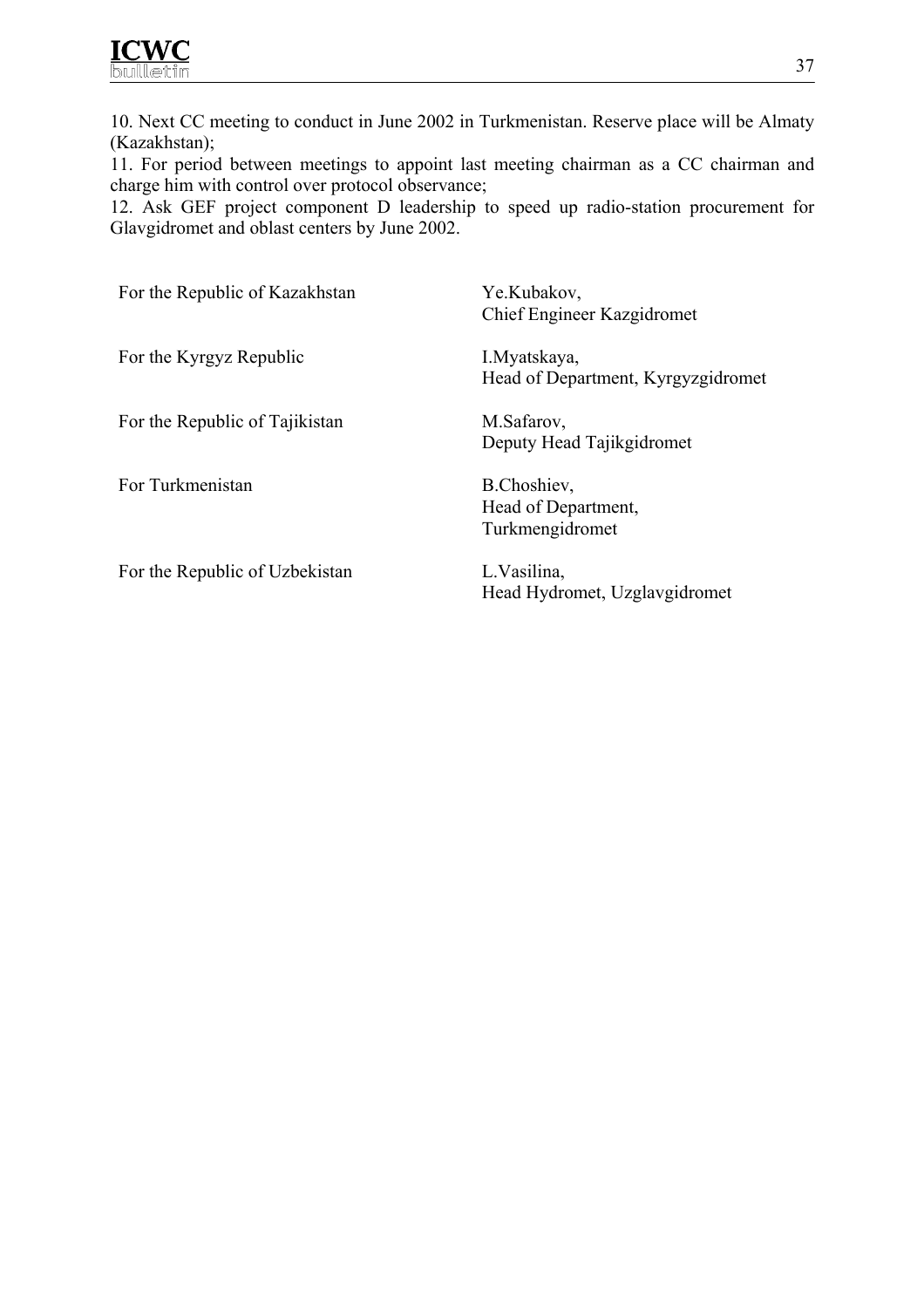

## **PROTOCOL OF THE TRAINING CENTER, MCGILL UNIVERSITY AND MOUNT-ROYAL COLLEGE WORKSHOP "IRRIGATED FARMING IMPROVEMENT IN CENTRAL ASIA" UNDER CIDA FUNDING**

March 30, 2002 Tashkent

Conduction of next seminar "Irrigated agriculture improvement in Central Asia" is caused by increased necessity of disseminating available practical and research knowledge accumulated in five states of Central Asia in agriculture and water management complicated by last low water years and necessity of urgent water conservation technologies introduction. Seminar program and reports thematic approved by ICWC, focused on creation of conditions for exchange with advanced approaches to irrigated agriculture problems solution between expertspractitioners and high and middle level scientific employees. Seminar participants staff included specialists from water organizations, agricultural enterprises, non-governmental organizations of five countries of Central Asia. Mass media highlighted seminar activity.

Seminar was held from March 25 till March 30, 2002. The training program provided exchange of opinions on problems incorporated within framework of 6 modules:

- General irrigated agriculture issues;
- Irrigated agriculture economy;
- Irrigation;
- Irrigation systems operation;
- Reclamation and ecology; and
- Programming complexes for irrigation management

Total number of reports amounted for 27; reports were disseminated among participants.

СIDA Director General on policy, planning and finance K. Bregg, First Secretary of Embassy of Canada in Almaty on technical assistance to the countries of Central Asia N. Mirza, Regional Adviser for USAID water-power issues K. Anderson, Director of project Natural resources management improvement in Central Asia M. Biddison, Director General of IWMI Tashkent Office on Central Asia and Caucasus V. Horinkova, Minister of Water Management of Republic of Tajikistan А.А. Nazirov, Chairman of Committee for Water Resources of Republic of Kazakhstan А.D. Ryabtsev, First Deputy Director General of Water Department of the Kyrgyz Republic К.К. Beishikeyev, Deputy Minister of Agriculture and Water Management of Uzbekistan of A.S. Nisnevich, honorable ICWC member, Director of SIC ICWC Kazakh Division, Prof. N.K. Kipshakbayev and SIC ICWC Director, Prof. V.A. Dukhovny participated in seminar opening and addressed to participants on tasks decided by seminar.

In seminar participants opinion, training promotes better understanding of existing problems, allows students to systematize their knowledge and also to expand outlook. The utility of information, given by reporters, for development of concrete measures on improving irrigation systems' operation was noted. The data and information received during discussions, which concern daily activity of water experts, have deepened understanding of national features of creation of Water Users Associations, elaboration of water tariffs, hydrometeorology and management structure. Given training has given ability to understand better financial and economic situation in water sector, technical equipment and general situation in sphere of recla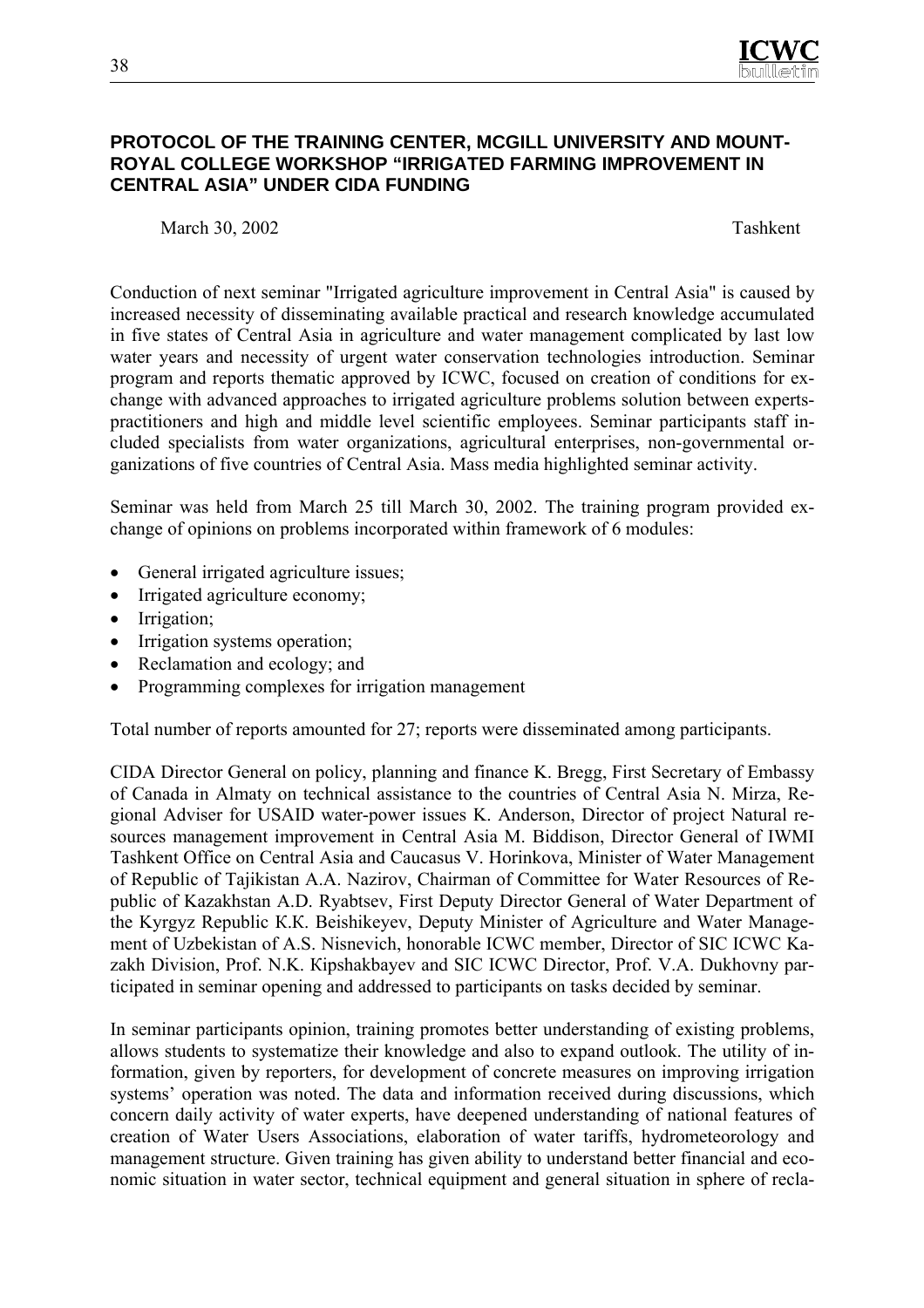mation, and also features of irrigation ways zoning, water use efficiency assessment in irrigated agriculture and take necessary decisions.

The students have noted necessity of activating work on forestation in water users' consciousness of ideas of economical attitude both to water expenditure and wider and consecutive introduction in best practices of water conservation in irrigated agriculture.

As a result of discussions it was revealed that transition to the market relations in irrigated agriculture, which is non-uniform in the countries of Central Asia, nevertheless, common for all states problem: re-structuring of agriculture, water resources deficiency, deterioration of irrigation and drainage networks, deterioration of water and land quality in result of salinity.

The training participants offered number of the recommendations and proposals on effective irrigated agriculture improvement in Central Asia. In particular, attention to necessity of further development of agricultural crops cultivation technology on irrigated lands was paid. The basic directions of this work should be:

- Inventory of irrigated plots based on large-scale soil-reclamation survey.
- Set of measures (in reclamation and agronomic aspect) providing uniformity of irrigated plot as object of agronomic reclamation measures, which expediency is revealed by inventory. They are:
	- Leveling of irrigated plot surface;
	- Improvement of water-physical parameters of soil layer by means of available agronomic measures;

- Creation and maintenance of permissible salt content in root-zone with account of salts toxicity and cultivated plants salt resistance;

- Features of progressive agronomic technique of sowing cultivated crops;
- Feature of irrigation technology;
- Necessity and uniformity of draining.

It was emphasized that modern opportunities of the equipment and programming of monitoring of all process of soils fertility and agricultural production in general make similar technological schemes urgent for revealing and using irrigated field reserves as base of high and sustainable irrigated lands' fertility.

Following water conservation measures were proposed to introduce:

- Crop irrigation regime relevance with planned yield;
- Introduction of intensive methods of crop cultivation (deep plough, organic fertilizers and chemicals application, deep loosening and crop rotation);
- Even soil moistening and desalinization through irrigated plots size and leveling optimization;
- Revision of crop pattern with regard for ecological, economic and social conditions of the region;
- Strongly saline land retirement;
- Introduction of the best drainage machinery and irrigation technologies for in-farm water supply and proper root zone moistening;
- Regular cleaning of inter-farm and on-farm collectors;
- Necessary state support of drainage system and inter-farm collectors;
- Young specialists training.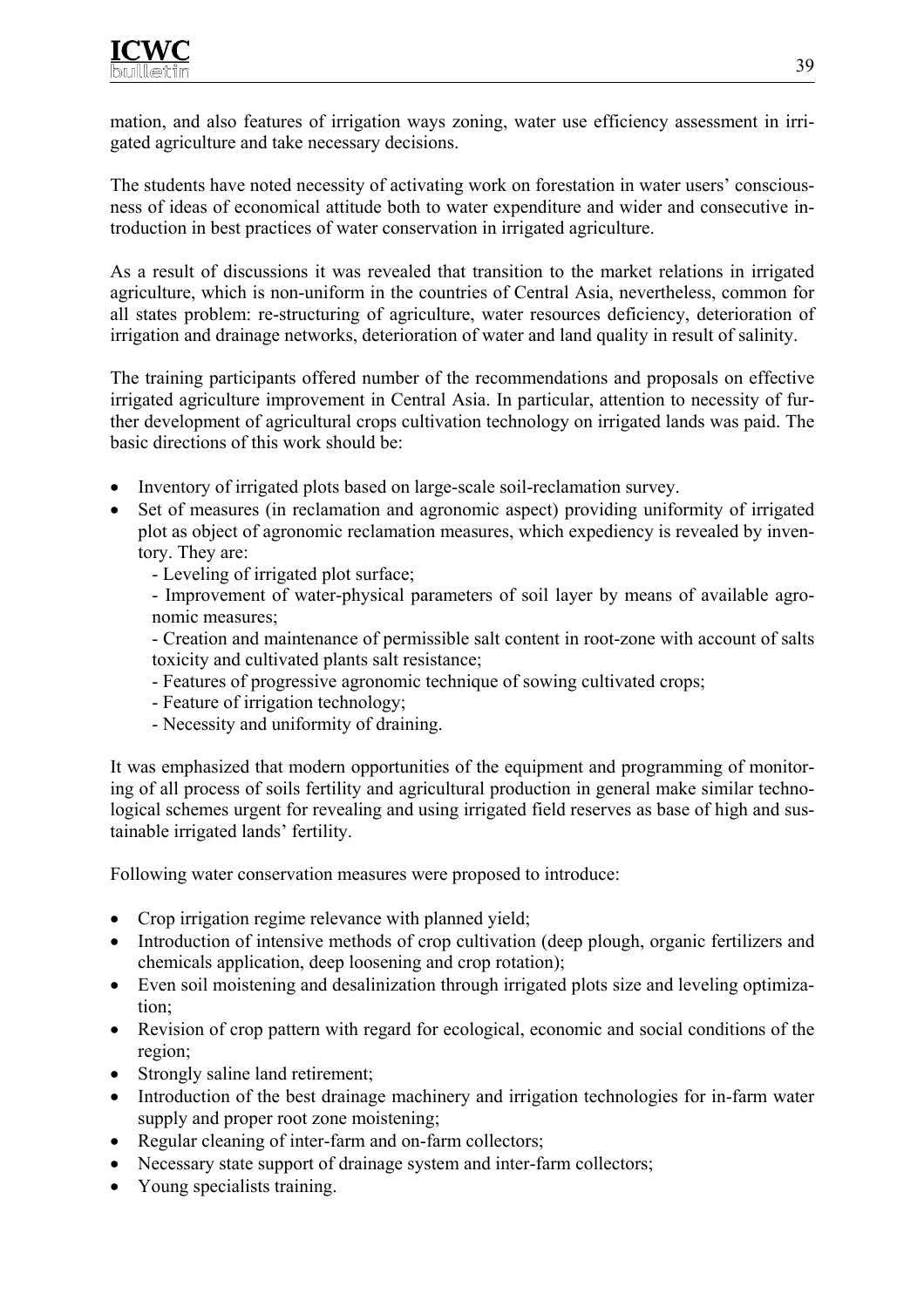

As economic incentives, the following measures are proposed to introduce:

- At water user level - water use payment increase for water intake in volume exceeding technically achievable or biological consumption level;

- At interstate level - water use payment increase under exceeding water intake limit by any country, determined with account of requirement to maintain ecologically permissible water consumption level in basin and taking into account historically traditional share of participation (as payments to IFAS);

- Water users encouragement for water saving in cases, if water volume, diverted by them, is less than level permissible by most rigid water consumption norms;

- Sanction to sale of own water limits to other water users;

- Bonus system of payment for water bodies' work providing compensation for water economy.

Such organizational measures on water economical expenditure, deserve attention:

- Gradual limits' restriction at level of the countries, oblasts;

- Creation of public water use control bodies on system, including all levels - from basin to n to level of management by systems, rayvodkhozes;

- Creation of Water Users Associations at a level of aggregated farms. WUA special task participation in organization of strict water rotation and limited water use;

- Gradual transition to water use planning given parameter of water discharge per production unit.

Participants expressed understanding of political, economic and social changes taking place in the region. In this connection, necessity of system approaches development in water management with farmers and WUA involvement in irrigation systems O&M.

Simultaneously, participants noted some unresolved problems:

- Complexity of interstate canals operation due to custom and frontier formalities;
- While transferring water from one country to another on interstate canal systems, it is necessary to introduce GIS and information systems in water resources management.

It was repeatedly emphasized, that close cooperation with Training Center and its branches establishing in Osh, Dushanbe, Kyzyl-Orda and AmuDarya downstream are needed. Computer skills course was positively evaluated by participants. In this connection, aspiration was expressed to develop this direction in order to teach computer literacy possible wider circle of specialists for data gathering, processing and analysis and assist in Training Center's branches computerization.

Participants express their gratitude to CIDA, NRMP/USAID, McGill University, Training Center staff, BWO "SyrDarya" and SIC ICWC.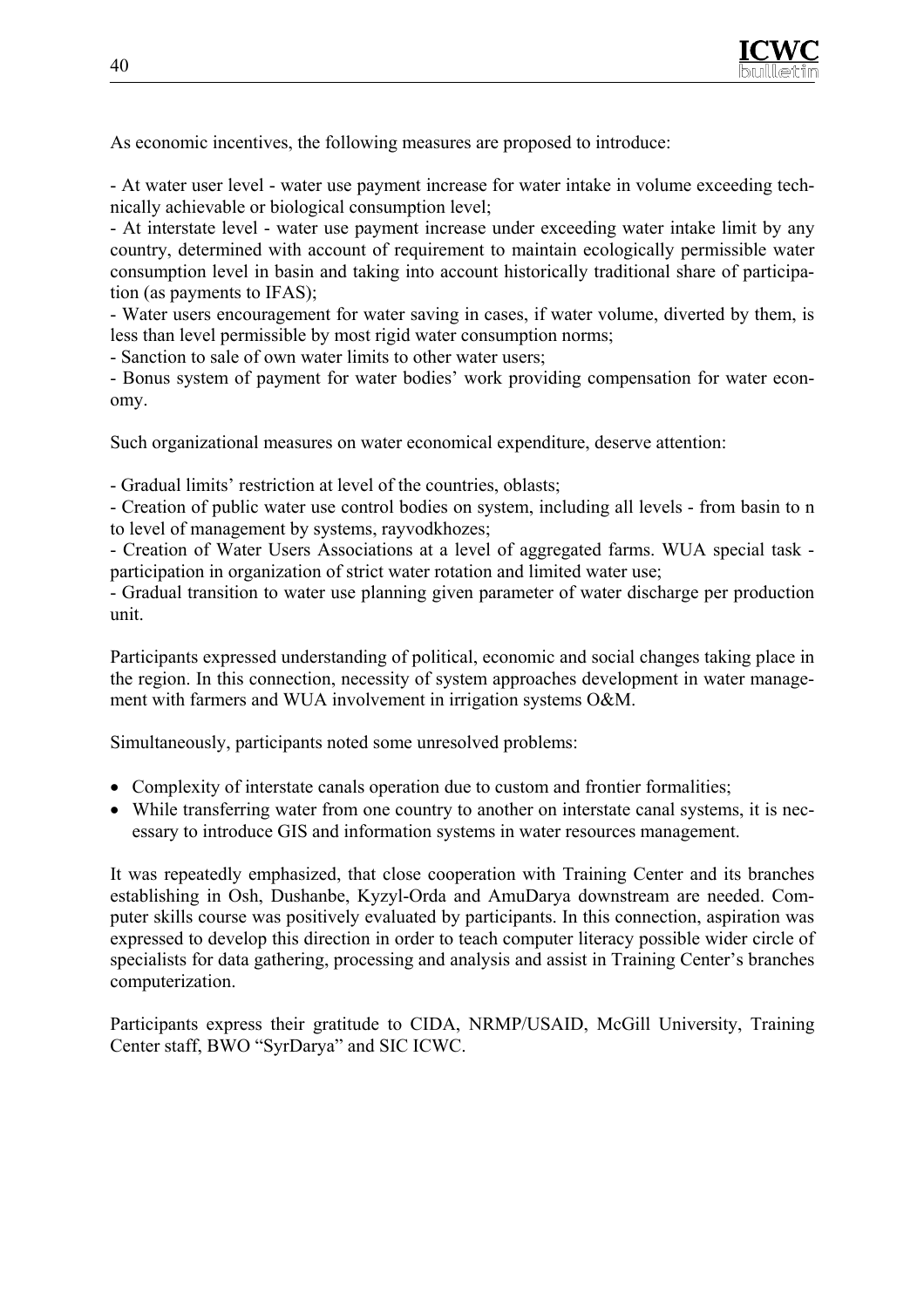## **WATER POLICY<sup>4</sup>**

## *Aaron T.Wolf*

Fresh water constitutes only 2.5% of total water on the earth. Available resources do not change since 4500 years ago. At the same time, global needs are growing continuously. During last 50 years planet's population grew from 2.5 to 6 billions while available resources per capita reduced by 58%. Besides, unlike oil and some other natural resources, fresh water can not be replaced by other resource. It is necessary to produce food, goods and human health preservation.

Water deficit leads to political pressure, which is often called water stress, and growing competition all over the world. Fourth of water relations during last 50 years were hostile. In 37 cases weapon was used.

One subject of conflicts in  $20<sup>th</sup>$  century was water quantity because water quality was neglected. According to UN data, water demand is growing, ground water level is falling, surface water is polluted, water treatment facilities are ageing. Kofey Annan recently stated, that "Severe competition for fresh water could become source of conflict in the future ". Un Research Council report came to conclusion, that number of water related conflicts will increase during next 15 years as countries will face more deficit.

## *Key to collaboration*

International basins cover 54.3% of earth surface and touch interests of 40% of the world population and encompass near 80% of global river runoff (Wolf et.al.,1999). These basins have certain characteristics, which make difficult their management. Particularly, it relates to regional policy trend, which makes problems of understanding and management more critical.

Contradictions between basin's countries bring additional difficulties in international water resources management. Therefore, development of projects, treaties and organizations often turns ineffective and sometime it becomes new source of tension.

Nevertheless, collaboration prevails. Problem solution by force is strategically irrational, hydrographically ineffective and economically unviable. Common interests usually prevail over characteristics causing conflicts.

Most dangerous is fact, that people and ecosystems all over the world face quality water deficit. Along with population growth water stress is increasing. By 2015 40% of population will live in the countries with water deficit, which will lead to strengthening competition for water.

Most dangerous imbalance will take place in Asia, where food production fully depends on irrigation. Near 60% world population now lives in Asia, which possesses only 36% of world water resources. China, India, Iran and Pakistan are facing ground water exhaustion, river flow deficit, land salinization or combination of these factors at the moment. Ground water exhaustion threats 10-20% reduction of grain production in China and India. Continuous

 $\overline{a}$ 

<sup>4</sup> Land and Water International, No. 101, 2002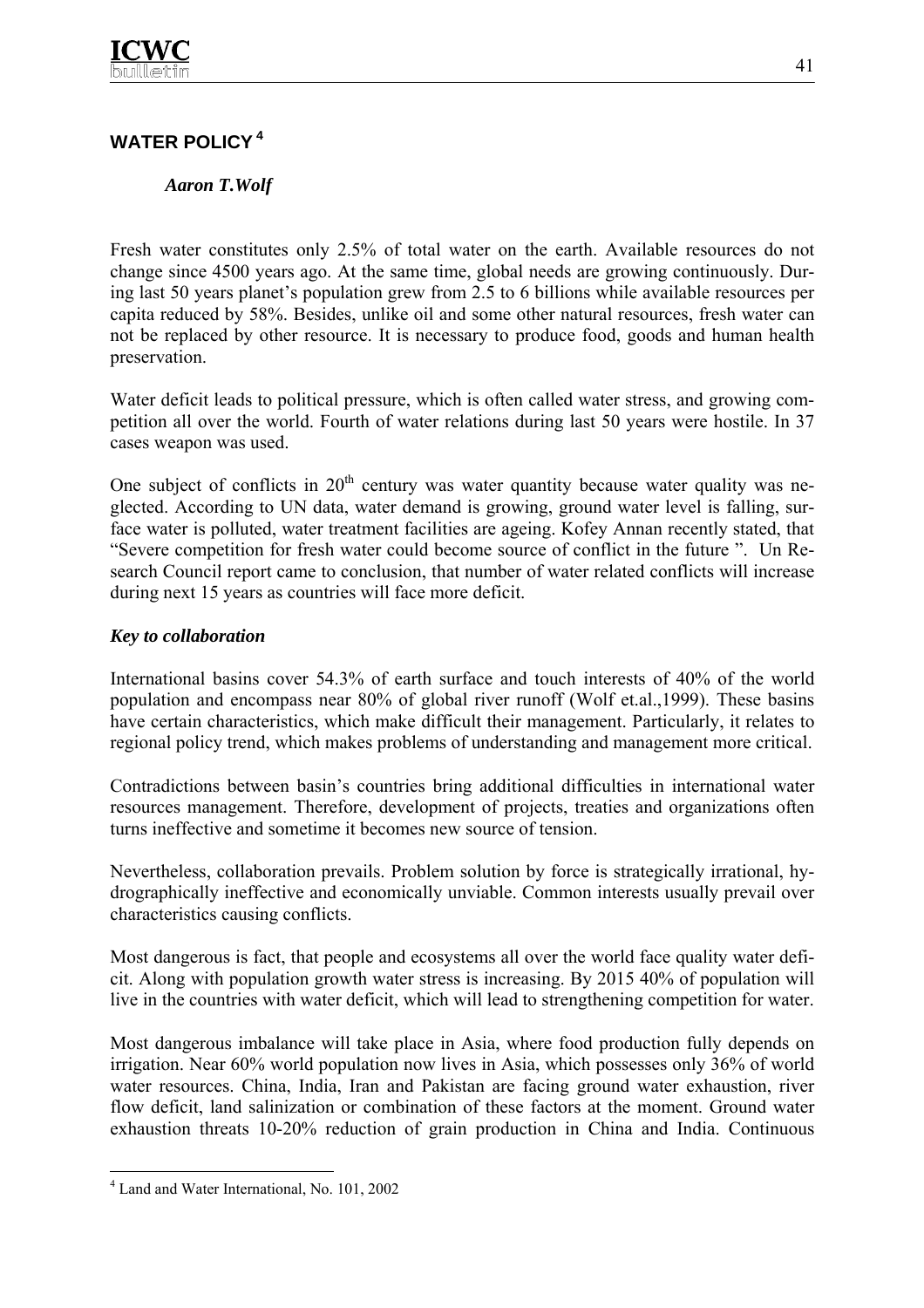

ground water level falling is fixed in North Chinese Plain, where more than half of wheat and third of maize is produced, as well as in Indian Penjab province-country's main granary.

## *Water policy*

Internal water stress will impact political unions and strengthen humanitarian crisis. Countries facing water stress more and more account for wheat and other food staff import redistributing water for cities and industries, where more valuable goods are produced per water unit. Countries of Asia, Africa and Middle East import 26% of the world grain import. Along with additional billion during next 15 years demand for grain import will increase. Presently, China, India and Pakistan are self-sufficient for grain, but it is doubtful if they would remain in such position because of water and land resources deficit. For Sub-Saharan countries higher price for grain will mean wider spread hunger and demand for humanitarian aid.

Another challenge for international community is necessity to develop capacity building and collaboration culture in order to avoid long-term and expensive crisis, which threatens life, regional stability and ecosystems.

International water resources issues learn us three major lessons:

*First:* administrative boundaries crossing water cause tension between the countries using the same river basin. Only timely collaboration can prevent such tension.

*Second:* If international institutes are created, they are enough flexible even if conflict prevails over other problems.

*Third:* Gradual reduction of water quantity and quality is better than armed conflict. With a time it can destabilize situation in country and the region.

## *Conflict dynamics*

During next 10 years about 17 river basins will be involved in conflicts and another 4 ones in complex negotiations, which are being carried out or will be conducted in the future. These basins cover 51 countries on five continents in various climatic zones. Consider, for instance, Salvin river basin, crossing South China, Myanmar and Thailand. Each of these countries plans to build the dams and develop water resources of this river and no plan is coordinated with other country. China voted against UN Convention of 1997, which established major rules and principles for international rivers use.

Other basins are at risk due to quick political changes. Soviet Union collapse and establishing new states do not facilitate conflict resolution because of weak capacity for negotiation. For example, in the Aral sea basin five states use common water resources. Dispute emerged how to distribute water in SyrDarya and AmuDarya basin and mitigate consequence of the sea desiccation. With help of international community the countries of the region undertake certain measures on existing problems solution.

## *In search of equilibrium*

To provide water security is necessary to follow three main principles: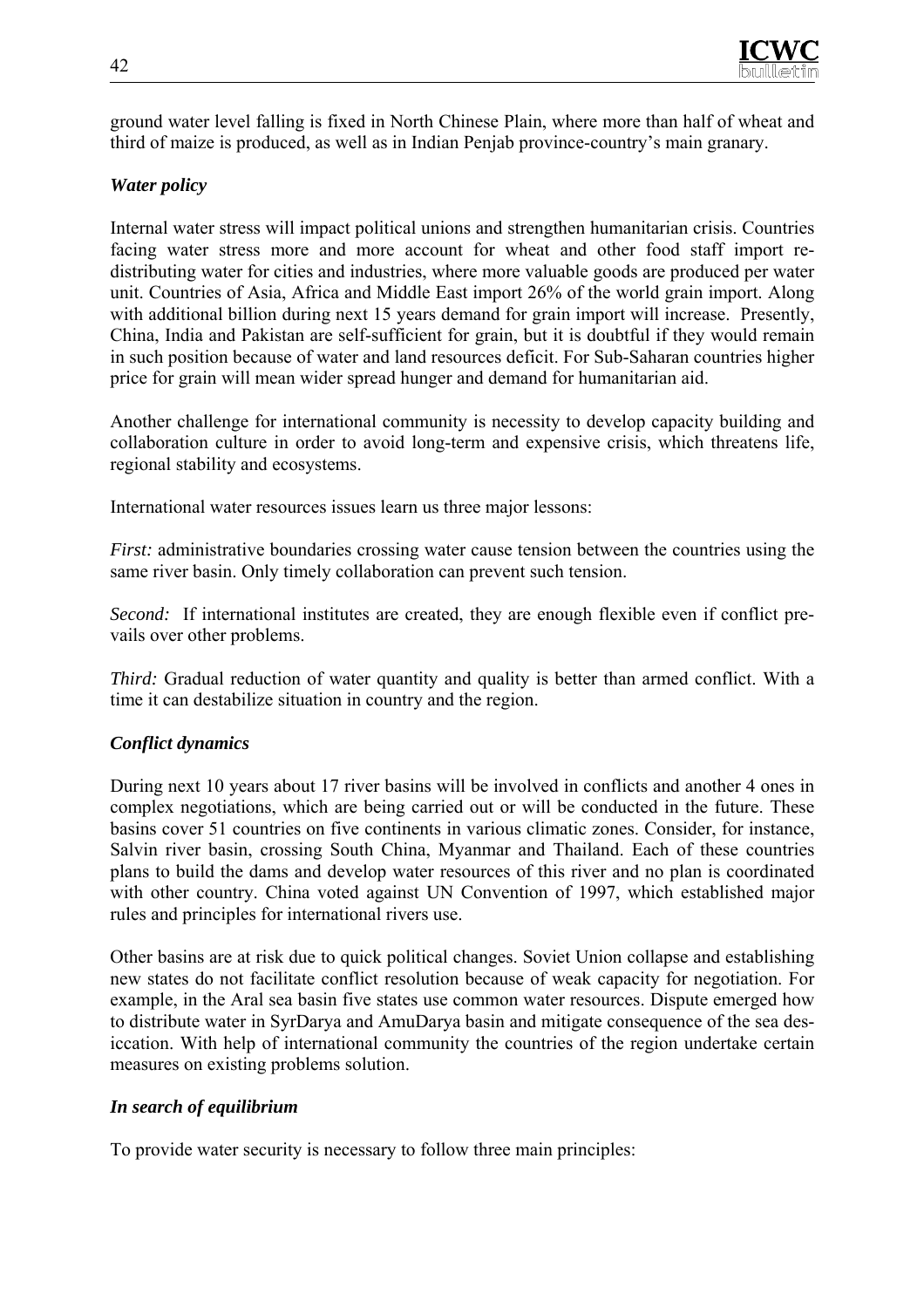*First:* to undertake measures on water productivity increase along with water stress growth. Among these measures are the following: drip irrigation, crop pattern change, wastes treatment and re-use, water conservation systems in cities and industries. Irrigation water productivity increase is especially important. Where water conservation helps to avoid dam construction or decreases water diversion from the river, it helps to avoid tension and conflict. When ground and sea water desalinization becomes cheaper, it can give additional source of water and prevent a conflict.

*Second:* necessity of stronger policy in most of the countries to regulate ground water use, paid water use introduction in irrigation and municipal water supply. Badly regulated privatization of water services or uncontrolled dam construction can create more problems than to solve. World Dam Commission report-2000 is an important step forward. It calls for transparency of decision-making process involving all concerned, study of all alternatives; compensation to all lost in result of dam construction; regional collaboration on international rivers.

*Third:* governments and international organizations should act timely and effectively. Some water disputes continue during decades. Israel and Jordan have signed peace treaty in 1994 after 30 years of hostility. Agreement preparation between India and Bangladesh on Gang river water distribution took 20 years. Such approach is risky and ineffective. Key issue is to start collaboration before hostility creation.

#### *Water management*

Strong institutions change situation. Mekong Commission exists since 1947 after agreement conclusion between Kampuchea, Laos, Thailand and Vietnam. Information exchange took place even during the war in Vietnam. India and Pakistan after independence gaining almost started war for Indus river water allocation. After signing agreement on Indus river in 1960 it survived two wars without breaking agricultural and economic plans.

Long-term program of joint research, technical collaboration and other initiatives help to solve disputes when they appear. Global alliance for water security, which coordinates assistance to priority regions, can help countries to do more.

Humanity has developed technologies allowing change the nature. But this does not create water security in the world. Tension on rivers and in sphere of water resources is very high and can not be resolved by way of evolution. Measures should be undertaken prior tension and conflict take place.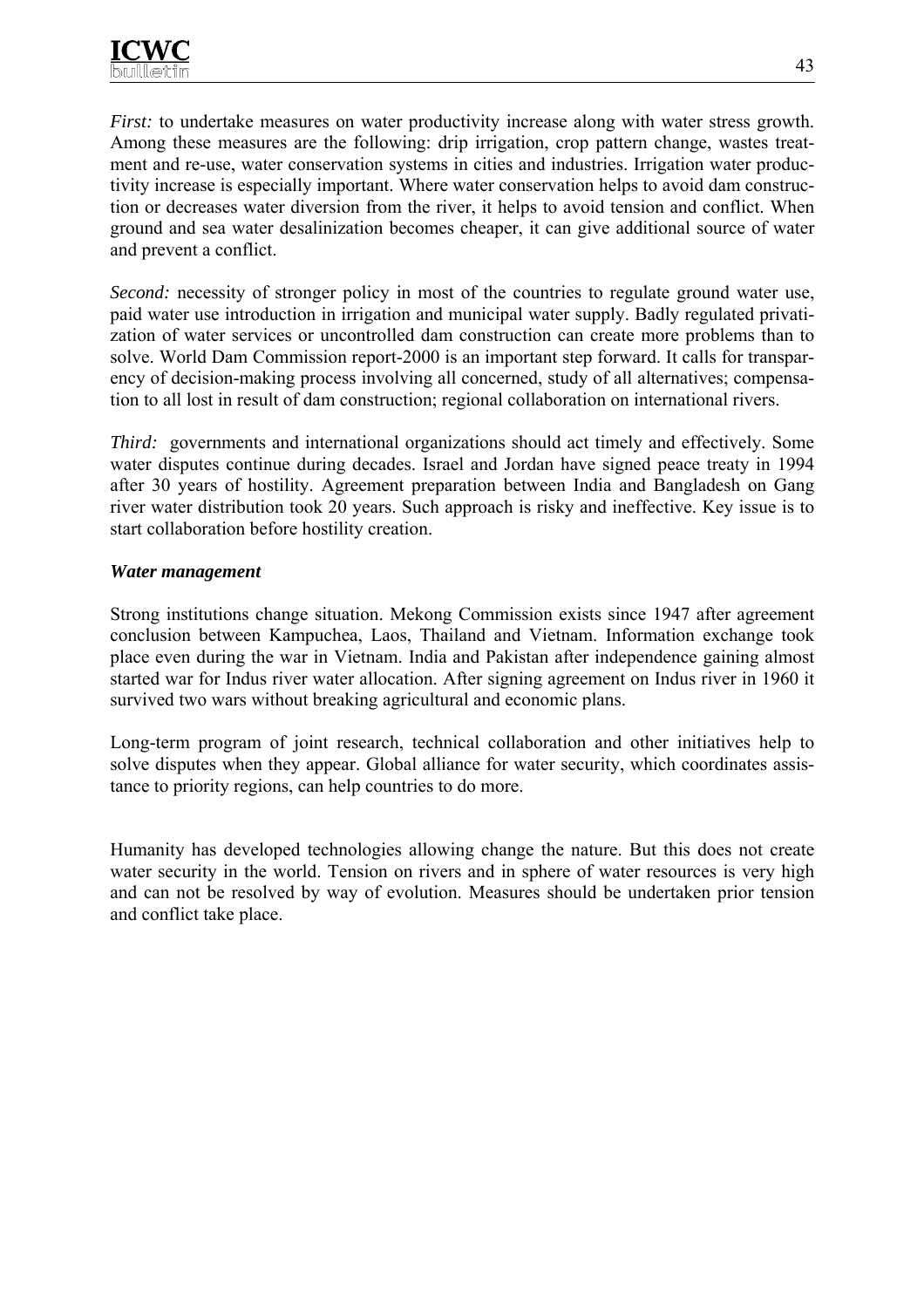

## **NEWS FROM CENTRAL-ASIAN STATES**

## **Turkmenistan helps Afghanistan in power projects realization<sup>5</sup>**

*Ashgabat* (Interfax). Ministry of power engineering and industry of Turkmenistan will soon start multitude of projects with total cost of 500mln.USD. Long-term agreement between two governments signed during Hamid Karzai visit to Turkmenistan foresees electric energy delivery from Turkmenistan to Afghanistan.

According to this agreement, Turkmenistan will build and repair electricity transmission lines. At the first stage line Mary-Shibergan-Mazari-Sharif with capacity of 50Mwt will be built. Cost of construction is 1.5mln.USD.

At the second stage line will be built to Kabul with capacity of 200Mwt. Transmission line Mary-Serhetabad-Gerat-Kandagar with the same capacity and cost of 500mln.USD.

Ministry of power engineering and industry of Turkmenistan and Ministry of irrigation and power engineering of Afghanistan have signed a contract on 18.5mln.USD for electric lines construction and repair.

## **Kazakh parliament ratifies agreement on the WB loan for the Aral sea salvation 6**

*Astana* (Intefax). Kazakh parliament has ratified agreement on the WB loan for SyrDarya river's channel regulation and the Aral sea northern part rehabilitation.

As minister of natural resources and environment Andar Shukputov said, project is devoted to saving northern part of the Aral sea, increasing of SyrDarya river transport potential, improving ecological situation and biodiversity in its delta.

Minister noted, that salvation of the southern part of the sea because of high salt and silt concentration is impossible. To save Northern Aral sea dam construction is foreseen separating it from the southern part. Project cost is 85.79mln.USD. WB share will be 64.5mln.USD including 62.06mln.USD for construction works. Rest of money will be allocated from state budget.

Loan is given for 20 years including 5-year privilege period. Dead line for investment in the project is February 8, 2007, which can be shifted by the WB.

 $\overline{a}$ 

<sup>5</sup> The Times of Central Asia, March 14, 2002

<sup>6</sup> The Times of Central Asia, March 14, 2002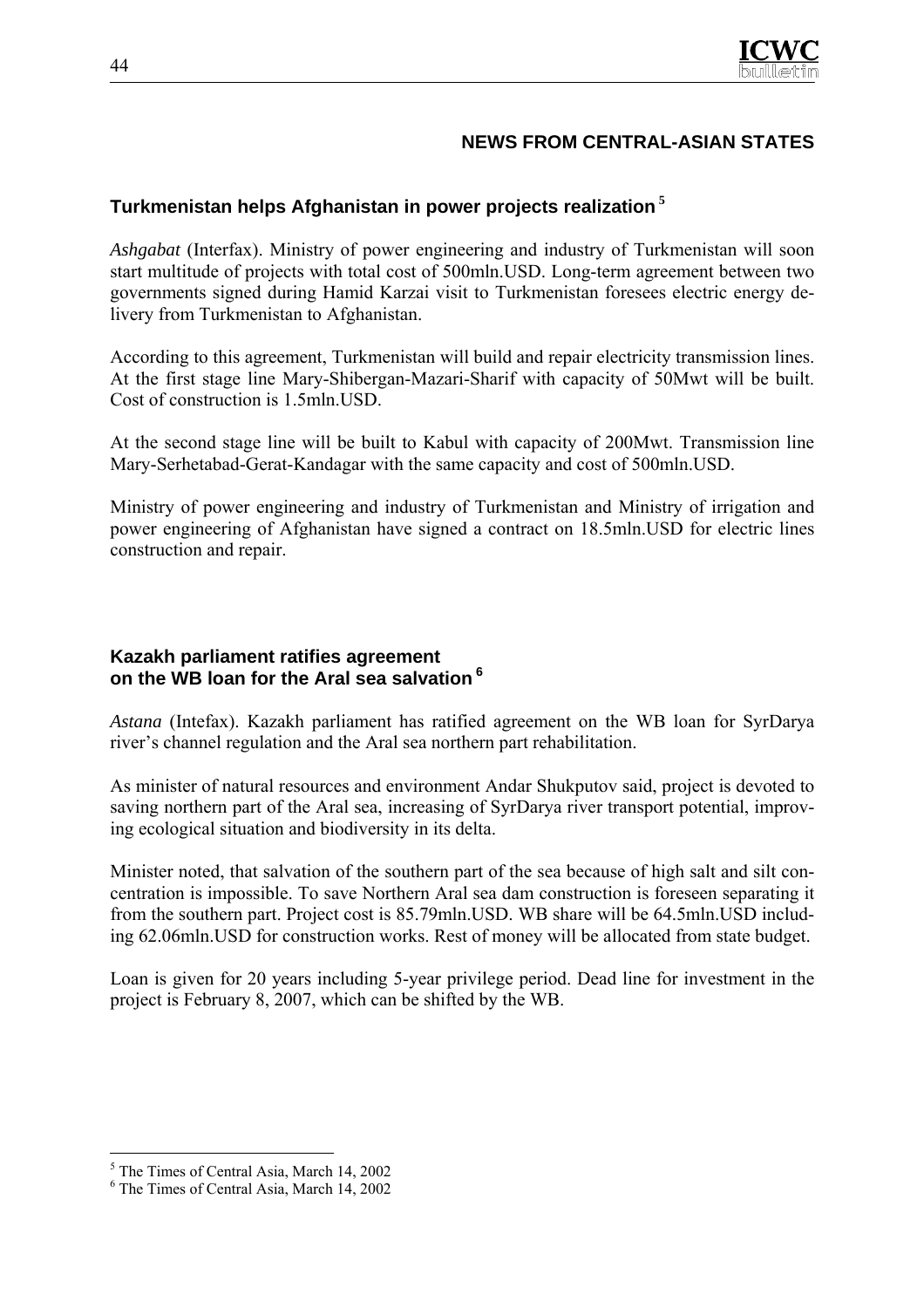

## **Turkmen water reservoir threatens Tashkent 7**

## **Karina Insarova**

*Nukus. Karakalpakstan (IWPR). Uzbek scientists are seriously concerned of artificial lake in eastern part of Turkmenistan negative impact on environment near boarder with Uzbekistan. Observers are afraid that "Lake of golden century" built in Karashor depression of Karakum desert will create additional political tension in water allocation within Central Asia.* 

After its completion new lake will have area up to 3460sq.km and depth 130m. Project cost is 6bln.USD. According to Turkmen engineers, they will increase cultivated lands from 1.8 to 2.2mln.ha and produce 500 000t cotton, 300000t grain and hundreds thousand tons fruits. Uzbek scientists talk about serious consequences for certain rayons of Uzbekistan.

In spite of assurance of Turkmenistan, that the lake will be filled up with return water, Uzbek scientists are afraid that lake will be recharged from AmuDarya. Special concern is caused by conditions of drinking water supply to Priaralie-AmuDarya delta, which last 30 years suffered from ecological crisis.

During last 40 years the Aral sea level reduced by 20m and its area reduced by two third. According to prof.Yerezhep Kurbanbayev, Director NGO "ECO-Priaralie" the sea desiccation immediately influenced Priaralie, where catastrophic water deficit takes occurs with relevant social, economic and ecological consequences.

"Ecological catastrophe led to sharp living conditions worsening", Prof. Kurbanbayev said. "Many enterprises were closed and many people left the region". Due to draught last three years water deficit became stronger. Golden lake construction will reduce water supply to Priaralie even more.

Turkmen authorities do not bother about lake, which completion is foreseen in 2004. If Ashgabat would really implement the project, it inevitably lead to tension with Uzbekistan. Uzbekistan does not need this dispute, because it has one with Kyrgyzstan about Toktogul water reservoir. Tashkent states, that Bishkek cuts water allocated to Uzbekistan, but Bishkek rejects this statement and states that it needs more water for power generation.

## **Reforming power engineering sector of Kyrgyzstan8**

## **Zamir Osorov**

 $\overline{a}$ 

*Bishkek* (TCA). Since March 15, 2002 in Kyrgyzstan electricity price will be increased. It will be twice as mush – 0.43 som (0.01\$US) per kWt/h within 150kwt/h a month. If this figure is exceeded, price will be 0.8 som/kwt/h (former tariff for enterprises). Taking into account, that average salary is low (1393 som or 30 \$US), it will be difficult to pay for ordinary citizens.

<sup>&</sup>lt;sup>7</sup> The Times of Central Asia, March 14, 2002

<sup>8</sup> The Times of Central Asia, , March 14, 2002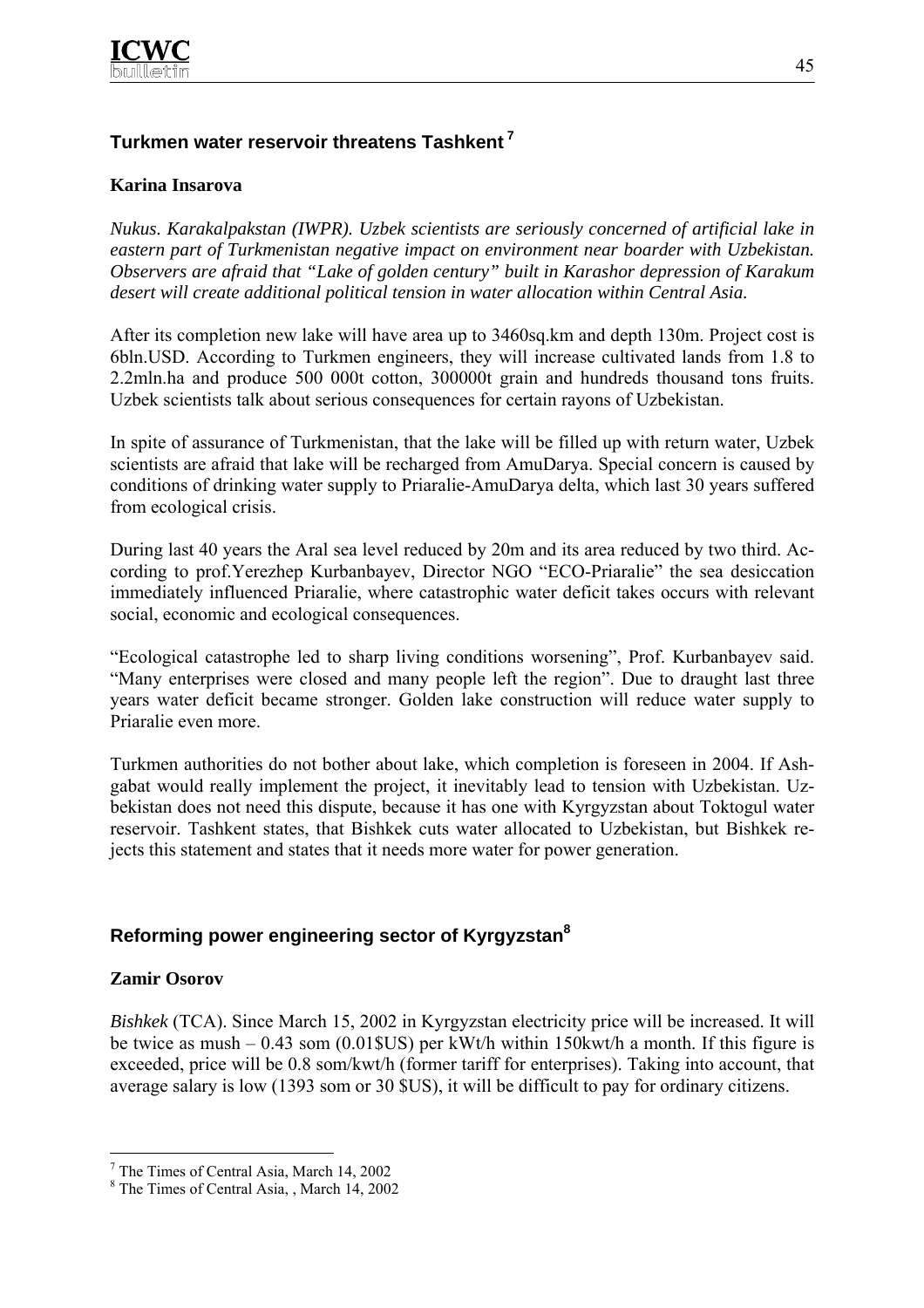

Since most industries do not work, population consumes most part of electricity (in developed countries situation is opposite). Government is forced to increase tariff in order to maintain power engineering.

Final goal of this unpopular measure is attraction of internal and foreign investments in power engineering – most difficult sector for reforming. Most citizens, parliament members and even power sector collaborates are against tariff increase.

National power agency jointly with USAID organized seminar on national strategy development for power engineering. Participants strongly criticized national energy program adopted in last July. According to USAID experts, this program does not contain proper economic analysis of existing situation and directed only to foreign investments attraction and does not foresee public involvement in strategy development.

Seminar participants including parliament and government members, local authorities, energy companies, international donors and NGO representatives have developed work plan for national program improvement.

State Power Engineering Agency director Udarbek Matyev says, that it is necessary to initiate all-national discussion of this program in order most citizens support it. This discussion will end at last and we will have opportunity to reform this most conservative sector of our economy. Then we can attract foreign investors, which will participate in development of rich power hydropower resources of our country.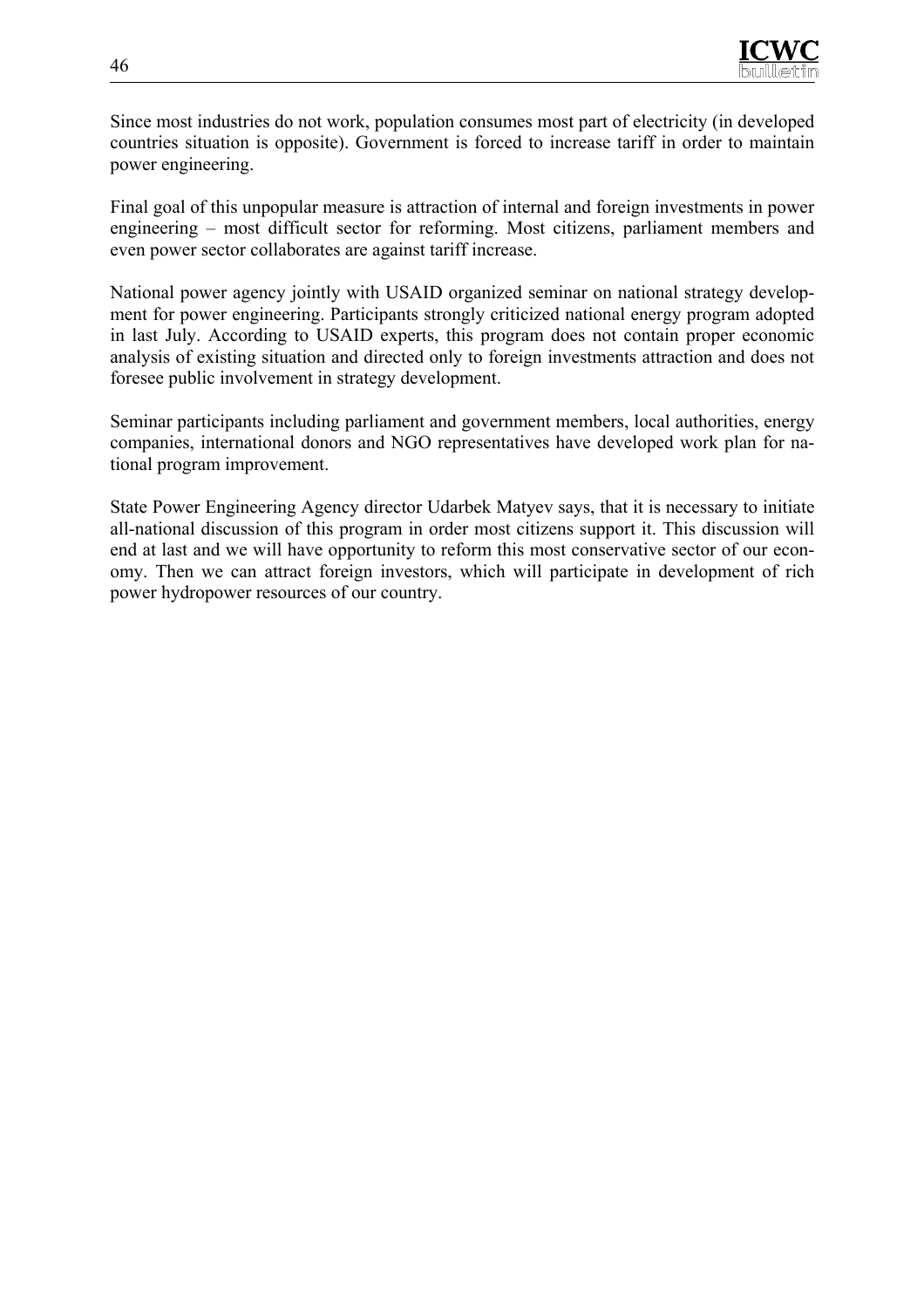| $2001$ in per-<br>centage to<br>2000 | $GNP$ (in<br>sable<br>prices) | Industrial<br>production<br>(in stable)<br>prices) | Gross agricultural<br>product (in stable)<br>prices; all farms) | Transporta-<br>tion (without<br>pipelines) | Capital investments<br>(in stable prices; all<br>sources of financ-<br>ing) |
|--------------------------------------|-------------------------------|----------------------------------------------------|-----------------------------------------------------------------|--------------------------------------------|-----------------------------------------------------------------------------|
| Azerbaijan                           | 109,9                         | 105,1                                              | 111                                                             | 117                                        | 117                                                                         |
| Armenia                              | 109,6                         | 103,8                                              | 112                                                             | 113                                        | 114                                                                         |
| Georgia                              | 104,5                         | 98,9                                               | 106                                                             | 110                                        | $114*$                                                                      |
| Kazakhstan                           | 113,2                         | 113,5                                              | 117                                                             | 123                                        | 121                                                                         |
| Kyrgyzstan                           | 105,3                         | 105,4                                              | 107                                                             | 97                                         | 84                                                                          |
| Tajikistan                           | 110,2                         | 114,8                                              | 111                                                             | 75                                         | No answer                                                                   |
| Uzbekistan                           | 104,5                         | 108,1                                              | 104,5                                                           | 95,8                                       | 103,7                                                                       |

## **Major social-economic indicators9**

| $2001$ in per-<br>centage to<br><b>2000</b> | Industrial pro-<br>duction (in-<br>dexed prices) | Individual<br>income | Individual con-<br>sumer expenses | Index of<br>consumer<br>prices | Retail trade (in stable<br>prices; all shops) |
|---------------------------------------------|--------------------------------------------------|----------------------|-----------------------------------|--------------------------------|-----------------------------------------------|
| Azerbaijan                                  | 101,8                                            | 110,4                | 112,6                             | 101,5                          | 109,9                                         |
| Armenia                                     | 99,6                                             | 109,7                | 115,5                             | 103,1                          | 115,5                                         |
| Georgia                                     | 103,6                                            | No answer            | No answer                         | 104,7                          | 105,7                                         |
| Kazakhstan                                  | 100,3                                            | No answer            | No answer                         | 108,4                          | $114,2**$                                     |
| Kyrgyzstan                                  | 111,2                                            | 111,5                | 113,3                             | 106,9                          | 105,9                                         |
| Tajikistan                                  | 126,8                                            | $136,7*$             | $143,9*$                          | 136,5                          | 101,2                                         |
| Uzbekistan                                  | 142,2                                            | 152                  | 151,5                             | $\ddotsc$                      | $\cdots$                                      |

\* - January - November

\*\* - without public nutrition

## **Capacity building in Turkmenistan 10**

## **Rudolf Muijtens**

## *Starting from April 2000 experts from NEDECO Royal Haskoning group are working on Tashauz water supply. Water Department solves technical and organizational tasks.*

Tashauz oblast represents isolated agricultural oasis with population near 1mln., which economy is based on wheat and cotton production. Being close to the Aral sea oblast is subjected to negative impact including water deficit, ground water salinization and salt and dust storms causing population health problems.

In these difficult conditions Royal Haskoning tries to implement water supply project including technical and organizational components. Project foresees two water supply systems construction with total cost \$20mln. and Tashauzveloyatsuv reforming. Main issues are as follows: responsibility transfer to rayon level, management improvement through modern technologies and methodologies introduction, new form of return, etc. Organizational component requires special creativity.

 $\overline{a}$ 

<sup>&</sup>lt;sup>9</sup> The Times of Central Asia, March 21, 2002

<sup>&</sup>lt;sup>10</sup> Land and Water International, No. 101, 2002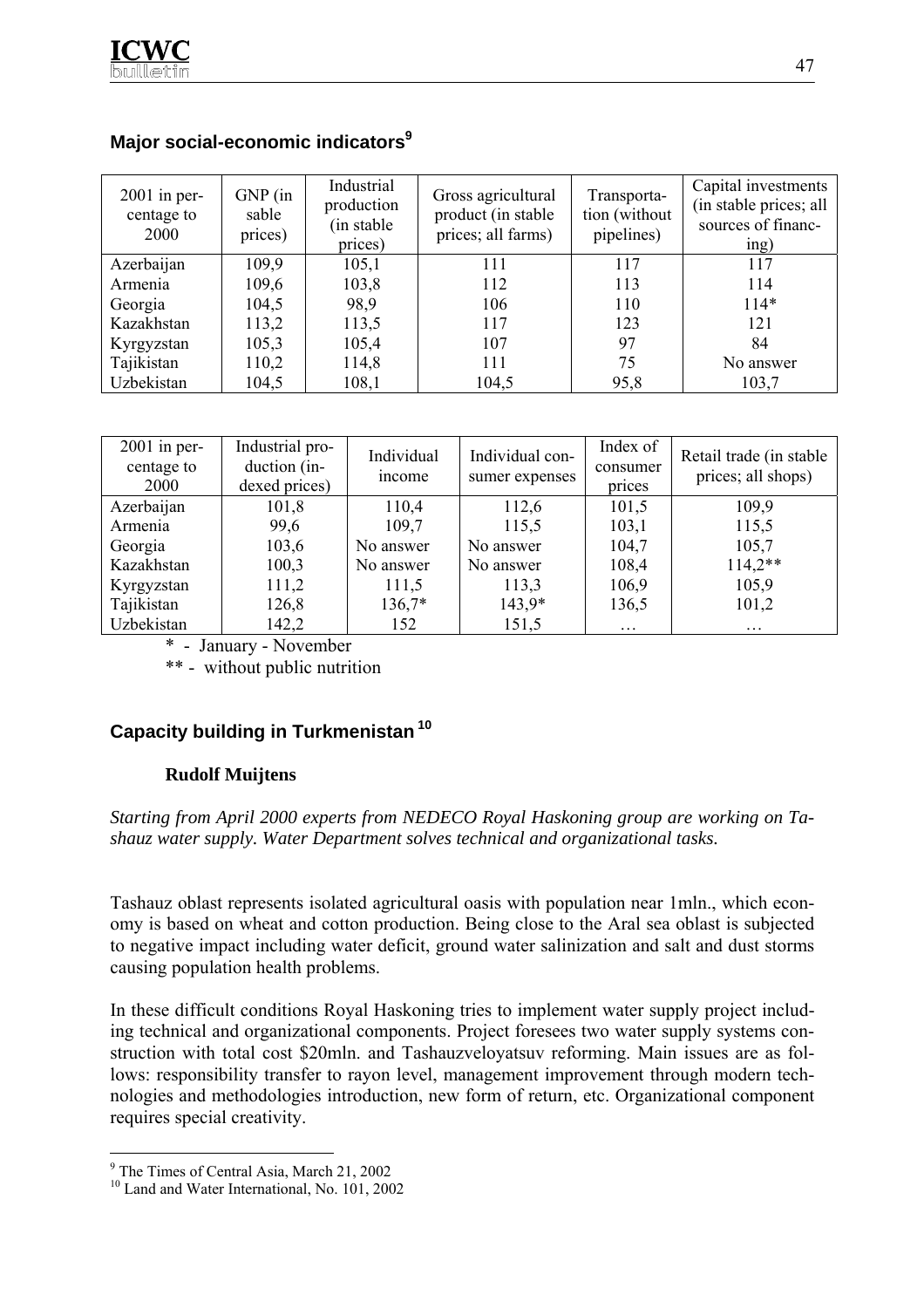Royal Haskoning works with big group of local specialists closely collaborating with local authorities. Below sayings of some local specialists are presented.

Gennadyi Filimonovich (designer, Turkmennkommunproekt team leader): "I work for 20 years. I felt that I reach the top but it was mistake. I learned much from my colleagues from Royal Haskoning. Now I try to use more flexible approach. Access to new technologies and world standards is open for our specialists. I think our foreign colleagues also learned something from us. Joint work is useful for all".

Azat Shermetov (designer and construction manager): "I like it very much to work with foreign specialists. I like most of all their serious attitude and accuracy. It was expressed very clearly during the bidding and subcontractors selection. We used to manage by means that we have. I am sure that this experience will help me in my future activity".

Begench Jumayev (constructor): "It is my first experience of work with foreign specialists. I have learned much and want to learn more. My main problem is language barrier. I need interpreter to communicate with foreigners. I would like to learn English to communicate freely".

We hired young people who speak English and have computer skills. They easy understand and accept modern technologies and methodologies. Old specialists are less receptive to all new. Dutch specialists also learned much from their Turkmen colleagues revaluating some provisions and reaching compromise.

Our relations with local power are somewhat tense, that is due differences in cultural traditions and communication problems. But overcome this together with Turkmen colleagues.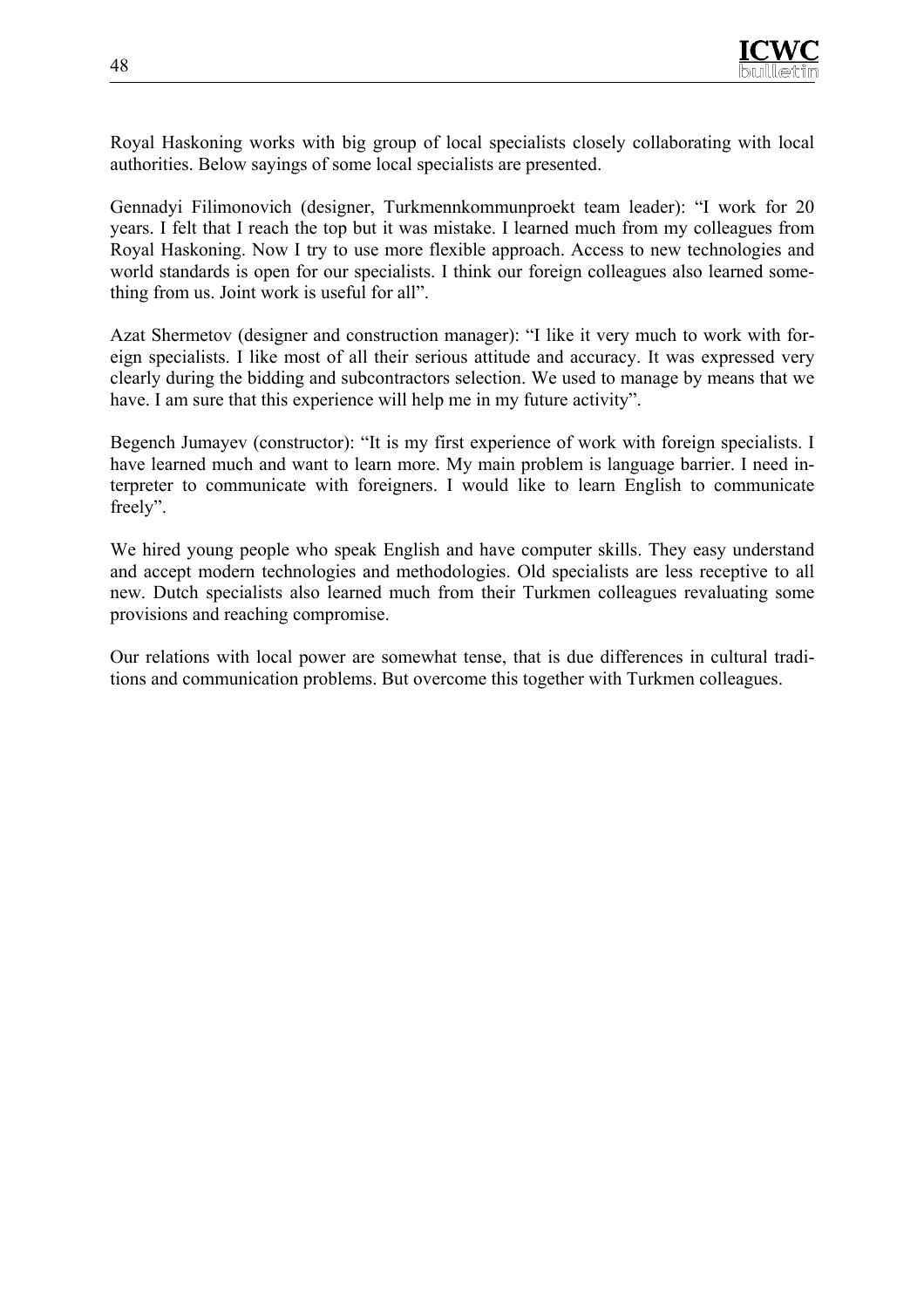

## **Integrated water resources management in the Aral sea basin 11**

## *Joop de Schutter, Victor Dukhovny*

*During 5 years Dutch resource Analysis and SIC ICWC are partners in the Aral sea basin. Common denominator of collaboration is integrated water resources and wetlands management under extreme water deficit in the basin. Ongoing project includes wetlands restoration, integrated hydrological and social-economic modeling and decision-making supporting system development for integrated water resources management.* 

After Soviet Union collapse new independent states started to search new ways of collaboration in water and environment management in the basin. Water and ecologic problem was a base for international donors attraction. In result of this Aral Sea Program coordinated by the World Bank has been launched in 1994. Many donor organizations (UNDP, EU-Tacis) and countries (including the Netherlands, Sweden, Canada, USA and Switzerland) participated in this program implementation.

Interstate Council, IFAS and SIC ICWC with BWO participation have taken responsibility for coordination of countries-recipients activity.

Program consisted of 7 blocks, one of which is dedicated to AmuDarya and SyrDarya deltas restoration. Joint projects of Resources Analysis and SIC ICWC took place within this block.

In 1995 project was initiated on wetlands restoration in AmuDarya delta. In 1998 Resource Analysis has received a contract from UNDP for capacity building project, which goal was to develop concept and tools for sustainable development as assistance to CSD. Project was very complicated because experts of different directions should understand each other ideas and methods. It was addressed to two main issues:

- Could negative ecological effect of the Aral sea desiccation be compensated by countermeasures?

- Could Aral sea ecological functions be restored in separate parts of the basin?

Resource Analysis suggested innovative concept including analysis of functional value for description of wetland functions and participatory principle approach to decision- making based on system analysis and consultative seminars. Project foresees research in 7 areas of knowledge. Central-Asian partners proposed new approach to infrastructure developed previously.

In June 1996 final report has been completed. It showed that though much has been done, yet much should be done in the future. Many experts could not come to conclusion at what extent ToR and strategy for delta were developed. Report indicated that cost-benefit analysis and expected water deficit (low AmuDarya flow) justify only limited investments in new engineering infrastructure. Local expert insisted on wide development of infrastructure and in-

 $\overline{a}$ 

<sup>&</sup>lt;sup>11</sup> Land and Water International, No. 101, 2002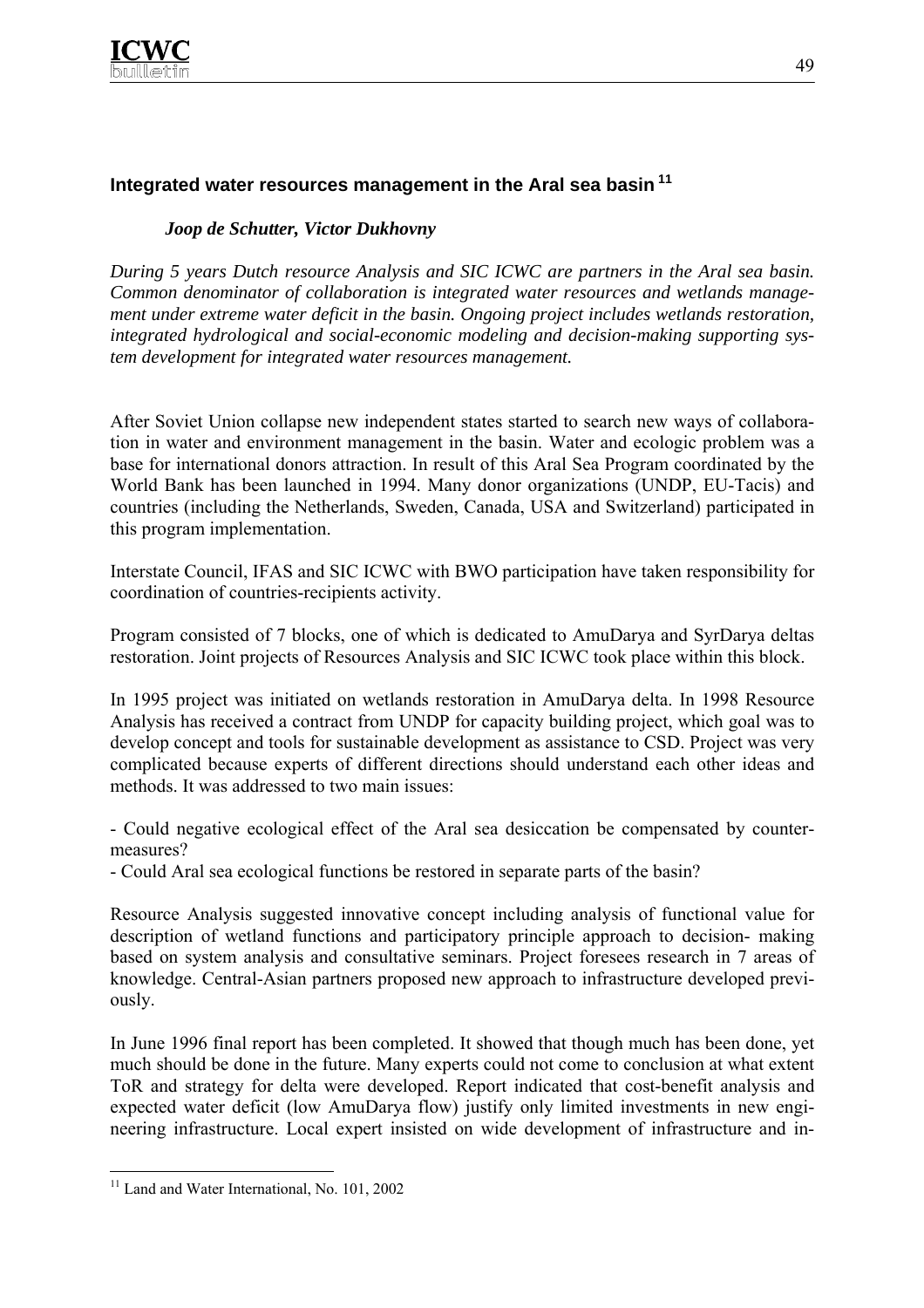vestments. Important consequence of the project was better understanding each other and pilot project development for wetlands restoration (Sudochie lake).Then there were other initiatives.

World Bank decision to continue research within GEF project was favorable for SIC ICWC and Resource Analysis collaboration. Sudochie project was the first and then was project "Integrated water resources management for wetlands restoration in the Aral sea basin" funded by NATO program "Science for Peace", where GIS, remote sensing, hydrological modeling and decision-making supporting system were used.

Study of wetlands restoration requires reliable data about water and environment management policy within the basin. Resource Analysis and SIC ICWC used experience and knowledge obtained in UNDP project. Prototype combining hydrological and demographic data has been completed by July 2001. Modeling is being continued in 2002.

First synthesis of joint researches is presented in joint report on projects INTAS-REBR 1733 and NATO SfP 974357 "Assessment of social-economic damage due to the Aral sea desiccation". Reports determined total economic damage in the region as \$145mln. Mostly suffered fishery, agriculture, employment and population health. Report proposes ways of problem solution including compensation for each cubic meter of lost water, based on interstate agreements on water allocation in the basin. Water resources needed for delta restoration are determined as  $15 \text{km}^3$ .

Joint work of SIC ICWC and Resources Analysis shows growing understanding leading to success. SIC ICWC and Resource Analysis contribution is based on experience of participation in international projects, which opens new concepts and methodologies. Most staff gained experience of work in various regional projects like SANIIRI, Uzgipromeliovodkhoz and Academy of Science. Resources Analysis made its contribution in international projects organization, integrated water resources management, sustainable development supported by mighty software for concepts transformation into practical systems and models.

SIC ICWC and Resource Analysis greet achievements in collaboration providing success in research projects implementation. Necessity for these researches is very topical.